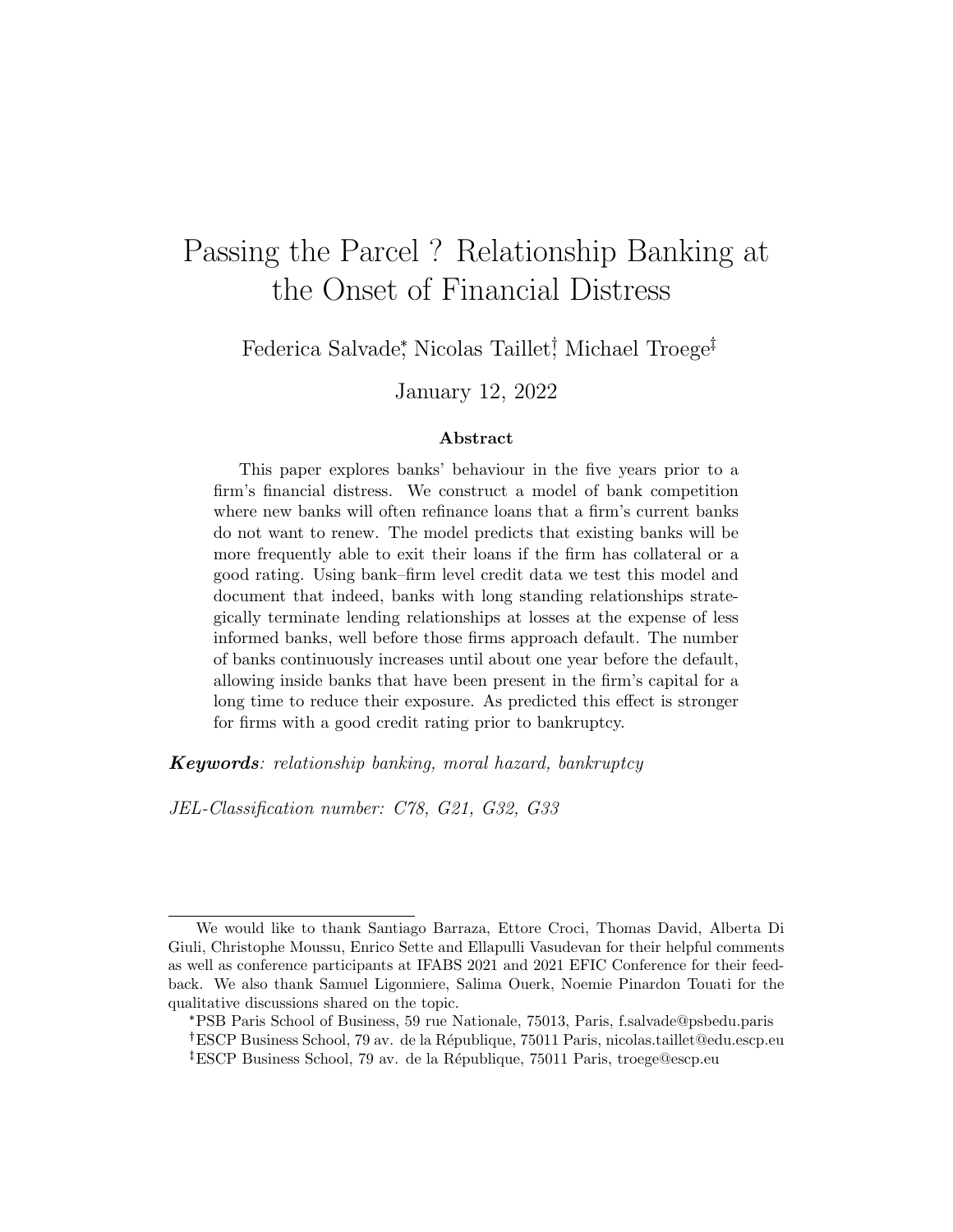#### Disclaimer

The data on firms, households and financial institutions made available free of charge to researchers in the Banque de France Open Data Room are anonymised granular data and aggregate series collected or produced by the Banque de France. These data are not marketable. Any use and processing of these data, by any method or on any medium whatsoever, carried out as part of the research work with a view to publication or otherwise, is the sole responsibility of the author. The results of the research work carried out using the data made available in the Open Data Room belong to the author and cannot be considered as representing any opinion or position of the Banque de France. Under no circumstances can the Banque de France be held liable for the consequences - financial or otherwise - resulting from the use of the data or information provided in its Open Data Room.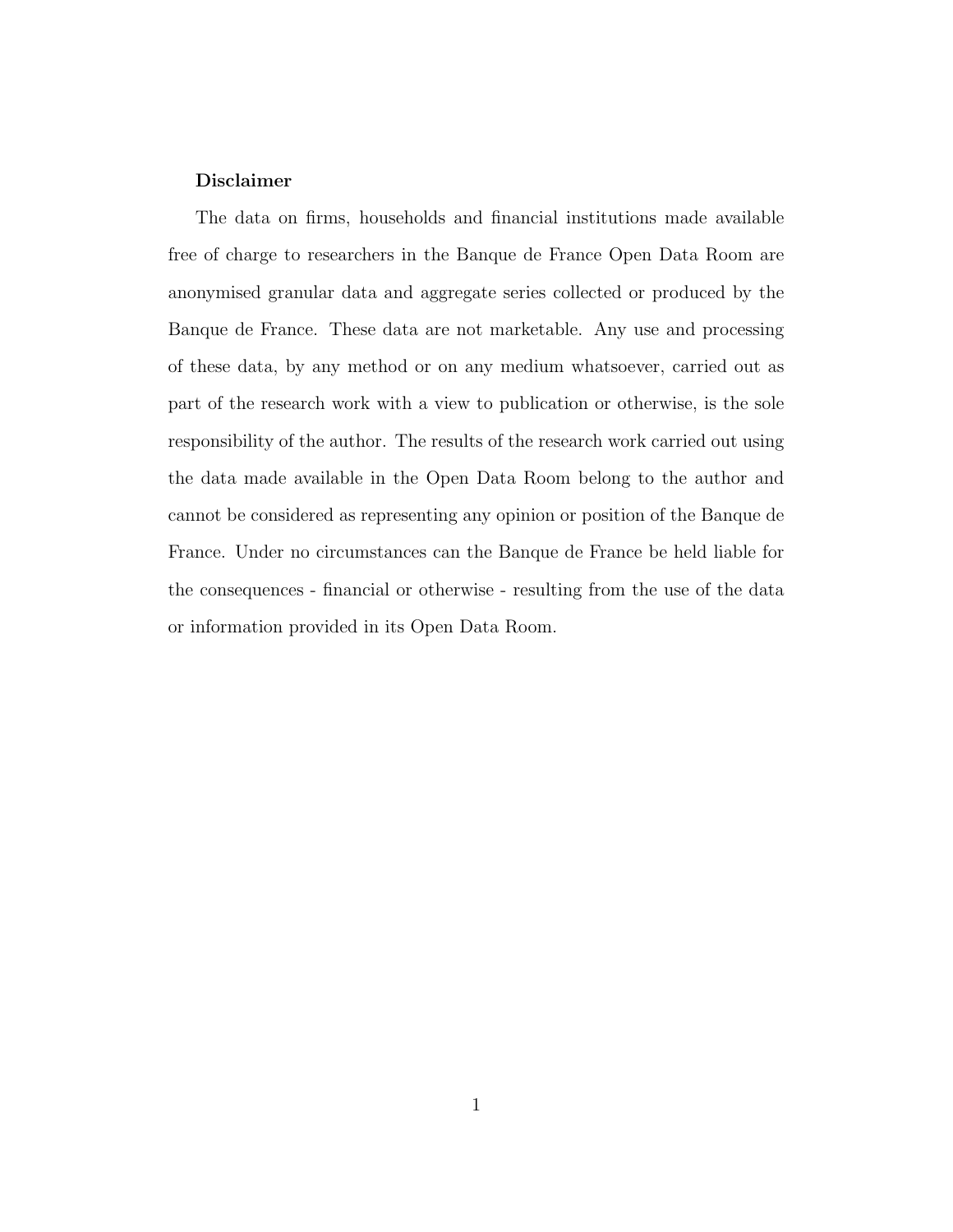# 1 Introduction

A large literature analyzes the interaction of relationship banks with borrowers in financial distress [\(Beck, Degryse, De Haas, & van Horen](#page-33-0) [\(2018\)](#page-33-0), Schäfer [\(2019\)](#page-37-0), [Li, Lu, & Srinivasan](#page-37-0) (2019)), but little evidence exists on the strategies of relationship lenders before a firm's default. In this paper we observe how lending decisions evolve in a period of five years before a firm's default and analyze how this evolution depends on public information about the firm's creditworthiness.

Our sample is based on credit registry data and contains all French private firms that experienced an event of default between 2013 and 2017. We identify the banks that already had a long running lending relationship with these firms in the period preceding these five years and show that these banks see their relative share of the firm's bank loans drop significantly during the five years leading to default. This is possible because new banks enter the lending pool and - at least partially - replace the banks with a long relationship history. Overall, until up to about 12-months before a firm's default, the number of bank relationships increases and, simultaneously, the share of loans held by the relationship lenders decreases. Only in the last year before default does the number of banks decrease and the lending share of the remaining banks stabilize. None of these effects can be observed for firms that do not default.

These observations are not inconsistent with the idea that banks with long relationships and private information can provide inter-temporal insurance and make efficient decisions for firms in financial distress or during economic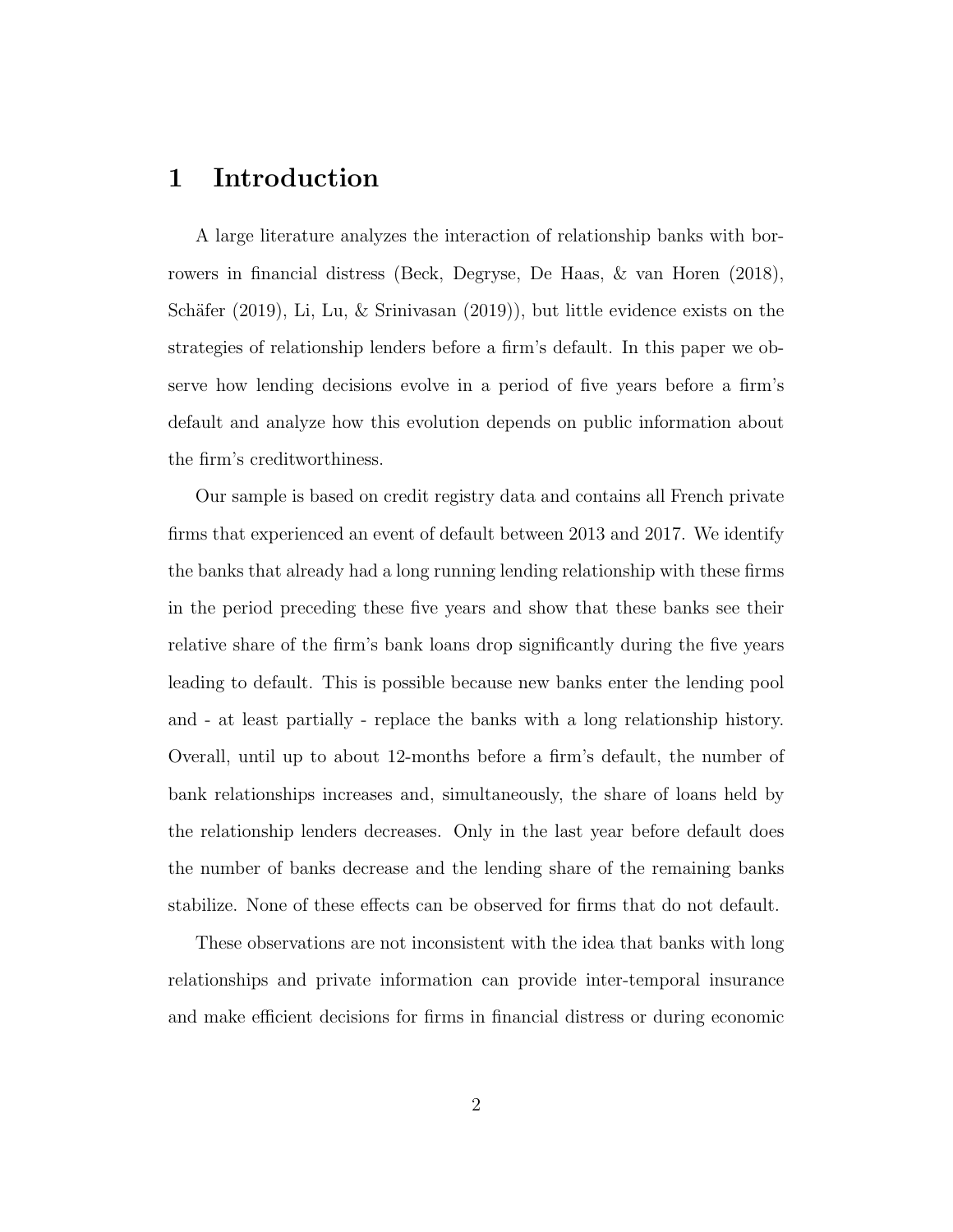downturn.<sup>[1](#page-3-0)</sup>. However, our results caution against a too pollyannaish view of relationship banking. When a firm enters bankruptcy, often banks with long standing relationships and private information will not be present any more or only have a negligible exposure. Banks seem to acquire information about a borrower in order to identify and exit risky loans early, rather than to help firm in financial distress. The well-documented positive effects of long standing banking relationships might be limited to the cases where the relationship bank did not manage to exit their loans on time.

It might be surprising that banks willing to exit a lending relationship are able to find competitors that will refinance their loans. However, this is perfectly consistent with theories of relationship lending first developed by [Sharpe](#page-38-1) [\(1990\)](#page-38-1) and [Rajan](#page-37-1) [\(1992\)](#page-37-1), where, consistent with empirical findings [\(Ioannidou](#page-36-0) [& Ongena,](#page-36-0) [2010\)](#page-36-0), the information acquired during their lending relationship allows banks to increase their interest rates. [Rajan](#page-37-1) [\(1992\)](#page-37-1) as well as [von](#page-38-2) [Thadden](#page-38-2) [\(2004\)](#page-38-2) explicitly model the competition between better informed relationship banks and outside banks and demonstrate that this increase in interest rates enables outside banks to compete successfully. Non-informed competitors will suffer from an adverse selection effect, because they will win the competition for all firms that the existing banks want to exit. However, they will also be able to win the competition for loans to many sound firms and the high interest rate on these loans will compensate their losses from the under-performing firms.

<span id="page-3-0"></span><sup>1</sup>See [Deyoung, Gron, Torna, & Winton](#page-35-0) [\(2015\)](#page-35-0) and [P. G. Berger, Minnis, & Sutherland](#page-34-0) [\(2017\)](#page-34-0) for US market and [Jimenez, Ongena, Peydro, & Saurina](#page-36-1) [\(2012\)](#page-36-1), [Bolton, Freixas,](#page-34-1) [Gambacorta, & Mistrulli](#page-34-1) [\(2016\)](#page-34-1) and [Banerjee, Gambacorta, & Sette](#page-33-1) [\(2021\)](#page-33-1) for the European market, among others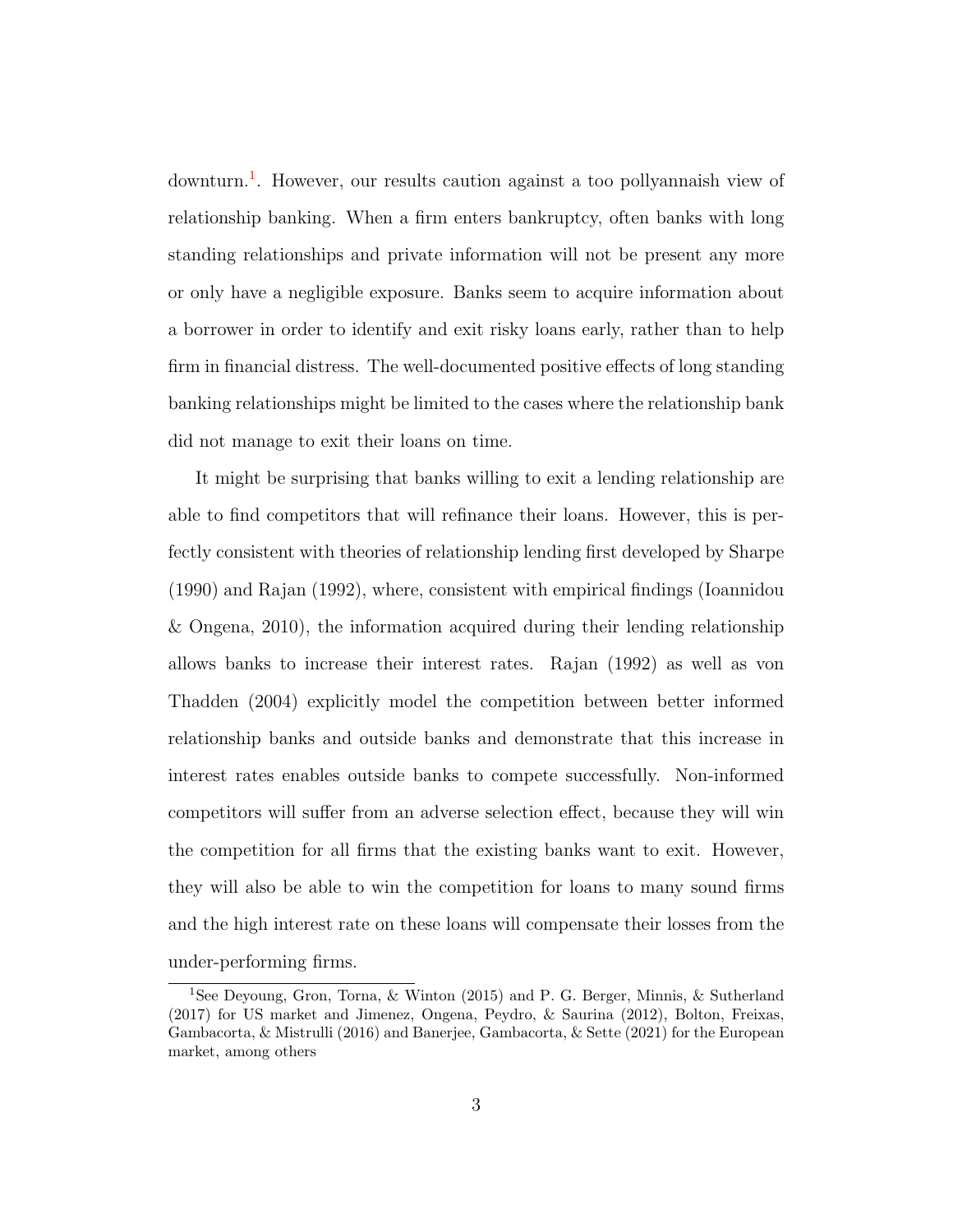To generate sharper predictions, we adapt a model in the spirit of [Rajan](#page-37-1) [\(1992\)](#page-37-1) and [von Thadden](#page-38-2) [\(2004\)](#page-38-2) to analyze how competition is influenced by firm characteristics. We show that the availability of positive public information and firms' assets to be used as collateral to secure loans will reduce the risk of adverse selection for the outsider bidder, and therefore increase the proportion of bad firms that will be refinanced by outside lenders.

Our model also predicts that relationship banks will not be able to exit all their lending relationships with bad firms. In particular, if the informational advantage of the current bank is too high, outside banks will refrain from making an offer.

To test the model prediction we use the credit rating that is assigned by the Banque de France, the French central bank, to all firms in our sample as proxy for public information about the firm's credit quality. Consistent with our model, we show that the substitution of old by new lenders before firms enter financial distress is faster and more complete for firms that are better rated during the years prior the default.

We then use the fraction of tangible asset to investigate the role of collaterals on banks' behaviours. We demonstrate that, in line with our prediction, during the five years before default, the proportion of loans from relationship lenders decreases faster and the number of banks increases more, if the firm has a higher proportion of fixed assets. These results are also consistent with previous papers that have shown that lenders with weaker relationships with the firm are more likely to require collateral [\(A. N. Berger & Udell](#page-34-2) [\(1995\)](#page-34-2), [A. N. Berger, Scott Frame, & Ioannidou](#page-33-2) [\(2011\)](#page-33-2)).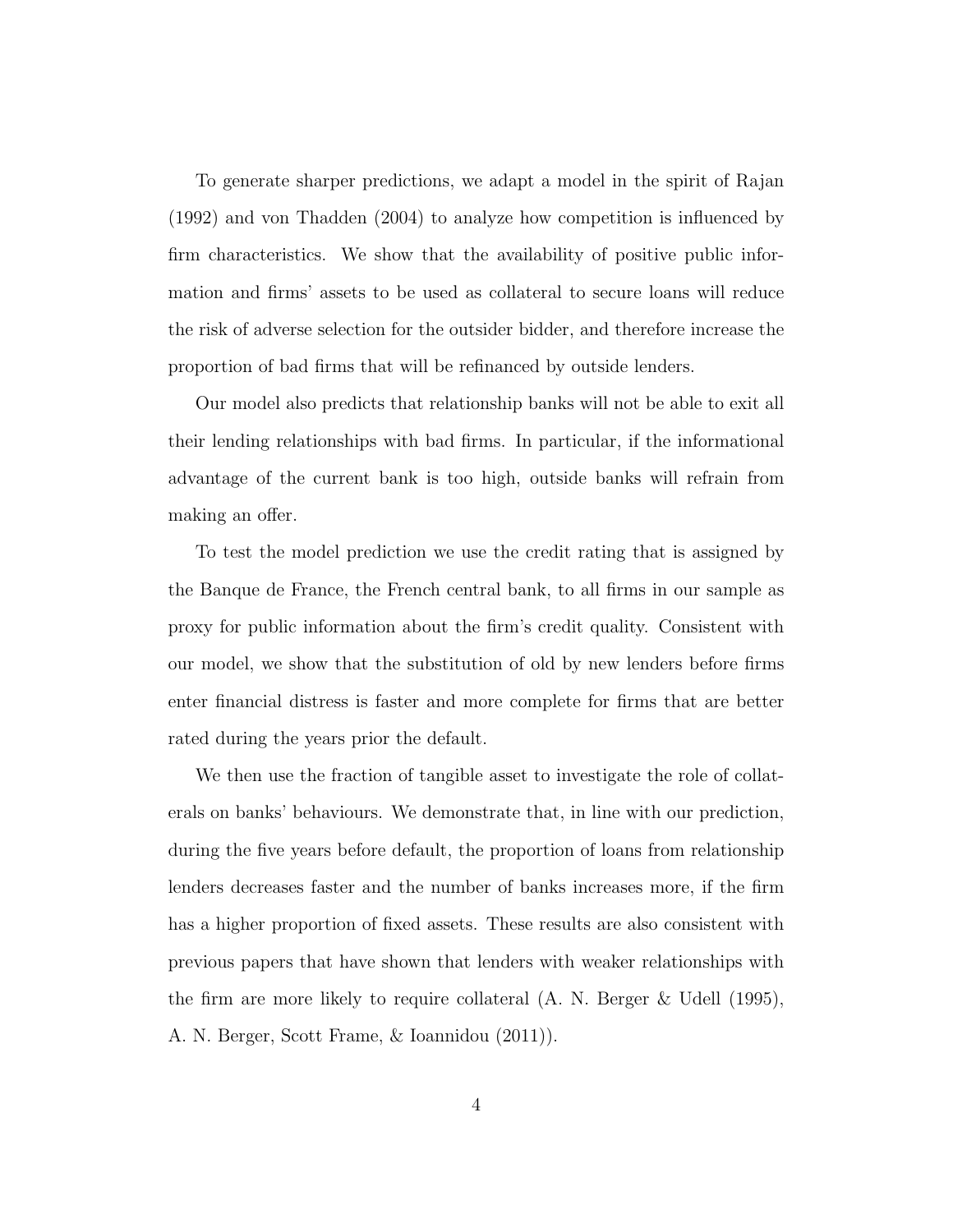Our findings demonstrate the importance of private information in lending and the value of this information in making long term forecasts about a firm's success. By documenting that this information can be used by banks to exit risky loans at the expense of less informed creditors, we illustrate the large information asymmetries that exist across different lenders and provide a new explanation for why private information is valuable for banks. A bank with private information is able to exit loans early and will generate a much higher expected return than bank that remains a lender at the time of the firm's default. Our results add a range of implications to the literature on relationship banking and the use of private information in lending [\(Petersen & Rajan,](#page-37-2) [1994;](#page-37-2) [A. N. Berger, Miller, Petersen, Rajan, & Stein,](#page-33-3) [2005;](#page-33-3) [Detragiache, Tressel,](#page-35-1) [& Gupta,](#page-35-1) [2008;](#page-35-1) [Agarwal & Hauswald,](#page-33-4) [2010;](#page-33-4) [Bharath, Dahiya, Saunders, &](#page-34-3) [Srinivasan,](#page-34-3) [2011\)](#page-34-3). In contrast to most of this literature, we demonstrates that information can also have negative consequences for the firm. This might explain why some firms are reluctant to disclose too much information to their banks. However, it is important to remember that our results only hold for the average bank. Previous, literature has shown that banks that define themselves as relationship banks implement different lending strategies and it might very well be that there is a strong heterogeneity in behavior for the banks in our sample. In addition, we only focus on firms that eventually fail, but not on firms that go through a period of financial distress from which they successfully emerge. We cannot exclude that relationship banks can identify firms that will fail in any case, even if the bank provides financial support. Helping these firms would be useless and the fact that relationship banks try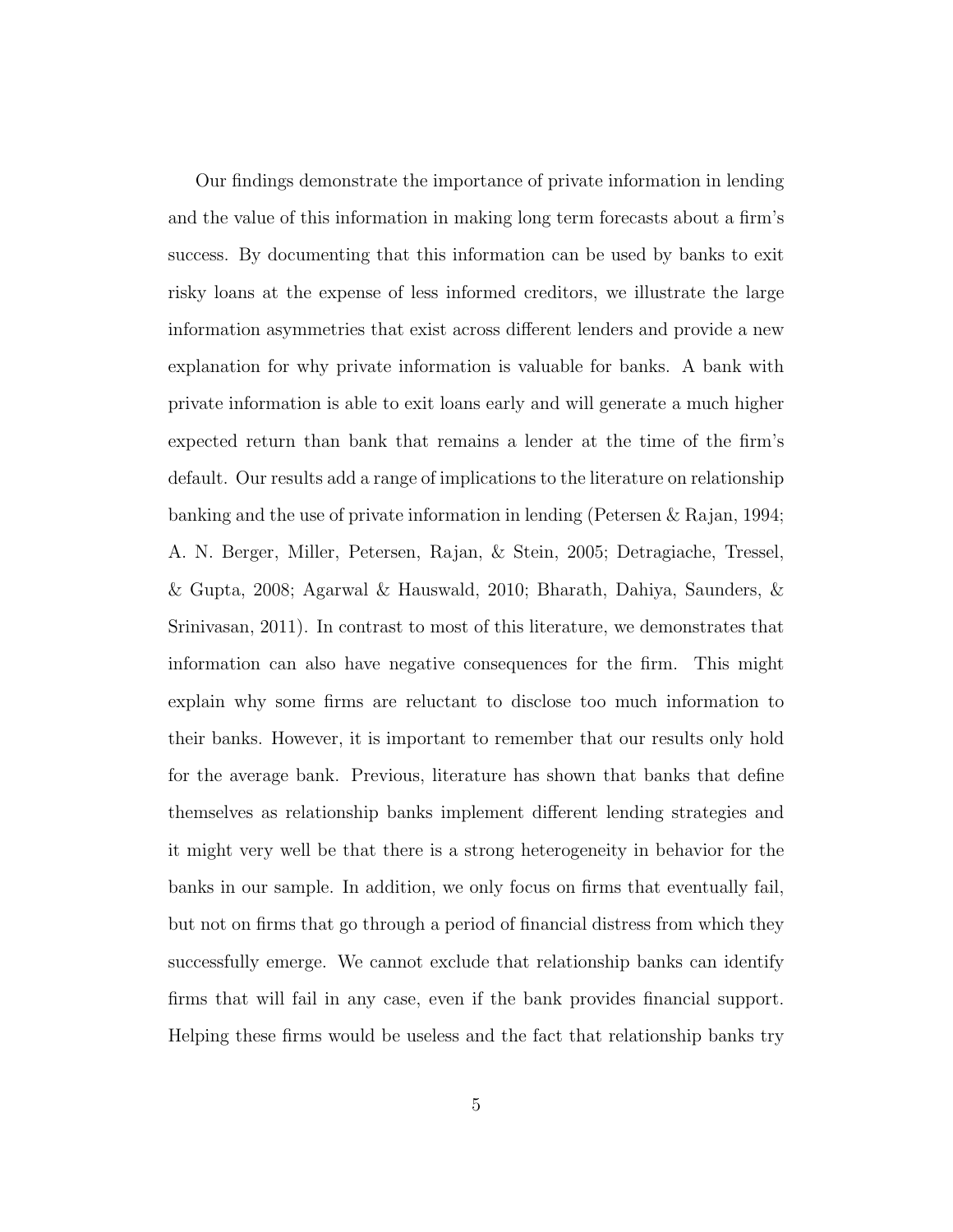to exit these loans does not mean that they will not provide support to firms that have the potential to survive. Both of these questions warrant future research.

Our result are also relevant for the literature on the effect of informa-tion on competition between banks.<sup>[2](#page-6-0)</sup> A number of papers have argued that uninformed banks benefit from information generated by relationship banks [\(Carletti, Cerasi, & Daltung,](#page-34-4) [2007\)](#page-34-4) and possibly free-ride on creditworthiness tests carried out by existing banks [\(Petriconi,](#page-37-3) [2015\)](#page-37-3). The effect we document here runs counter to this intuition. At least in the long run, the informational advantage of the existing banks makes it more dangerous for less informed banks to propose a loan. Actually the fact that private information by inside banks makes poaching of borrowers by competitors more difficult could be one of the reasons for why banks might want to acquire this private information. We also show that credit risk analysis relating on publicly available hard information such as the rating scheme provided by the Banque de France has limits and that banks can beat these ratings by using private and presumably soft information.

Our empirical results on the increase in the number of borrowers are related to the small literature on the number of lending relationships initiated by [Ongena & Smith](#page-37-4) [\(2000\)](#page-37-4). More recently a range of papers suggest that the number of banks can be seen as a negative indicator of a firm's financial situation. In this regard, we add to the literature on borrowing concentration.

<span id="page-6-0"></span><sup>2</sup>Previous works that theoretically investigate the role of information on bank competition are, for example, [Pagano & Jappelli](#page-37-5) [\(1993\)](#page-37-5); [Padilla & Pagano](#page-37-6) [\(1997\)](#page-37-6); [Hauswald & Marquez](#page-36-2) [\(2006\)](#page-36-2); [Bennardo, Pagano, & Piccolo](#page-33-5) [\(2015\)](#page-33-5)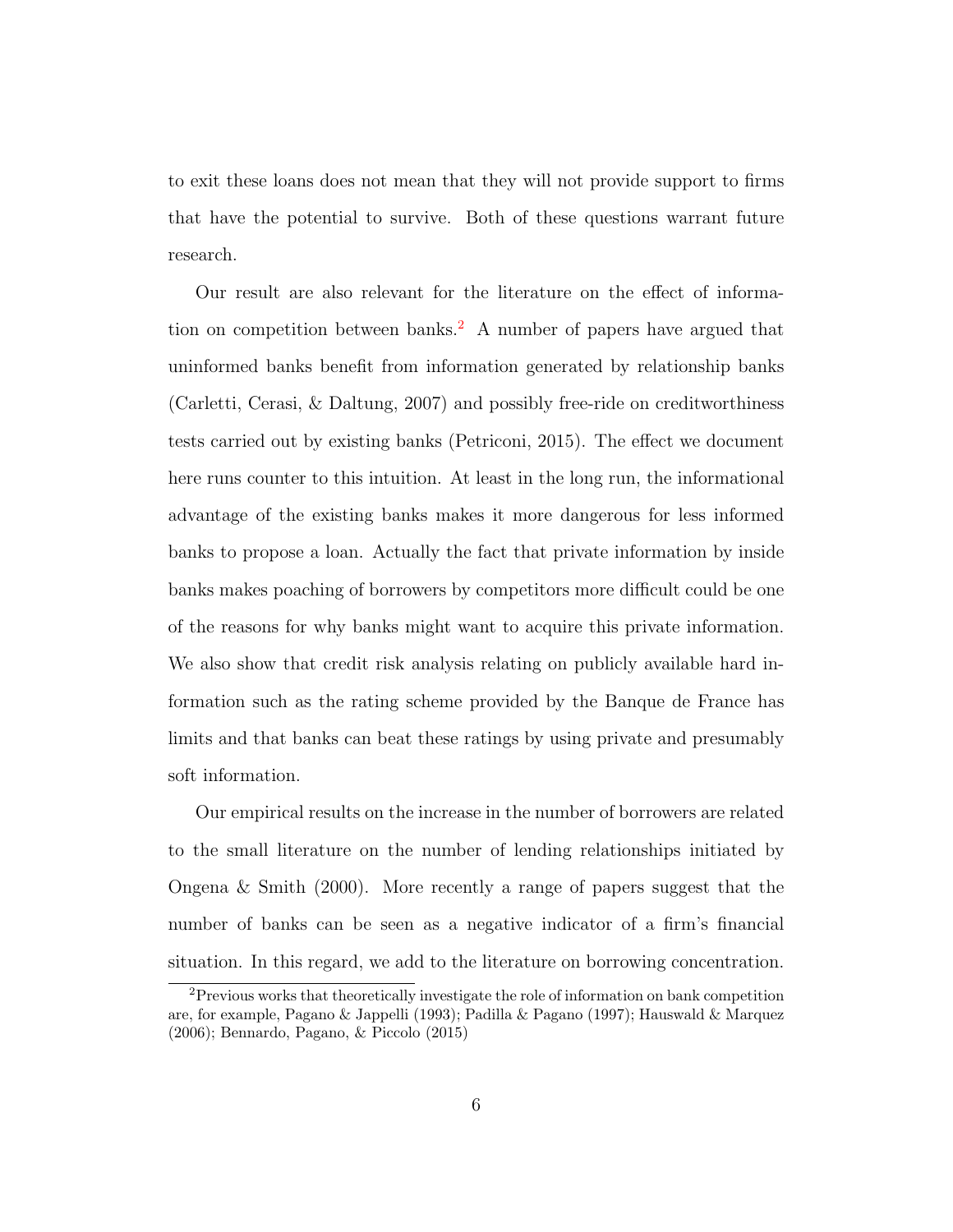In particular, our findings are in line with [Foglia, Laviola, & Reedtz](#page-35-2) [\(1998\)](#page-35-2) and [Cosci & Meliciani](#page-34-5) [\(2002\)](#page-34-5) who show that the number of banks is positively correlated with increased riskiness of the firm. This also supports [Guiso &](#page-36-3) [Minetti](#page-36-3) [\(2010\)](#page-36-3), who show that the structure of a bank pool and the division of credits between banks can be seen as a disciplinary tool both for lenders and borrowers.

The literature also provides some potential alternative non exclusive explanations for our findings. In particular, there might exist additional reasons for why relationship lenders do not want to be present when the firm enters financial distress. They might be worried about the bad reputation that comes with the tough measures required in bankruptcy (Taillet and Troege, 2021) or they might not have the necessary know how to restructure the firm. It is also conceivable that the exit of the historical lenders in firms at the onset of financial distress is driven by the firm rather than by the bank's willingness to termiante the relationship. For example, firms that are aware that they will shortly experience financial distress may want to dilute the power of major banks in their pool to prevent coordination between banks and asset appropriation. Alternatively as proposed by [Gropp & Guettler](#page-36-4) [\(2018\)](#page-36-4), firms of lower quality may prefer selecting transaction banks in order not to be monitored. We cannot exclude these explanations, but we think that is more likely that the relationship bank willingness to reduce its exposure is the primary driver for our observations. Given the ample evidence for the positive effect of the presence of a relationship lender during firms financial distress, firms anticipating bankruptcy should encourage these lenders to stay, rather than cut the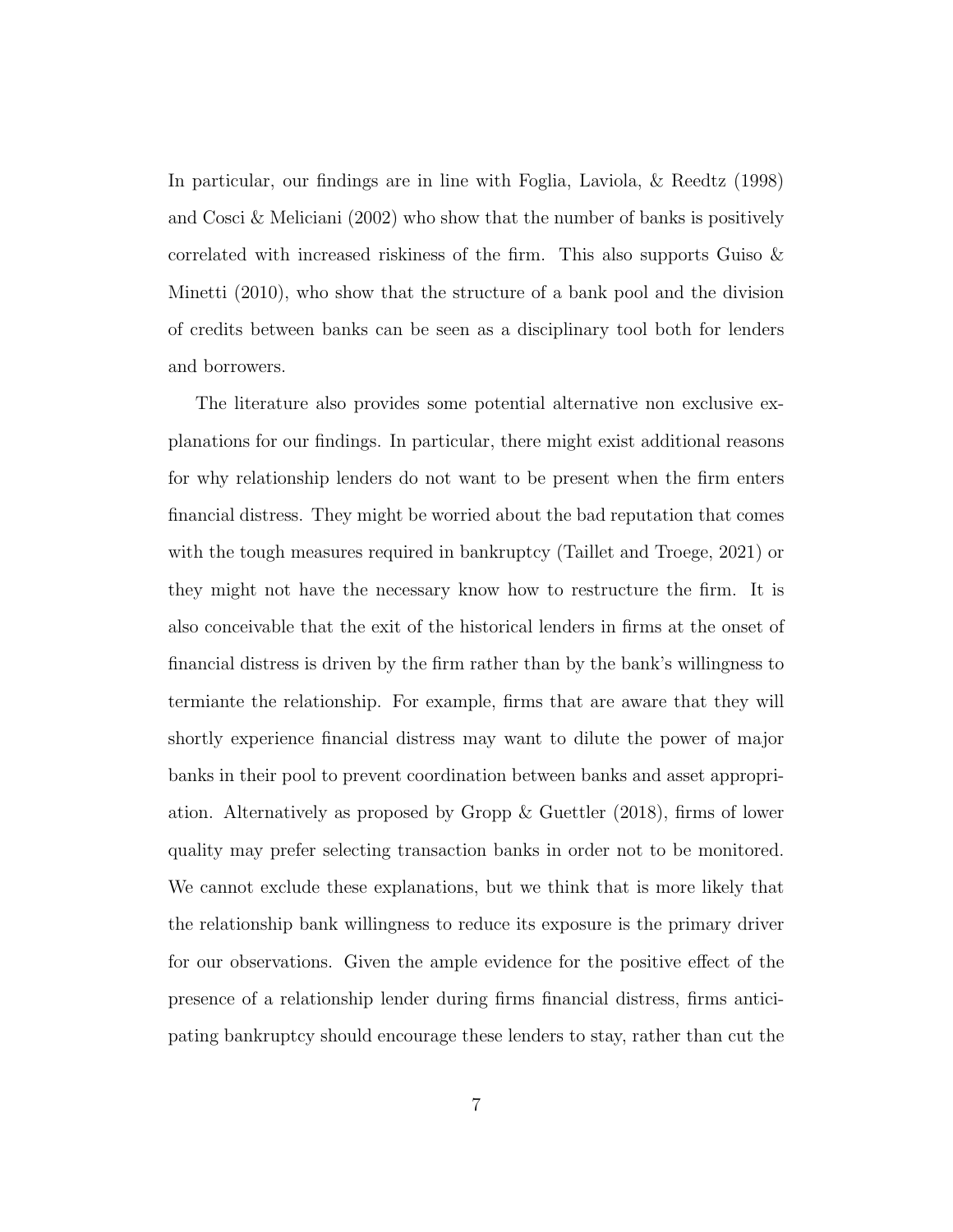relationship.

Finally, our results mirror the *exit* versus *voice* discussion for equity blockholders [\(Edmans,](#page-35-3) [2014\)](#page-35-3). Similar to inside banks, holders of large equity blocks can decide to exit these investments if they receive negative information, or intervene actively to increase the value of their holdings again. The relative attractiveness of these two options for blockholders (banks) will depend on the liquidity of the equity (debt) market and their ability to actively influence the value of their investments by monitoring management (providing financial support).

Our paper also has a range of implications for policy makers. Importantely, the finding that the number of bank relationships increases when distressed borrowers display sufficiently positive rating information suggests that a slow reaction of credit rating agencies in predicting firms' default could benefit informed banks. While the literature tends to shed light on the benefits of rating information for uninformed investors, we highlight that in some specific situations such information can indeed favour the more informed creditors.

In addition our results suggest that freely available credit rating information will increase the liquidity of the loan market. This is not necessarily a good thing from a welfare perspective. In particular, if informed lenders are able to make more efficient decision during financial distress [\(Dahiya, John, Puri, &](#page-35-4) [Ramirez,](#page-35-4) [2003\)](#page-35-4) and creditor concentration leads to more efficient bankruptcy outcomes (?), the fact that relationship banks are able to exit their loan and be subsituted by new creditors will create additional deadweight losses.

The article proceeds as follows. Section [2](#page-9-0) presents our model and its em-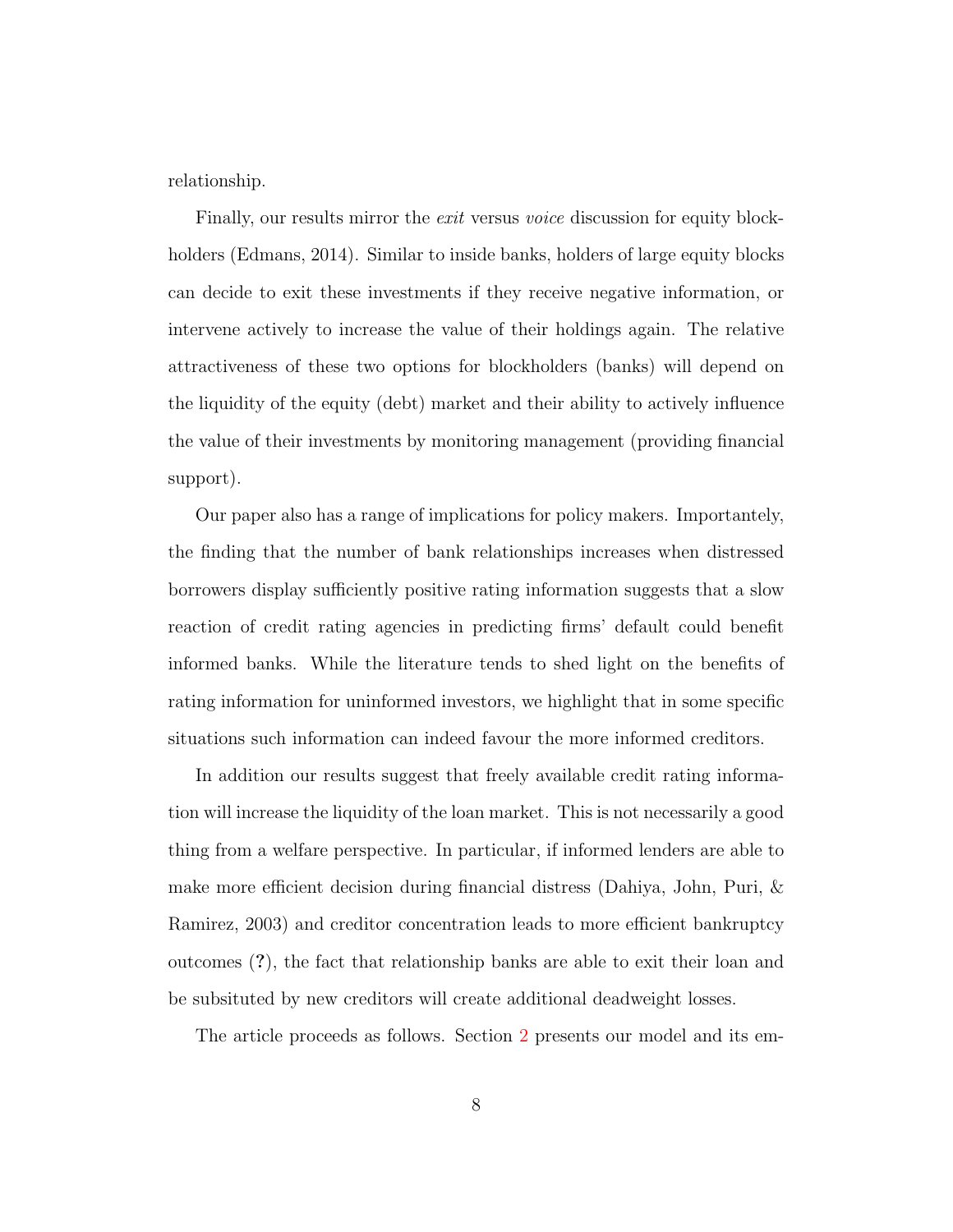pirical predictions. Section [3](#page-15-0) describes the data and variables used in our empirical analysis. Section [4](#page-21-0) presents results and Section [5](#page-29-0) provides robustness checks. Section [6](#page-32-0) concludes.

# <span id="page-9-0"></span>2 The Model

To better understand how an informed bank can convince outside banks to refinance its existing loans and generate sharper predictions about the conditions under which this is likely to happen, we model the competition between two banks for providing a new loan to a firm. The literature on competition between informed and uninformed banks has been pioneered by [Sharpe](#page-38-1) [\(1990\)](#page-38-1) who assumes that a bank's private information about the quality of a firm prevents competition for a renewal of the credit, and enables the bank to extract ex post monopolistic rents from the firm. Building on [Broecker](#page-34-6) [\(1990\)](#page-34-6) auction model of bank competition with asymmetric information, [Rajan](#page-37-1) [\(1992\)](#page-37-1) and [von Thadden](#page-38-2) [\(2004\)](#page-38-2) have recognized that the outsider can compete despite his information disadvantage. They show that insiders and outsiders will compete in mixed strategies, which limits the rents the insider is able to extract. Similar models have since regularly used to model bank competition (e.g. [Dell'Ariccia, Friedman, & Marquez](#page-35-5) [\(1999\)](#page-35-5), [Hauswald & Marquez](#page-36-5) [\(2003\)](#page-36-5), [Ruckes](#page-38-3) [\(2004\)](#page-38-3), [Hauswald & Marquez](#page-36-2) [\(2006\)](#page-36-2), [Amir & Troege](#page-33-6) [\(2011\)](#page-33-6)).

In our model, as in [Rajan](#page-37-1) [\(1992\)](#page-37-1), one of the competitors is an inside bank that has already given a loan with a size that is normalized to one. The other bank is a new outside bank that would like to refinance this loan. The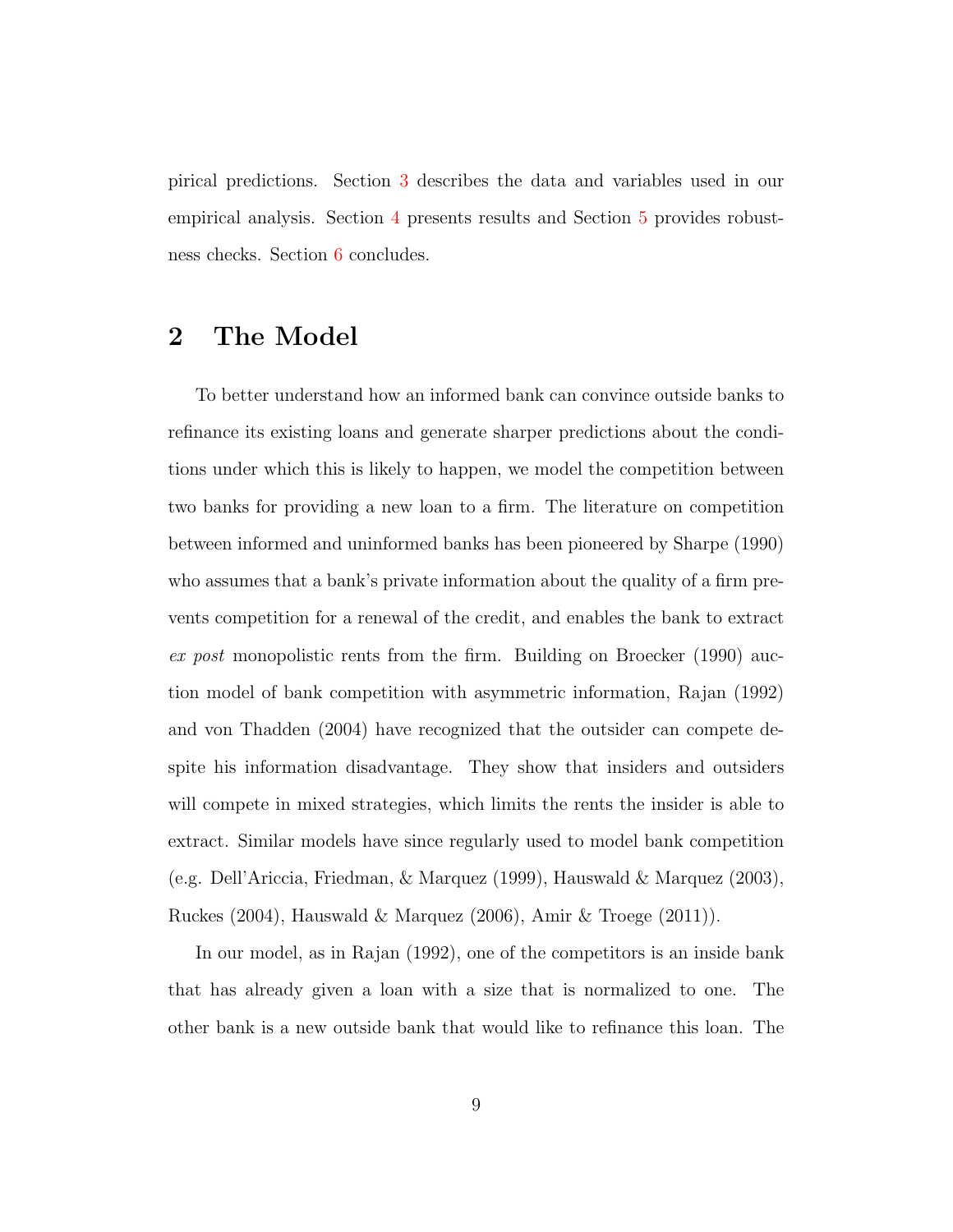firm's ex ante quality is summarized by the success probability  $\lambda$ . In case of success the firm is returning X, whereas with probability of  $1 - \lambda$  the firm fails and returns nothing. Importantly, we assume that the inside bank cannot withdraw its loan unless it is refinanced by the outside bank.

We capture the informational advantage of the inside banks by assuming that with probability  $q_i$  it receives a perfect signal about the quality of the firm, whereas the outside bank only knows the ex-ante probability of default  $1 - \lambda$ . The outside bank knows the probability of the inside bank having an information advantage, but does not now whether the inside bank has received a signal nor which signal has been received. Both banks can decide to offer a loan to the firm, asking for a repayment of b in case of success. As the investment is normalized to one, this corresponds to an interest rate of  $b - 1$ . The firm will simply accept the lowest interest rate if two loans are offered or if only one banks makes an offer, accept this loan. If no bank makes an offer the inside bank will have to roll over its existing loan. Bidding is assumed to be closed, i.e. each bank does not know if the competitor has made an offer.

## 2.1 Bidding Equilibrium

The offers made by the inside bank will depend on its signal. If the signal is bad it knows that the firm is going to fail. In this case it will either not offer a loan or propose a loan at the highest possible interest rate X. Profits will be identical in both cases: We will see that if the outside bank makes an offer, it will with probability one be smaller than  $X$  and hence inside bank will award the loan in both cases. If the outside bank makes no offer, the inside bank will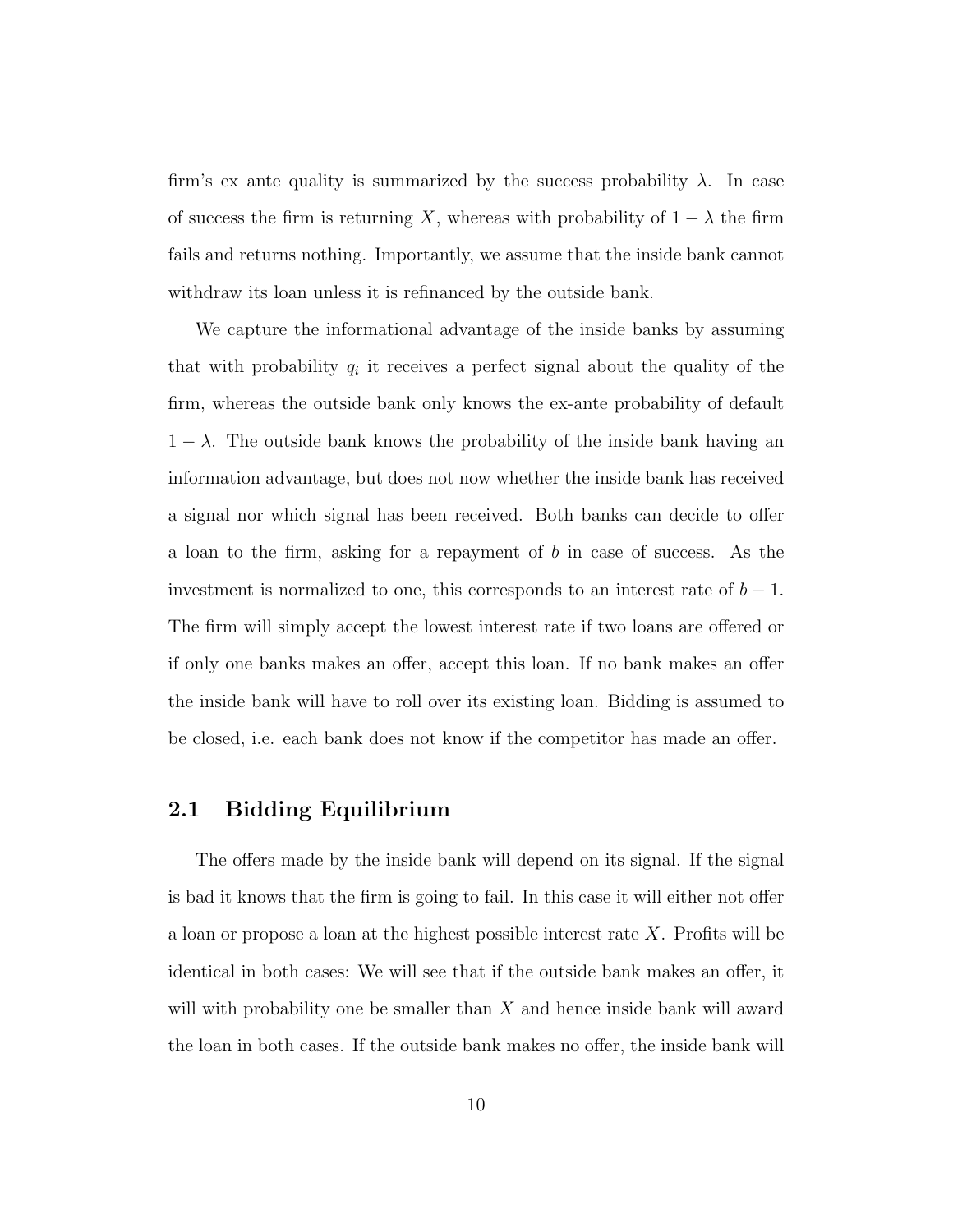lose its outstanding loan if it does not roll over the existing loan or lose the newly awarded loan which has the same amount.

In case the inside bank has received a good or an inconclusive signal its bidding strategy will be more complicated. In general, when deciding about the interest rate, a bank faces a trade-off between a higher profit in the case of winning and a higher probability of winning but a lower interest rate. Similar to other auctions with discrete valuations, the model has no equilibrium in pure strategies. If one bank was bidding an interest rate as a pure strategy, the best response of the competitor would be to either slightly undercut this bid, or to ask for the highest possible interest rate. In both cases the first bank's bid was clearly not optimal. To characterize the bidding equilibrium in mixed strategies, bid distributions for the inside bank having received a signal or not and outside bank have to be specified.

The mixed bidding strategy of the inside bank  $i$  can be described by the bidding distribution  $F_i(b)$  in case the bank has received a good signal, the probability  $\mu_i$  of making an offer in case no signal has been received and the distribution of the bids  $H_i(b)$  in case the bank is bidding without having received a signal. The outside bank  $o$ 's strategy can be described by the the probability  $\mu_o$  of making an offer and the distribution of the bids  $H_o(b)$  in case the bank is bidding. The profit of the inside bank  $i$  having received a good signal and bidding b against bank o, can be calculated as follows:

<span id="page-11-0"></span>
$$
\pi_i^g(b) = (b-1) [1 - \mu_o H_o(b)], \qquad (1)
$$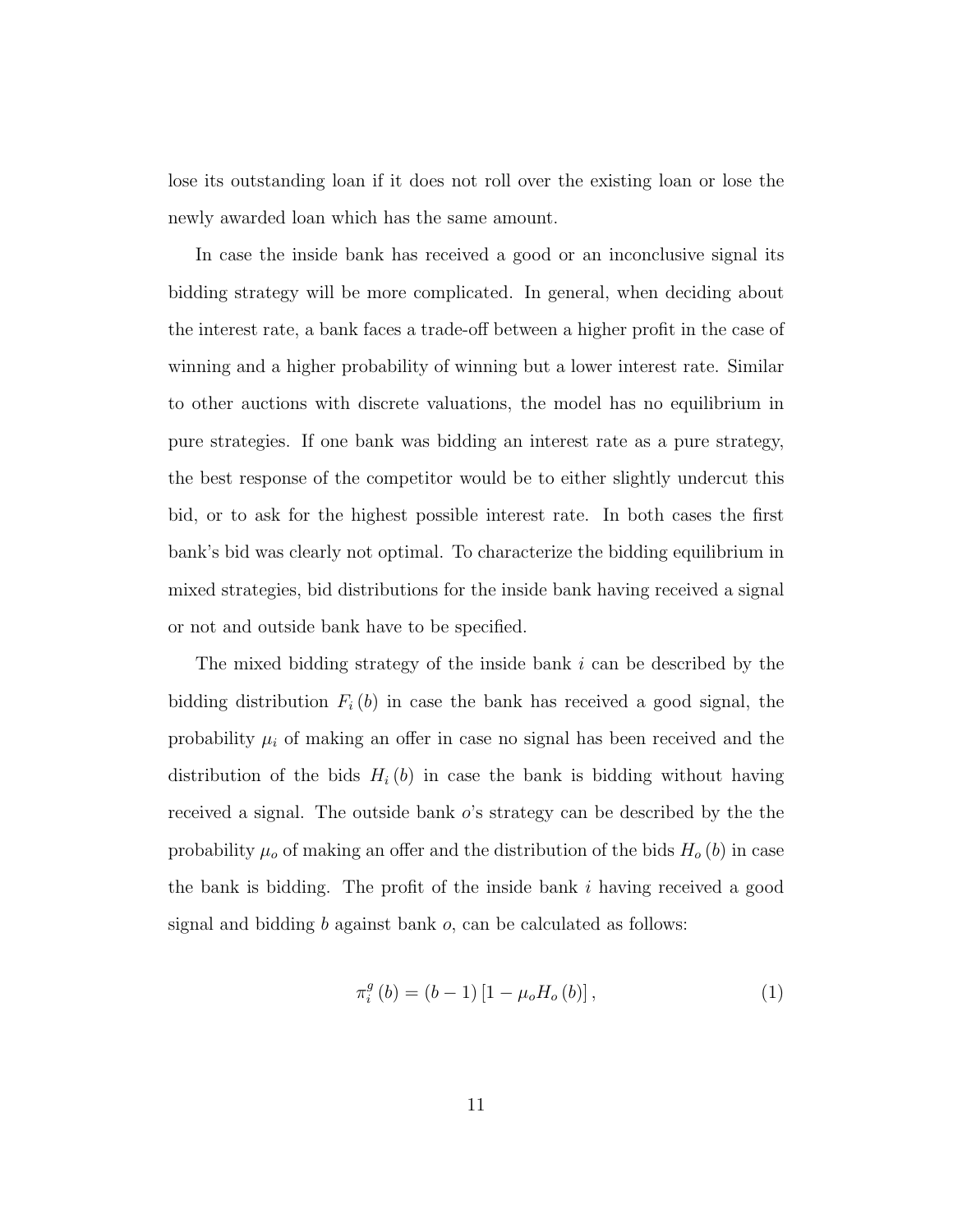This is simply the profit on the loan that is know to be without risk  $(b-1)$ multiplied by the probability  $1 - \mu_o H_o(b)$  of proposing an interest rate that is lower than the outside bank's rate, given the probability of bidding  $\mu_o$  and the bid distribution  $H_o(b)$ . In case the inside bank has not received a signal its profit can be calculated as

<span id="page-12-0"></span>
$$
\pi_i^0(b) = [(1 - \lambda)(-1) + \lambda (b - 1)][1 - \mu_o H_o(b)].
$$
\n(2)

Again this is simply the expected profit from lending at a rate  $b - 1$  to a firm that will fail with probability  $1 - \lambda$  multiplied with the probability of winning against the outsider. In case the insider bids  $X$  after having received a bad signal, his profit will be zero in case the outsider makes an offer and he will his loan with a loss of 1 in case the outsider does not make an offer, i.e. his expected profits will be

<span id="page-12-1"></span>
$$
\pi_i^b(b) = (1 - \mu_o)(-1). \tag{3}
$$

The profit of the outsider  $o$ , offering a loan at an interest rate of  $b - 1$  can be obtained with similar reasoning:

$$
\pi_o(b) = (1 - \lambda) q_i (-1) + \lambda q_i (1 - F_i(b)) (b - 1) + (\lambda b - 1) (1 - q_i) [1 - \mu_i H_i(b)]
$$

In a mixed strategy equilibrium, both banks must be indifferent between bids on the support of their bidding distribution. This condition leads to a set of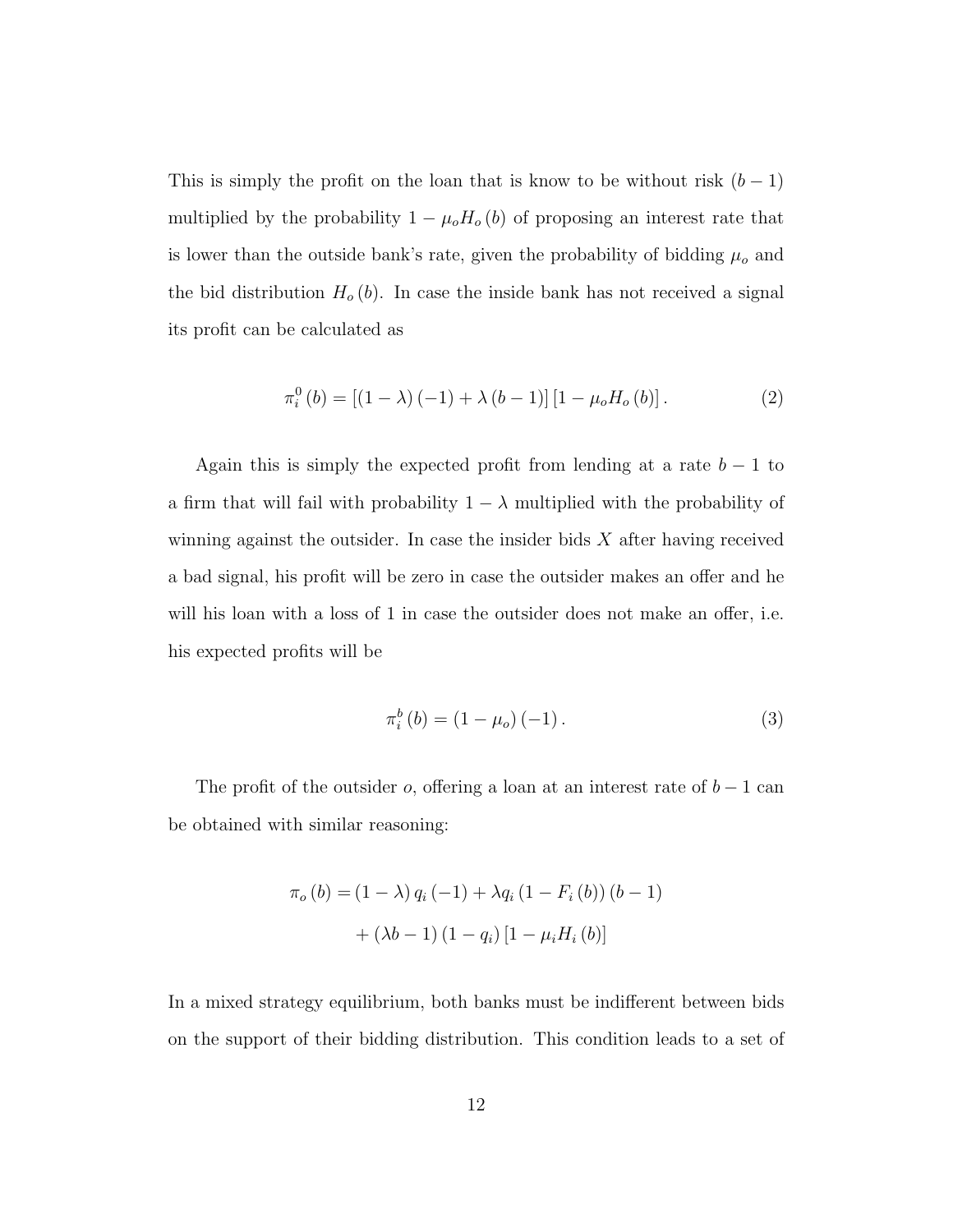three equations which have unique solutions.

The precise form of the equilibrium depends on the value of the term  $(1 - \lambda) q_i (-1) + (\lambda X + (-1) (1 - q_i))$ . This expression can be understood as the outsider's expected profit if he bids the highest possible interest rate  $X$ and always wins the auction except if the inside bank has received a good signal. Only if this expression is positive, the outsider will ever participate in bidding. We can reformulate this condition as  $X > \hat{b} := \frac{1-\lambda q_i}{\lambda(1-q_i)}$  $\frac{1-\lambda q_i}{\lambda(1-q_i)}$ , or equivalently as  $q_i < \hat{q} := \frac{X\lambda - 1}{\lambda(X-1)}$ . This demonstrates that the ousider will make an offer in case the maximum interest rate is sufficiently high if the insider's information is sufficiently imperfect. Given that the insider cannot recall his existing loan he will always offer a new credit.

<span id="page-13-0"></span>Proposition 1. (equilibrium strategies) If the inside bank is receiving information with probability  $q_i$  the equilibrium is of the following form: a) If  $\hat{q} \leq q_i$ , the insider always bids X and the outsider never makes an offer. b) For  $\hat{q} > q_i$ , the insider distributes his bids with

í

$$
F_i(b) := \begin{cases} 0 & \text{for } b \le \frac{1}{\lambda}, \\ \frac{\lambda b - 1}{\lambda q_i(b - 1)} & \text{for } \frac{1}{\lambda} < b \le \hat{b}, \\ 1 & \text{for } b > \hat{b}, \end{cases}
$$
(4)

in case of receiving a good signal and

<span id="page-13-1"></span>
$$
H_i(b) := \begin{cases} 0 & \text{for } b \leq \hat{b}, \\ \frac{1}{1-q_i} \left(1 - \frac{b-1}{\lambda b - 1} \lambda q_i\right) & \text{for } \hat{b} < b \leq X, \\ 1 & \text{for } b > X. \end{cases}
$$
 (5)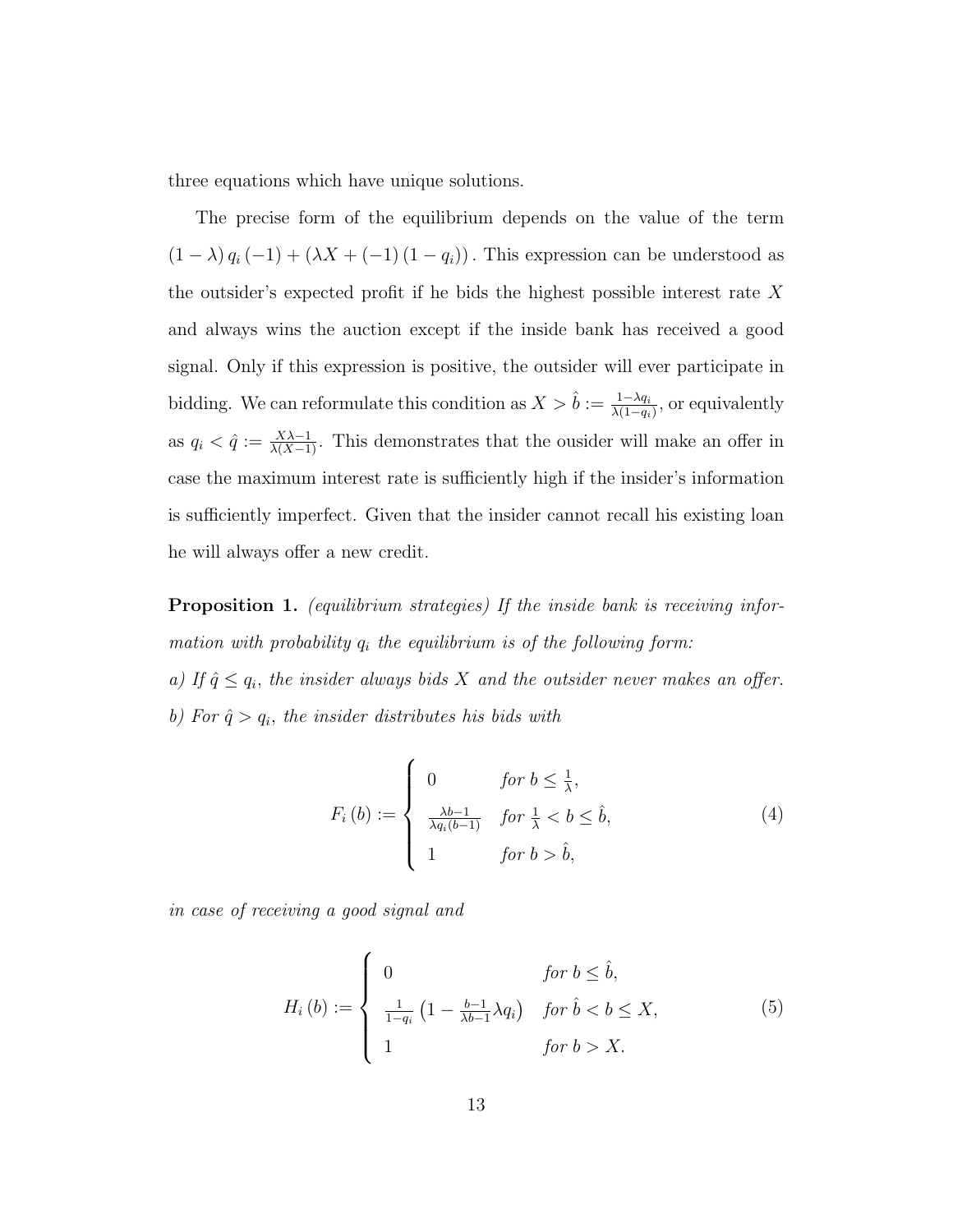in case of an inconclusive signal. In case of a bad signal he bids the highest possible interest rate X. The outsider makes an offer with probability  $\mu_o :=$  $1 - \frac{(1-\lambda)q_i}{(X\lambda-1)}$  distributing his bids with

$$
H_o(b) := \begin{cases} 0 & \text{for } b \le \frac{1}{\lambda}, \\ \frac{1}{\mu_o} \left[ \frac{(b\lambda - 1)}{(b - 1)\lambda} \right] & \text{for } \frac{1}{\lambda} < b \le \hat{b}, \\ \frac{1}{\mu_o} \left[ 1 - \frac{(1 - \lambda)q_i}{(b\lambda - 1)} \right] & \text{for } \hat{b} < b \le X, \\ 1 & \text{for } b > X, \end{cases}
$$
(6)

 $\Box$ 

Proof. See Appendix [9.1](#page-54-0)

Figure [1](#page-39-0) shows the distribution functions of both banks in case b). Both banks randomize on the same support. Note, that the inside bank's distribution function has a mass point at  $b = X$  implying that it is offering the highest possible interest rate  $X$  with a strictly positive probability.

Equilibrium profits can be easily calculated by plugging back the equilibrium strategies  $F_i$ ,  $H_i$ ,  $H_o$ ,  $\mu_o$  back into the profit functions [\(1\)](#page-11-0), [\(2\)](#page-12-0) and [\(3\)](#page-12-1), but are not relevant for our empirical part and will therefore not be reported

We are interested in how frequently the inside bank will be able to exit its lending engagement after having received a bad signal. Clearly if the outside bank is not participating in the competition, i.e. in case  $a$ ) this is not possible. However if the ex ante quality of the firm is sufficiently high or if the inside bank's information advantage is sufficiently weak, i.e.  $q_i < \hat{q}$ , the outside bank will with a certain probability win the competition despite its informational disadvantage. The following corollary states that the probability of the outside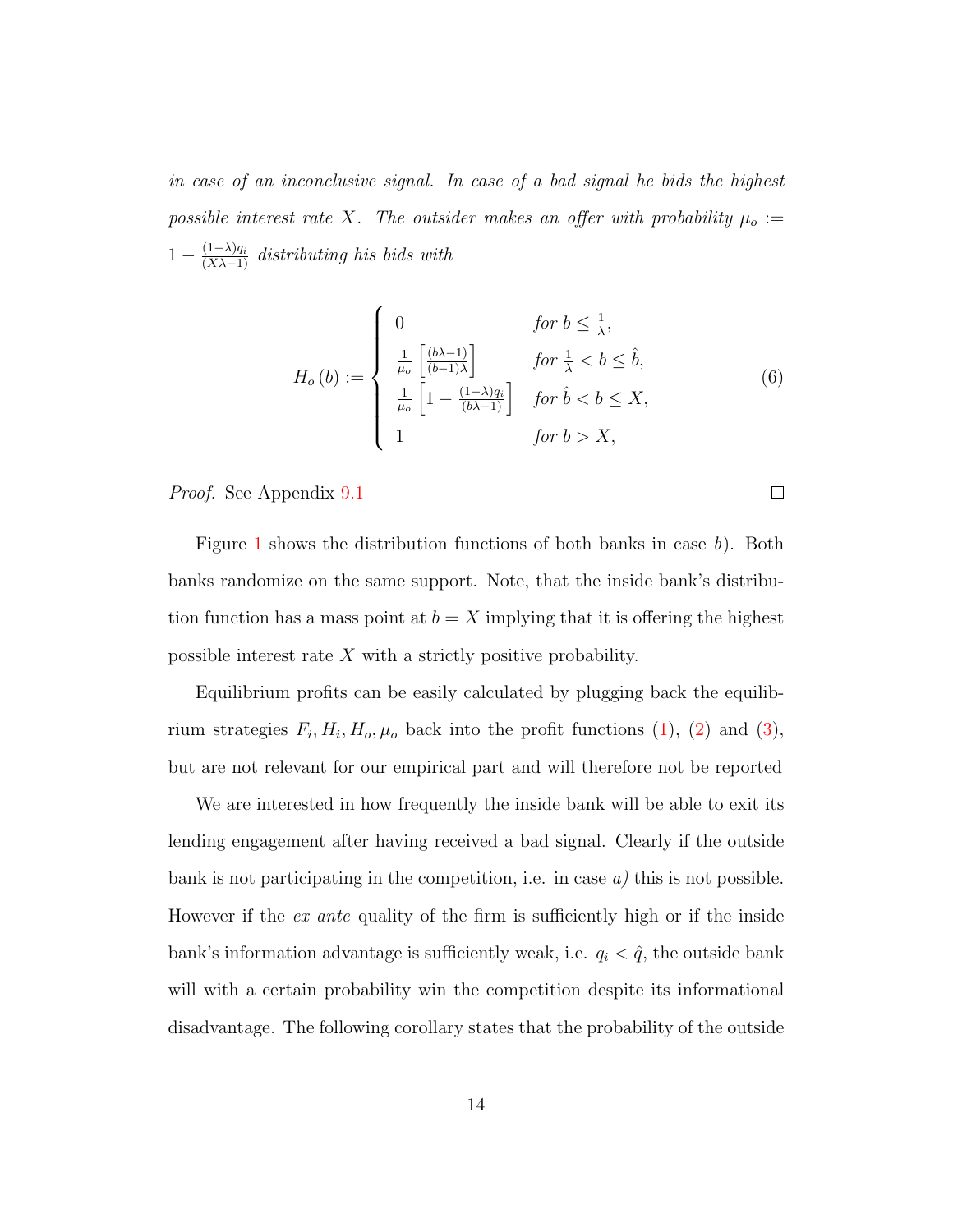bank winning will be higher if the ex ante quality of the firm  $\lambda$  is higher or if the information advantage of the inside bank is lower

Corollary 1. (Probability of exiting the loan after a bad signal) The probability of the informed bank being able to exit after having received a bad signal increases in  $\lambda$  and X.

*Proof.* In case the insider has a bad signal he will bid  $X$ , but with probability  $\mu_o := 1 - \frac{q_i(1-\lambda)}{(1-q_i)(X\lambda-1)}$  the outside bank will also make an offer and will win the auction. Deriving  $\mu_o$  with respect to  $\lambda$  yields  $\frac{(X-1)q}{(1-q)(X\lambda-1)^2} > 0$  and deriving with respect to X yields  $\frac{(1-\lambda)\lambda q}{(1-q)(\lambda X-1)^2} > 0$ , hence the probability of exiting a  $\Box$ good loan is increasing with  $\lambda$  and X.

To sum up our findings: The model demonstrates that the inside bank's informational advantage allows it to increase interest rates in case it refinances the loan. This makes it possible for outside banks to compete successfully, but also enables the inside bank to exit loans to bad firms. Positive publicly available information about the firm's quality increases the inside bank's ability to exit loans in firms for which it has negative private information.

# <span id="page-15-0"></span>3 Data

We exploit three datasets managed by the French central bank: The French credit registry in which all lending relationships with credit exposure larger than 25,000 EUR are registered with a monthly frequency; The FIBEN Bilans dataset, where the firms' accounting information is reported and, lastly, a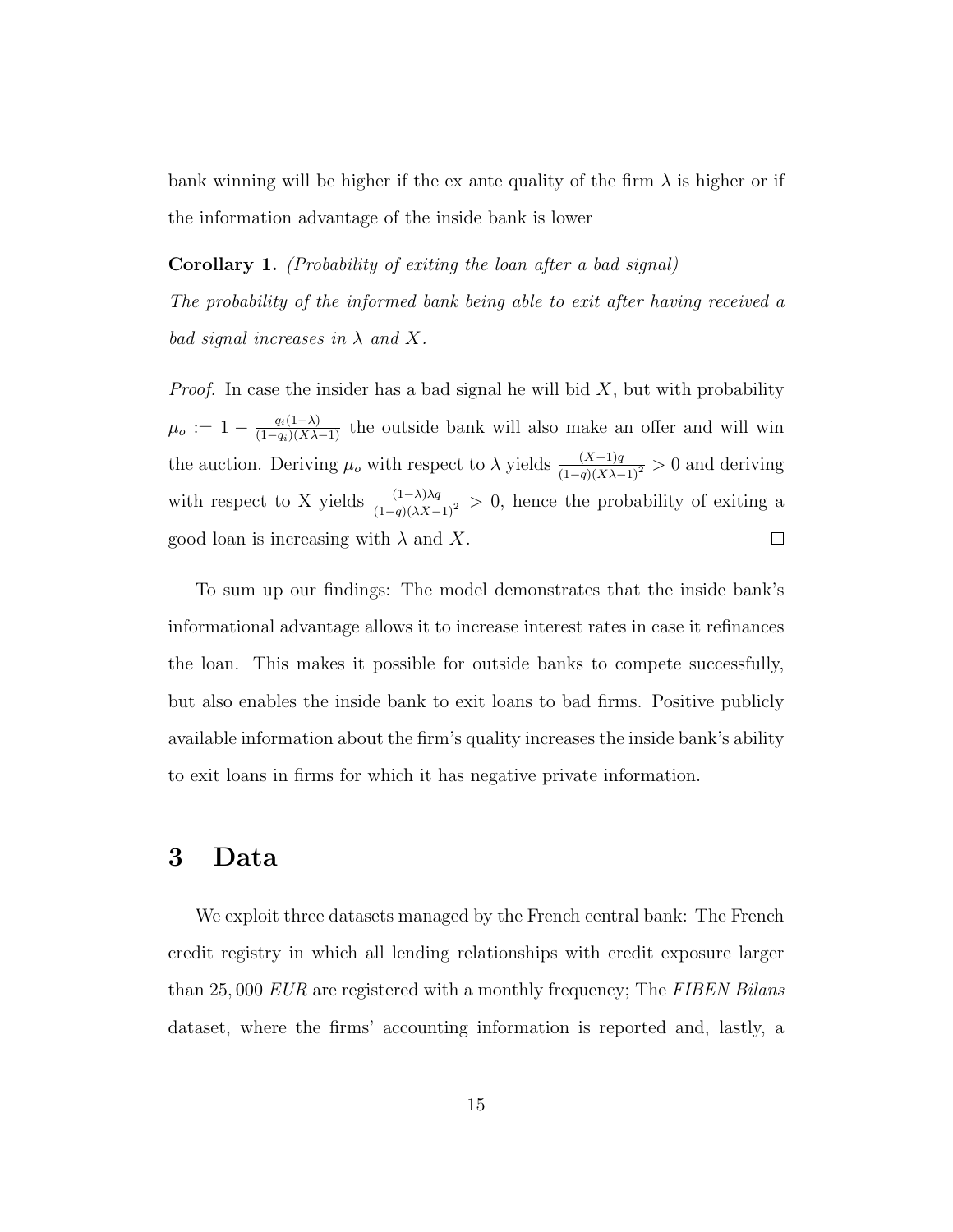dataset that includes the listing of defaults of French borrowers that the French central bank collects directly from the bankrutpcy courts all over the country. In this section we describe how the key variables for our emprical analysis are constructed with the above databases.

### 3.1 Lending relationship variables

The French credit registry encompasses all lending relationships in France between a financial institution and a resident firm. For the purpose of our analysis we exclude loans to financial corporations and we only keep the firms for which we have at least 7 years of observations before its default. The observations are registered on a monthly basis. Hence, in each period, we can observe a newly created bank-firm relationship as well as the change of the borrower's exposure with each of its lenders.

We build the variable *nbbank<sub>i,t</sub>* that captures the number of banks that grant a loan to a given firm  $i$  at time  $t$ . We also use a measure of firms' borrowing concentration that relies on the Herfindahl–Hirschman Index (HHI). The *HHI* is defined as:  $\sum \frac{bank\_drawn_{i,j,t}}{t}$  $\it out loan\_drawn_{i,t}$ 2 , that is the sum of the squared shares of the total loan portfolio of firm i owned by each lender at time  $t$ . The closer it is to 1, the more concentrated the bank pool. Note that for a firm with a single bank relationship the HHI takes value 1. A potential pitfall of our analysis would be a priori that several of these firms could borrow on the bond market as part of a funding diversification strategy. However, this should not have a large impact on the results since most of the firms in the sample are relatively small  $(75\%$  have total assets lower than  $EUR$  1.9m).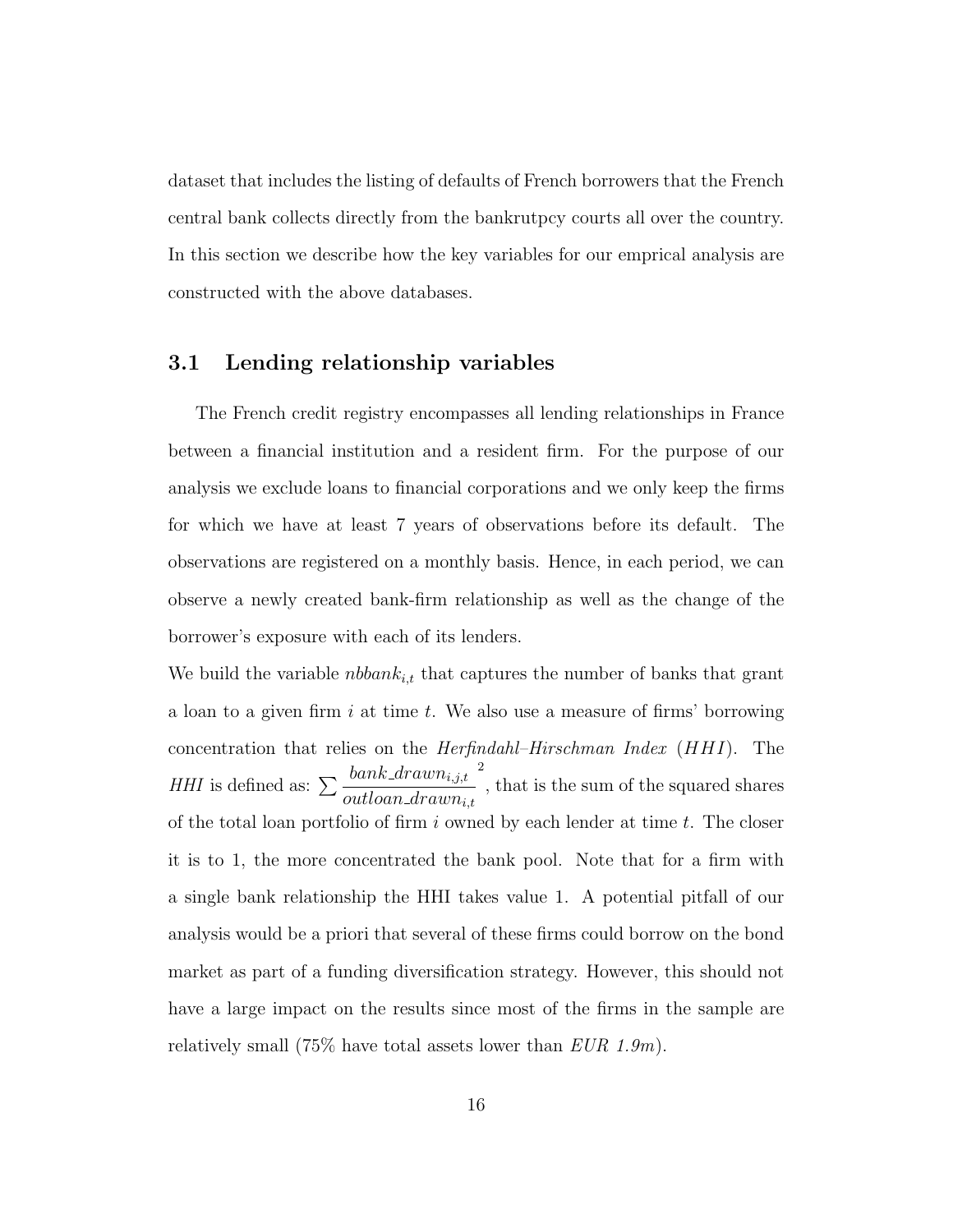We are especially interested in examining the evolution of the share of bank financing provided by the relationship lender before firms' default. The first approach we use to identify the informed relationship lenders relies on the length of the firm-bank relationship. We consider any bank that had a lending relationship with the firm during the 2 years prior our observation period (i.e. 5 years before default) as a relationship bank. We thus require that the lender interacted with the firm for at least 2-years to be classified as informed lender. This criteria is based on previous evidence that credit relationships of at least 2-years allow a reduction of asymetric information thanks to the banks' aquisition of soft information (López-Espinosa, Mayordomo, & Moreno, [2017\)](#page-37-7). We build the dummy variable relbank that takes the value 1 if the observed lending relationship is with a relationship bank and 0 otherwise. The variable relshare indicates the fraction of loans granted by relationship banks to firm  $i$ at time t. In Section [5,](#page-29-0) we demonstrate robustness across alternative ways of defining informed lenders.

# 3.2 Firm data

The FIBEN database provides accounting data at firm level from which we build a set of control variables. These variables includes the proportion of debt to equity (leverage), total assets, proportion of tangible assets to total assets (tangprop), and the cashratio that is the firms' amount of cash over total assets. Since loans are reported on a monthly basis, while financial statements are reported annually, we match the latest accounting numbers prior to the loan observed date (e.g. Fiscal Year ending in 03/2016 with loan observed in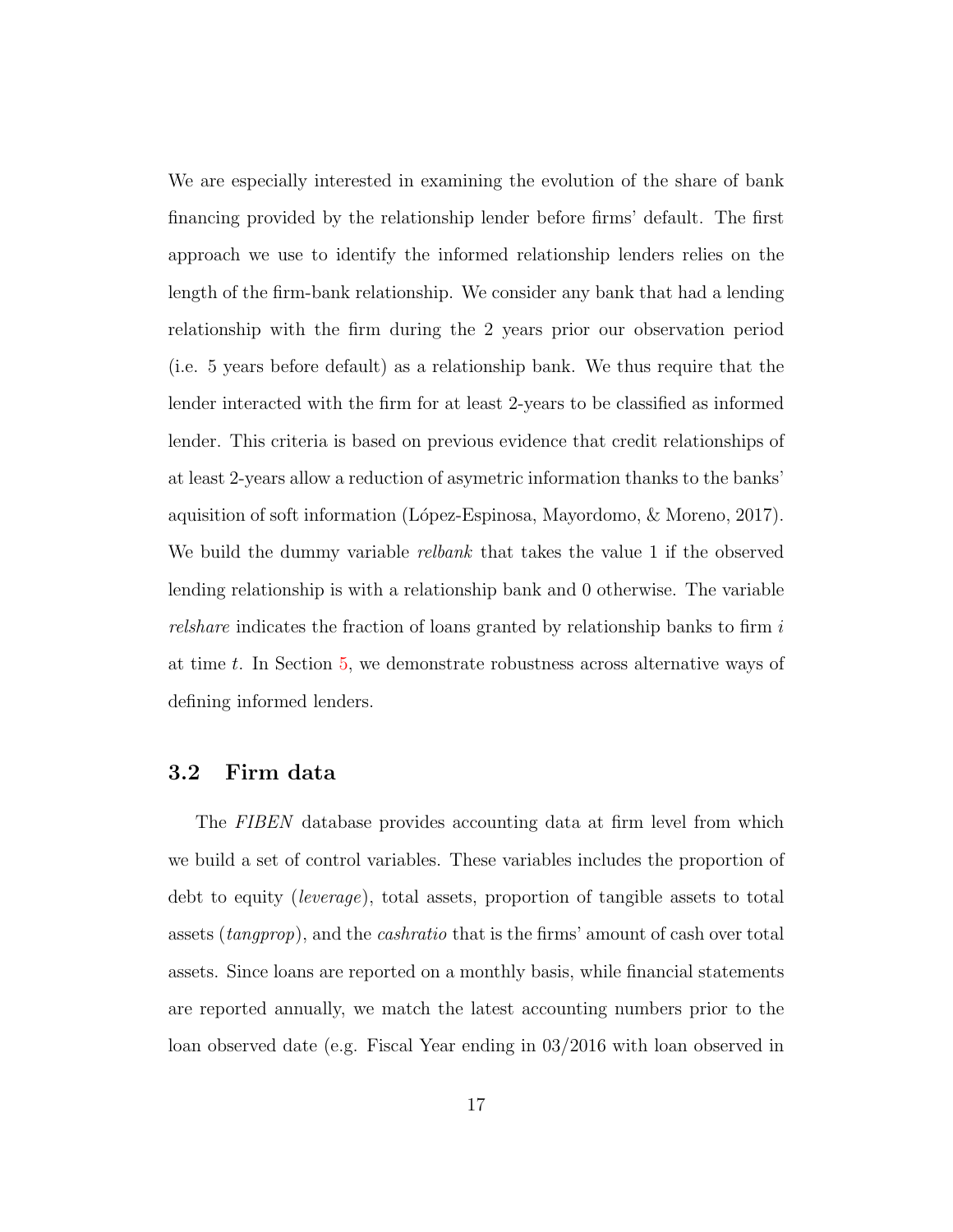$05/2016$ ).<sup>[3](#page-18-0)</sup>

The same database allows us to collect the Banque de France' credit ratings. The French central bank assigns a credit rating via its analysts to each firm with sales greater then 0.75 millions or outstanding loans greater than 0.38 millions and make available to all lenders through the public credit registry. The rating scale has 12 levels, going from  $3++$  that is assigned to firms with the highest credit quality to the rating level  $P$  that corresponds to the level of default. These rating are revised by rating analysts and can change any time if an improvement or worsening in the firms' credit quality happens. We map the Banque de France' credit ratings on a numerical scale  $(3 + + = 1,$  $\ldots$ ,  $P = 12$ , thus the lower the credit rating the highest is the credit quality estimated by the rating analysts. We create the variable *goodrating*, which takes the value 1 if the average rating of the firm in the years before its default is below the sample median.

## 3.3 Default data

We extract all events of default registered in France between 2013 and 2017. We observe the date of default as well as the type of default that is reported at firm-event level.

As event of default, we consider both the event of liquidation (*liquida*tion judiciaire and restructuring (redressement judiciaire and autres mesures  $l{\'e}gales$ ). The distinction between liquidation and restructuring is similar to the distinction between *Chapter 7* and *Chapter 11* of the United States Bankruptcy

<span id="page-18-0"></span><sup>3</sup>When matching the aforementioned databases, we eliminate data older than 23 months vis-à-vis the observation date.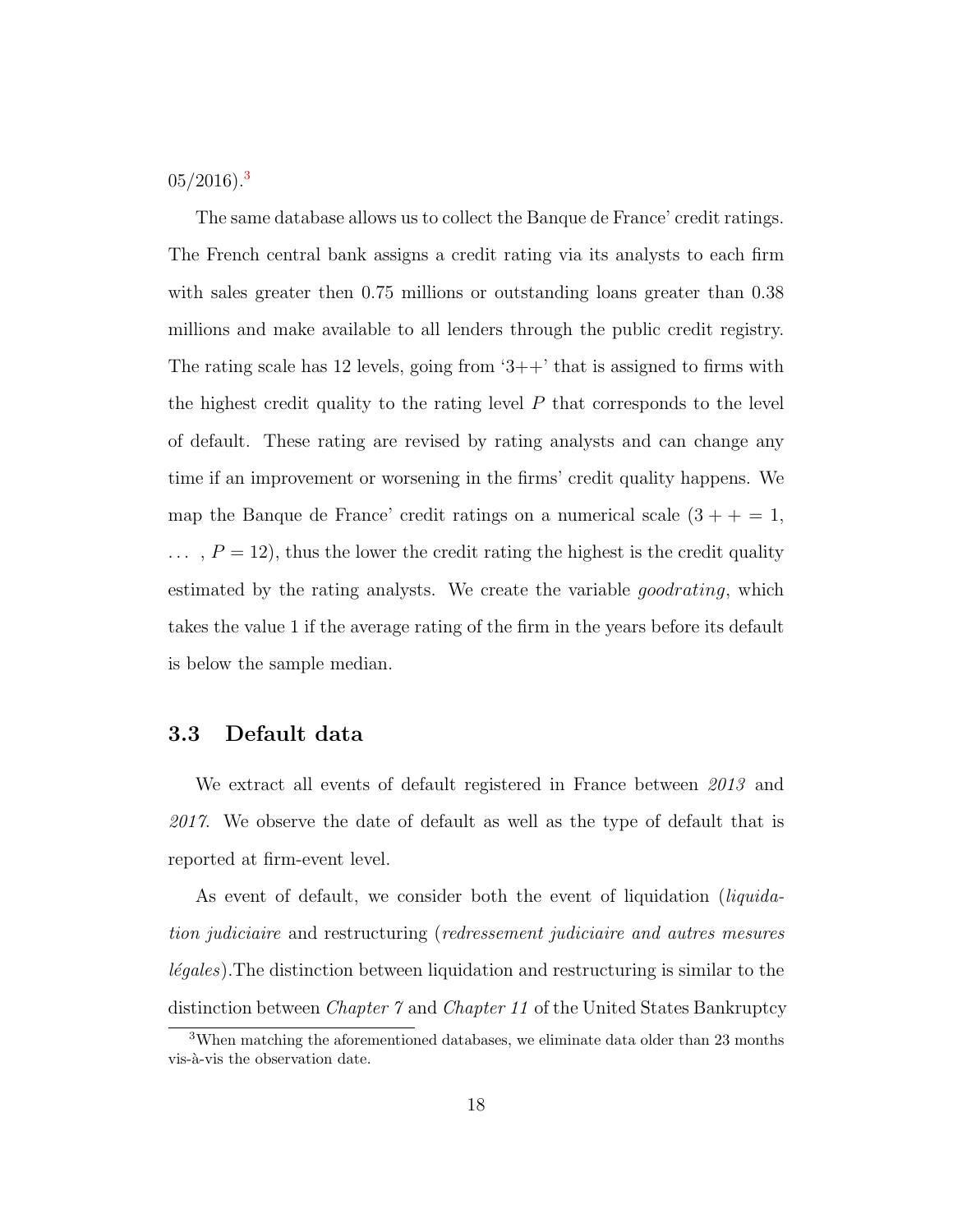Code. Indeed, in case of liquidation, no recovery is possible and the firm ceases to exist, while in case of restructuring, the firm's manager can renegotiate the terms of debt with the remaning creditors. The liquidation of firms represents 68% of the events of default, showing that liquidation is rather the rule than the exception as far as bankruptcy proceedings are concerned.

We focus on the first event of default recorded by each firm in the sample. Indeed, even though the firm may survive after the event of restructuring, we consider the first event to be the most discriminant in terms of asymmetrical knowledge between lenders about the state of the firm. We then build the variable TTD, which indicates the number of months between the observation date and the firm default and takes value from 0 to  $-60$ , where 0 is when the firm file for bankruptcy.

#### 3.4 Summary statistics

Table [1](#page-45-0) presents the summary statistics at firm level that refer to the period going from 5 years prior to the default to the time of bankruptcy filing. We hence consider 245, 927 observations overall over the period. It has to be noted that the default 'Defaillances' database records 263, 592 defaults between 2013 and 2017 but we do not have loan data for the very small firms so they are de facto excluded from the analysis. The firms in our sample contract loans from 3.5 different banks on average (the median number of banks observed amounts to 3) and the average HHI is 0.573. Interestingly, the average share of loans provided by relationship banks is 24.7% but this is impacted by the fact that around 50% of our firm level observations do not have a relationship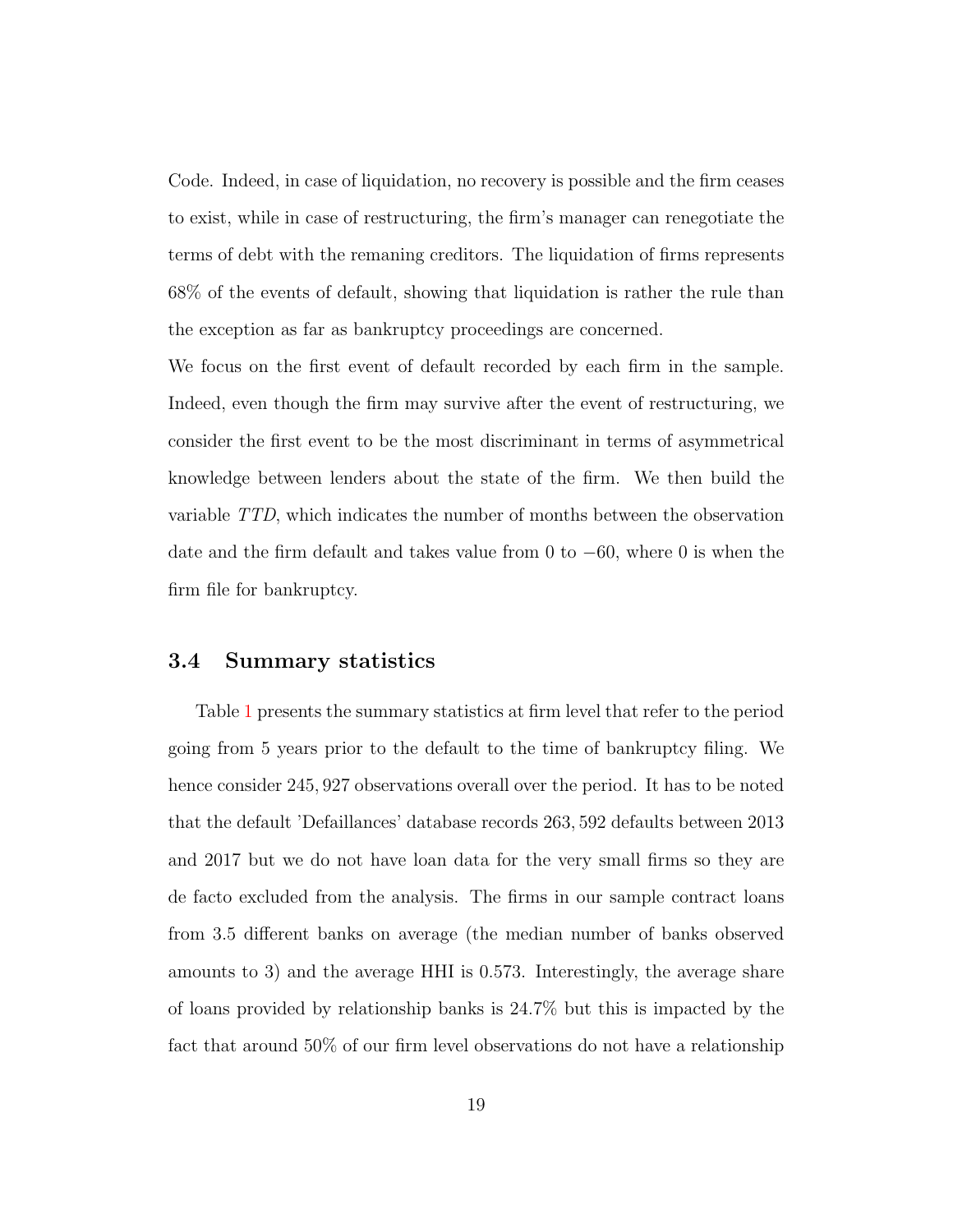bank. As far as company size goes, the median amount of total asset observed amounts to  $EUR$  1, 299, 000 but the largest amounts to more than  $EUR$  4bn. The companies in our sample have low amounts of cash and tangible assets (medians resp. 5.5% and 15.1% of total assets). As far as risk perception is concerned, the median Banque de France rating for our firm level observations is 6, which is the sixth best grade on a scale of one to twelve. Any grade above 7 is a grade commensurate with financial difficulties in the foreseeable future, while the worst grade 12 ( $P$  in the *Banque de France classification*) means that the bank is facing some disciplinary procedure. In our sample, the level of rating assigned to firms 60 months before default is concentrated between the 5+ and 6, which indicates moderate level of risk.

We also compare the metrics for the companies observed five years before default with the same metrics observed the month before default (Table [2](#page-46-0) and Table [3\)](#page-46-1). We observe that the median rating has dropped by one notch, the median level of cash to total assets ratio has decreased by 2.1pp to 1.9%, the same can be said about the ratio of tangible assets to total assets with a 0.8pp decrease to 9.5%, while leverage has increased by more than 5pp to  $12.8\% <$ . We note that in parallel the loans are less concentrated given the  $8.2\%$  decrease of the average HHI.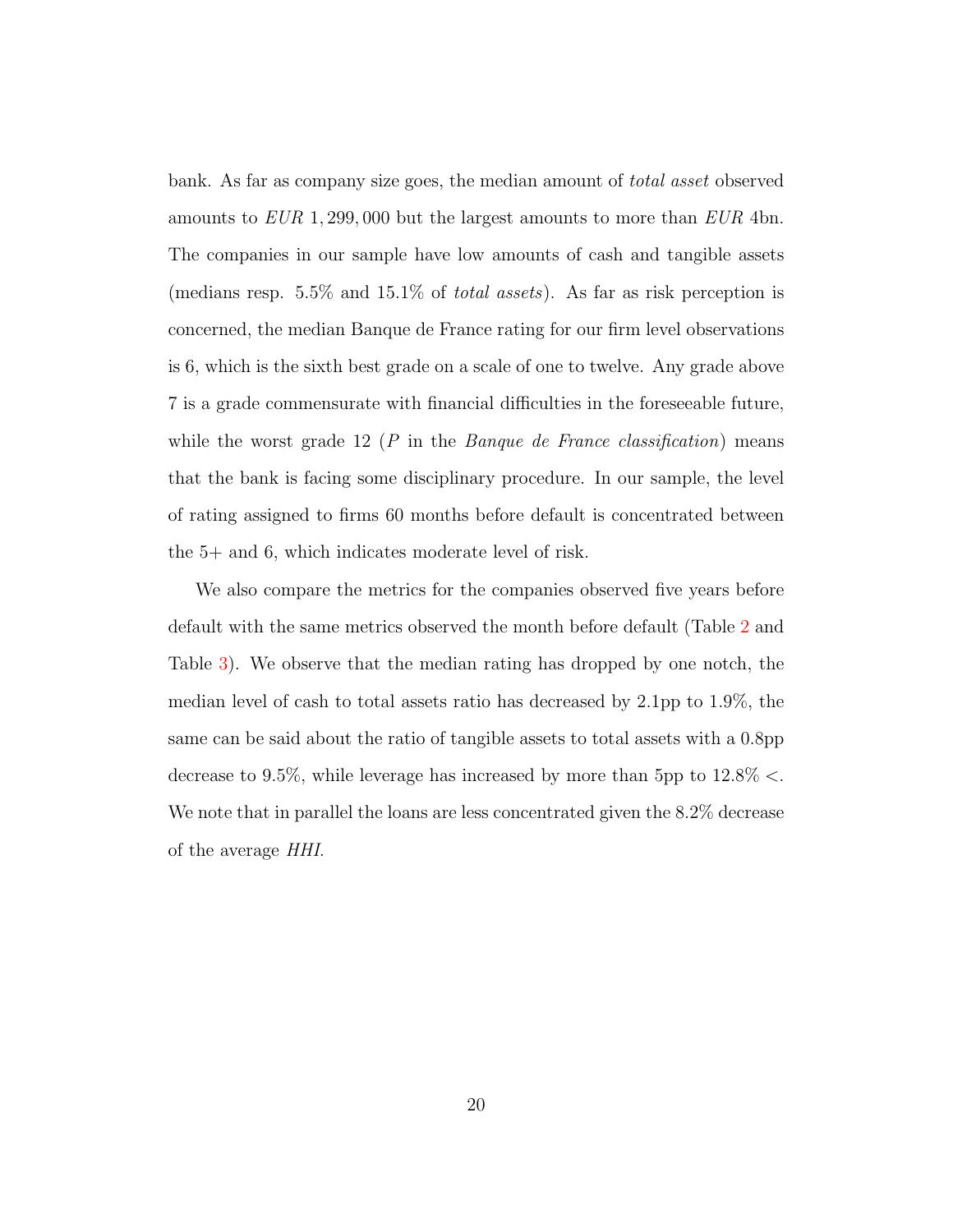# <span id="page-21-0"></span>4 Empirical analysis

## <span id="page-21-2"></span>4.1 Number of banks and bank pool concentration

We start our empirical analysis by examining the evolution of the number of bank relationships over the 5-year before the firm's default. The prediction of our model is as follows: if relationship banks possess negative private information about the firm, they act strategically and leave space for new banks to refinance the firm's loans. As a consequence, the number of banks that lend to the firm should increase over time up to the point where all markets become aware of the firm's distress. Similarly, we should observe a decrease in the borrowing concentration measured by the HHI defined in Section [3.](#page-15-0) We estimate the following model:

> <span id="page-21-1"></span> $Y_{i,t} = \sum$  $\beta_t \mathbb{1}_{i,t}^{TTD} + \eta_i + \eta_t + \varepsilon_{i,t}$  (7)

where the outcome variables  $Y_{i,t}$  are the number of lenders (*nbbank*) and the Herfindhal Index (HHI). We regress these variables on a set of dummy variables equal to one  $t$  months before the default. We control for leverage, credit ratings, firm' size, the share of tangible assets and the cash ratio. We add firm fixed effects that control for all firm characteristics that are not timevarying in the period analyzed, and year fixed effects that capture aggregate shock in the credit market. In all specifications, standard errors are clustered at the firm level.

t

We plot in Figure [2](#page-40-0) the coefficients of our dummy variables that depict the evolution of the firms' number of lenders. The graph shows an inverted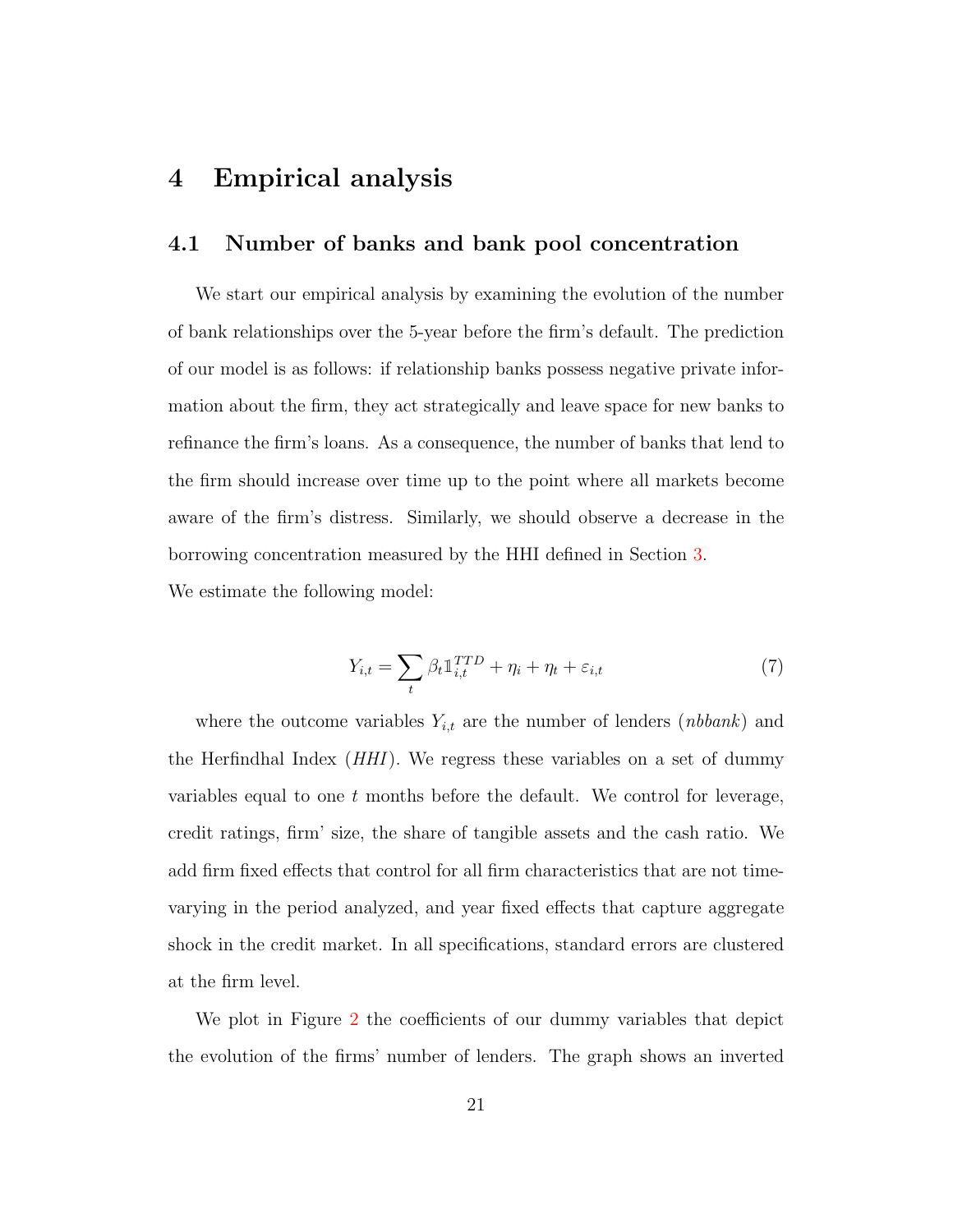U-shaped pattern: the number of banks that grant loans to firms increases steadily up to a about one year before the bankruptcy. In the year preceding the default the number of banks that interact with the firms constantly decreases over time.

Figure [3](#page-41-0) shows the coefficients of Model [7](#page-21-1) using the HHI as outcome. The index follows a clear U-shaped pattern before firms' default. Consistently with the results exploiting the number of lenders, the concentration of firms' funding significantly decreases up to the year preceding their bankruptcy.

We provide the estimation of model [7](#page-21-1) in the Appendix, Table [11](#page-56-0) and Table [12.](#page-57-0) For sake of brevity, we only report the coefficients of the first dummy variable of the year. We thus omit all other time dummies that are anyway plotted in Figure 1 and 2. Focusing on Table [11,](#page-56-0) the first dummy variable that turns to be positive and statistically significant is the dummy that corresponds to the 45th month before default, that is about four years before the event. Around this date firms start to increase their bank relationships. All other dummy variables up to the month of default show the expected positive and statistically significant coefficients. Importantly, the month before defaults firms still experience a higher number of relationship with respect to the 60th month before bankruptcy, as shown by the coefficient of the dummy  $TTD_{-1}$ in Table [11.](#page-56-0) However, this coefficient is smaller than the coefficient of dummy  $TTD_{-13}$ , which confirms that during the last year, some banks exit the rela-tionship pool. Table [12](#page-57-0) shows that in all the four models (column  $1 - 4$ ), the HHI appears to experience a significant drop 48 months before default, and accelerate three years before default, as shown by the coefficient of  $TTD_{-37}$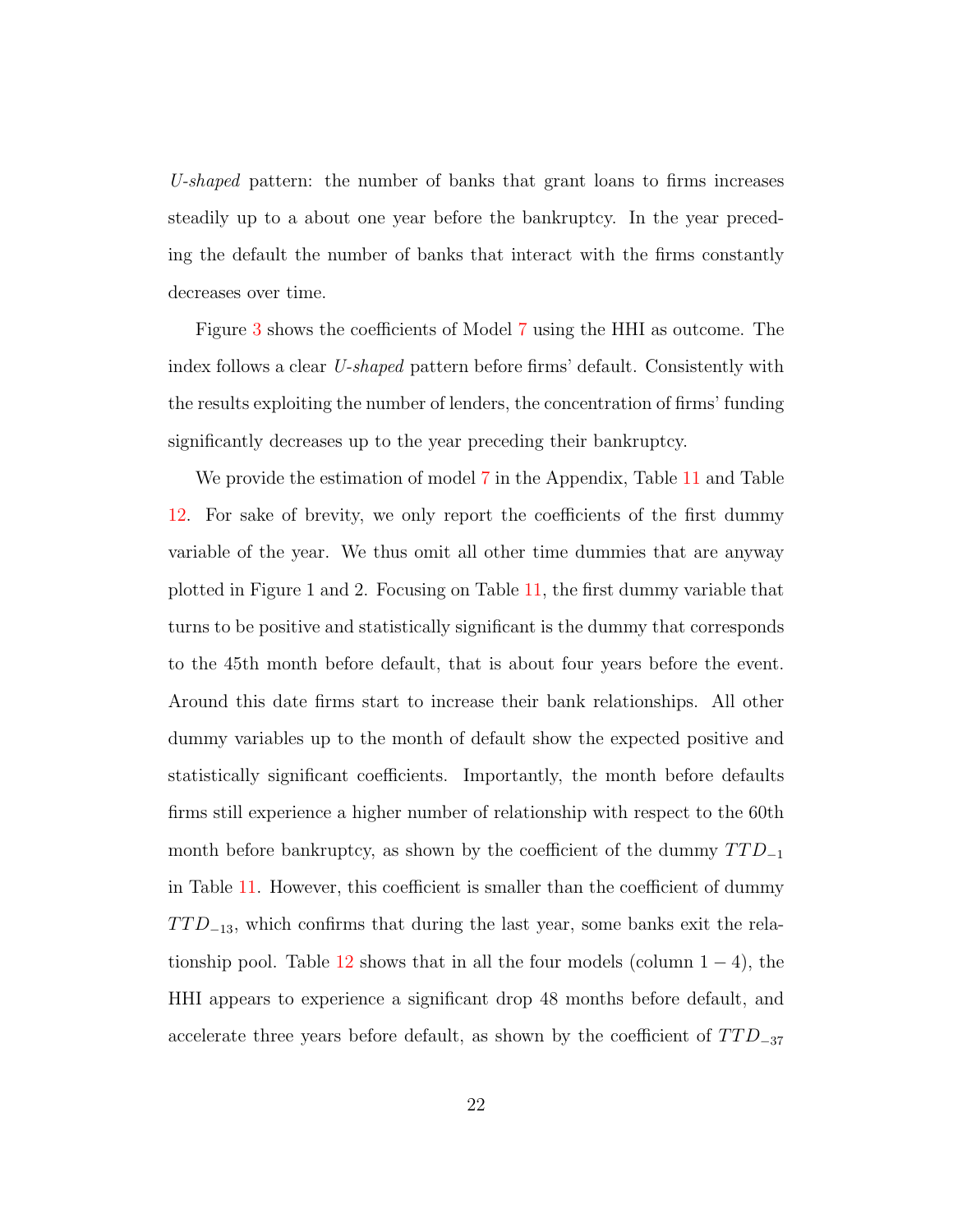that is negative and statistically significant. In the model 3 and 4, in which we add firm and time fixed effects, we clearly observe that the drop in the concentration of funding does not continue up to default. Indeed, the coefficients for months until 3 months before default are statistically significant and higher than the coefficient 13 months before default and in the few months before the event the coefficients of the time dummies are not statistically different from zero.

We then estimate an alternative model that considers a different measure of our main independent variable, i.e. the time to default. We estimate the following equation:

<span id="page-23-0"></span>
$$
Y_{i,t} = \beta T T D + \eta_i + \eta_t + \varepsilon_{i,t} \tag{8}
$$

Where TTD is now a continuous variable that captures the number of months until default. We still focus on a period that goes from 60 months before default (dummy omitted in model [7\)](#page-21-1) up to time 0 that corresponds to the date of default, so  $TTD$  takes value between  $-60$  to 0. As in model [7,](#page-21-1) we include leverage, size, rating, the ratio of tangible assets over total assets and the cash ratio as controls, as well as time and firm fixed effects.

Table [4](#page-47-0) reports the results when the outcome variable is the number of firms' bank relationships. In column 2 we add our control variables, while in column 3 and 4 we include firm and time fixed effect. Thus, column 4 corresponds precisely to our Model [7.](#page-21-1) In line with the graphical analysis, the coefficients of the variable TTD show expected positive sign: as default approaches, the number of banks increases. The result holds in all the speci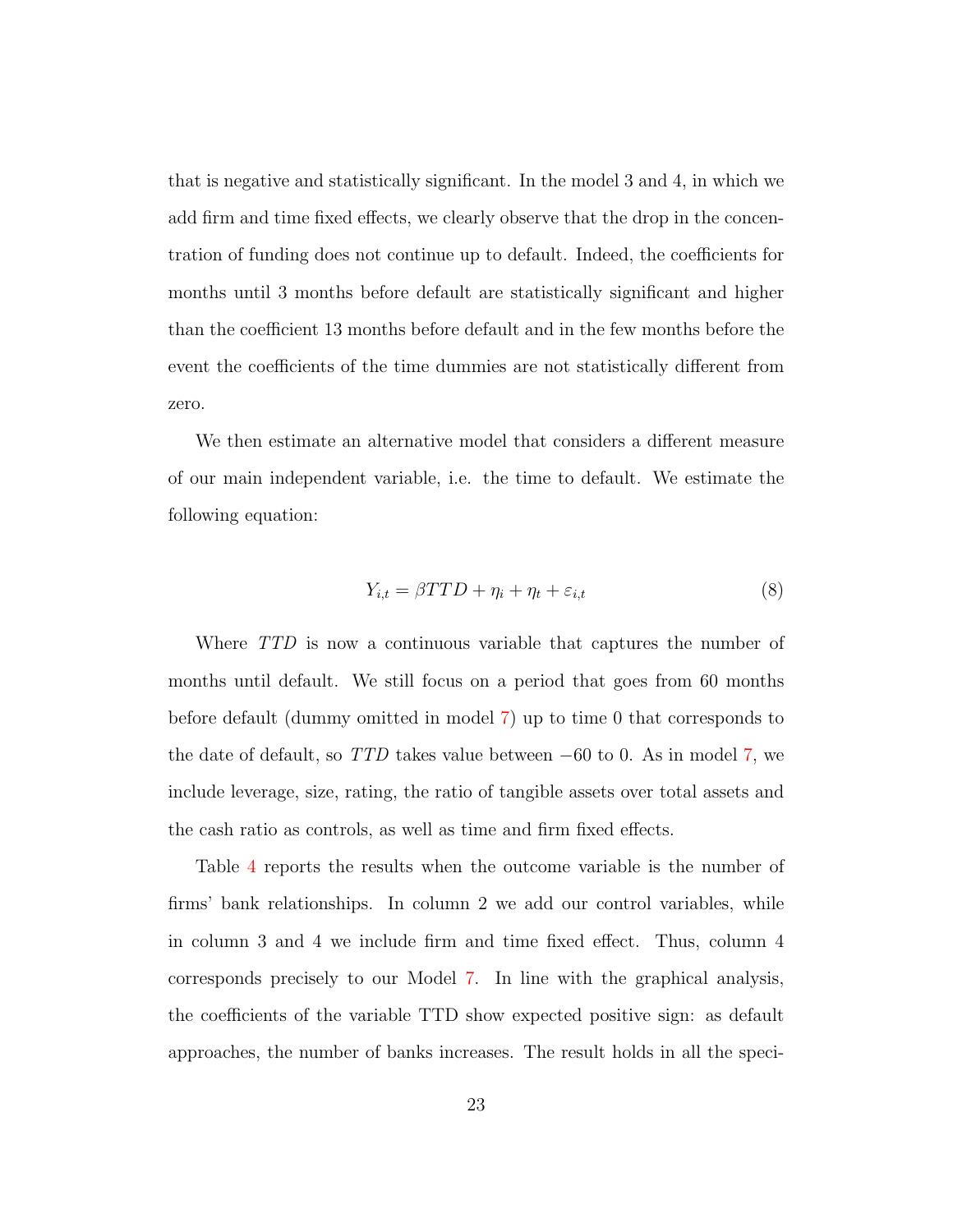fications.

Focusing on column 4, we observe that leverage enters positively in the regression. This positive relationship is in line with previous findings that a larger number of bank relationships is associated with better firms' acces to credit [\(Gopalan, Udell, & Yerramilli,](#page-36-6) [2011\)](#page-36-6). Firms that are smaller in size appear to have, on average, less bank relationships, which support previous evidence that the number of relationships increases with the firm's size (see, e.g., [Detragiache, Garella, & Guiso](#page-35-6) [\(2000\)](#page-35-6) and [Farinha & Santos](#page-35-7) [\(2002\)](#page-35-7))

In Table [5,](#page-48-0) we estimate Model [8](#page-23-0) using the HHI as outcome. We thus regress the index on a continuous variable that captures the time to default (i.e. TTD), ranging from −60 to 0. This variable enters negatively and statistically significant in the model, confirming that once getting close to default firms show less concentrated borrowing. The signs of the coefficients of the control variables are consistent with the ones in Table [4.](#page-47-0) Larger firms and firms with higher leverage have less concentrated borrowing. Additionally, we see this is also true for firms with higher share of tangible assets. As tangible assets can be used by firms as collateral, this finding is not surprising: collaterals have been found to improve the firms' ability to collect fundings through different lenders [\(A. N. Berger & Udell](#page-34-2) [\(1995\)](#page-34-2), [A. N. Berger et al.](#page-33-2) [\(2011\)](#page-33-2)).

## 4.2 Evolution of relationship bank exposure

In this section we test the prediction of the model that relationship banks try to exit loans before the firm default.

We consider the subsample of relationships that each firm has with the in-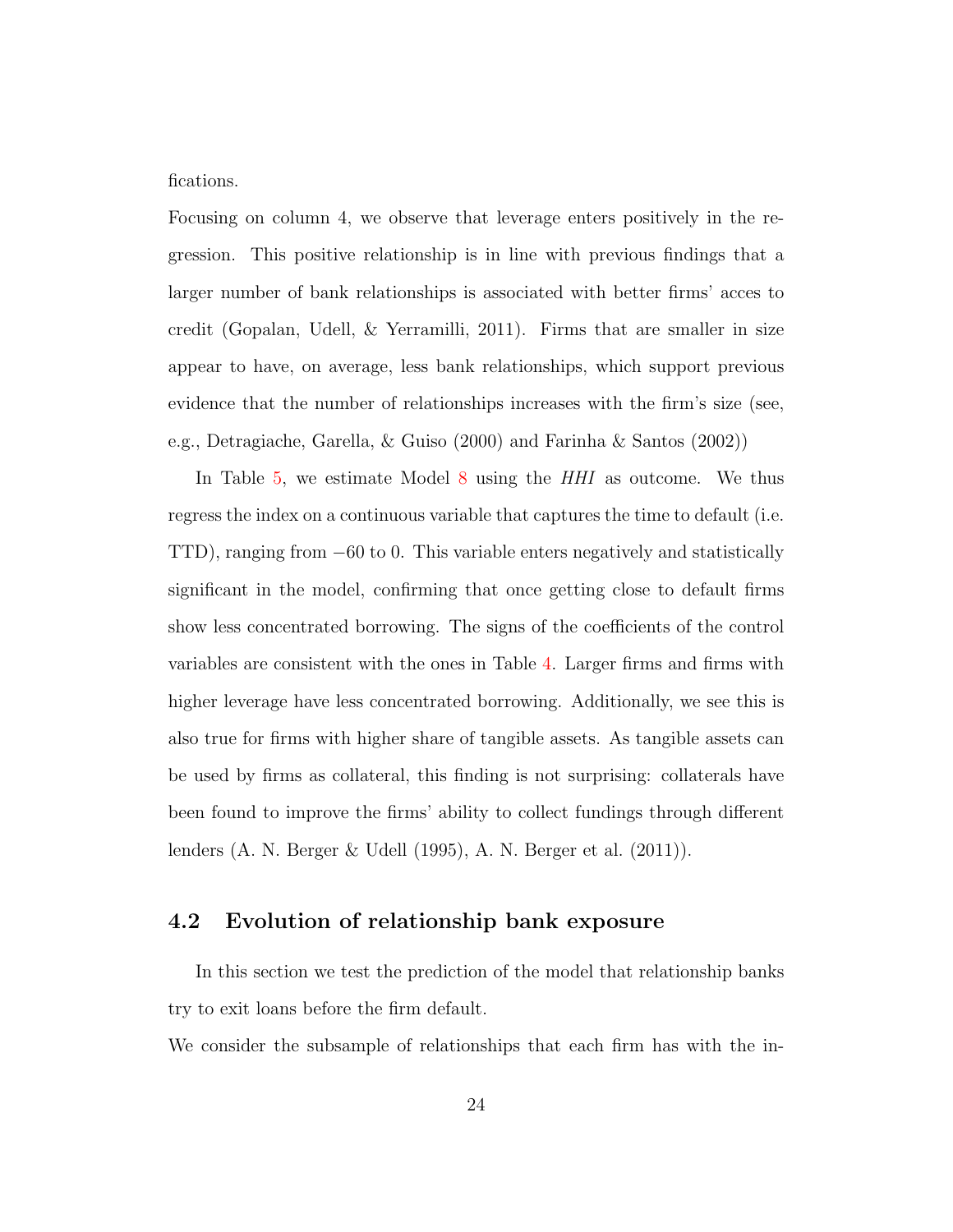formed banks. We run Model [7](#page-21-1) and Model [8](#page-23-0) using relshare, which is the amount of drawn loans granted by the relationship bank over the firms' total loan amount, as outcome variable.

The coefficents of the time dummies of Model [7](#page-21-1) are plotted in Figure [4.](#page-42-0) We find that the share of loans from informed banks constantly decreases over the five years before the default of the borrower, consistent with the prediction that informed bank try to strategically end the relationship with the firm. Table [6](#page-49-0) reports the estimates of Eq. [8.](#page-23-0) The coefficient of the variable TTD is negative and statistically significant at the 1% level in all the specifications, confirming a drop of lending from relationship banks to distressed firms as default approaches. The coefficients of the control variables in column 4 – the model that includes all control variables and fixed effects– suggests that bigger firms rely less, on average, on the relationship lender. This is consistent with results emphasized in Section [4.1](#page-21-2) that larger firms tend to differentiate more their funding.

## 4.3 Public information and bank lending strategy

#### 4.3.1 Firm's credit rating

Focusing on the period preceding the financial distress of the firm, our model predicts that the better the ex-ante credit quality of the firm (i.e. the higher is  $\lambda$ ), the higher should be the informed bank's ability to exit the relationship.

We explore the empirical validity of this prediction by using the firm's outstanding credit rating over the years before the bankruptcy filing as proxy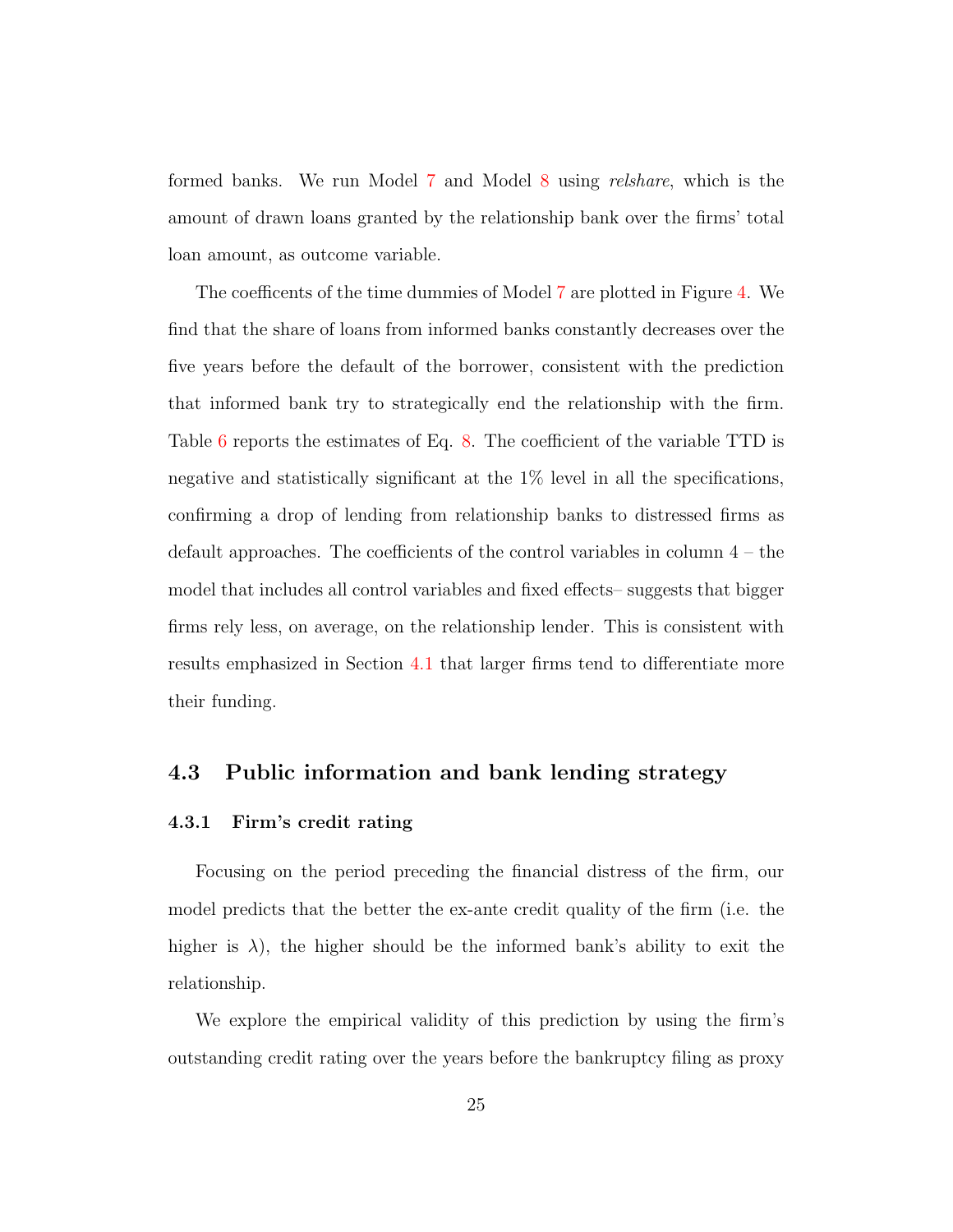for the ex ante credit quality of the firm. This proxy is justified by the fact that outside and less informed banks rely on credit ratings for the assesment of the credit quality of the firms and, thus, for their lending decisions [\(Cahn,](#page-34-7) Girotti,  $&$  Salvadè, [2020\)](#page-34-7).

We start by exploring the effects of rating information on the dynamic of the number of lenders and the exposure of informed banks before firm's default. We compute the average level of the rating for each firm in the period that goes from 5-year to 1-year before the event of default. The choice of excluding the year prior the default is based on our previous finding that emphasizes that in such year the financial distress of the firm is common knowledge. We build the variable *good rating* that takes value 1 when firms have a level of credit rating below the sample mean and 0 otherwise. The fact that a firm had a relative bad rating before the default implies that a signal of the low quality of the borrower was already available to all lenders. The prediction is that in such cases it is more difficult for the firm to attract new lenders and, in turn, the relationship lender is more likely to be stuck with the distressed borrower.

We start with a graphical illustration. We run Model [7](#page-21-1) separately for the sample of firms with good and bad rating. Figure [5](#page-43-0) plots the coefficient  $\beta_t$  for t between −59 and 0 (expressed in months), where 0 is the time to default. In line with our conjecture, it appers very clearly that the number of lenders strongly increases up to the time of default only for firms that have relatively good credit rating over the period, thus when public information did not incorporate yet the firm's financial distress. We then turn to formal statistical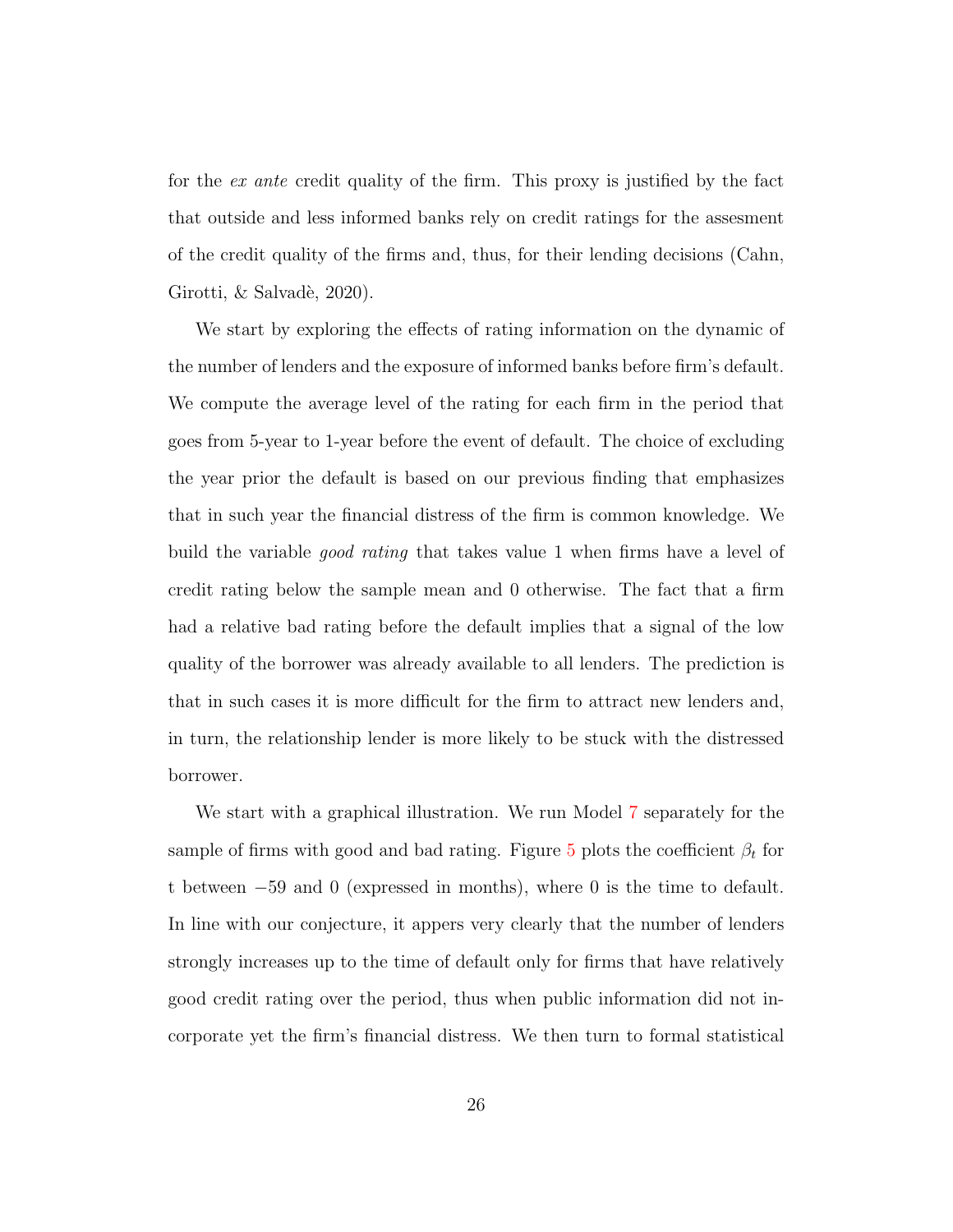tests. We run Model [8](#page-23-0) including the interaction term betwen the variables TTD and goodrating. The coefficient of this interaction term captures the differential path of the variable that indicates the number of lenders between firms with bad ratings with respect to firms with good credit ratings. Results are reported in Table [7.](#page-50-0) Column 2 shows the estimates of the model that includes both control variables and time fixed effects. The key coefficients are the ones of the interaction terms between  $TTD_t$  and goodrating. In line with the graphical analysis, the coefficients are positive and statistically significant, suggesting that the number of lenders over time increases more for well rated firms.

We next replicate the graphical analysis and the statistical tests using as dependent variable in Eq. [8](#page-23-0) the share of loans granted by relationship banks. Figure [6](#page-44-0) links the time to default to the exposure of the relationship lender toward the firms depending on the the level of credit ratings. The graphs show that relationship lenders reduce their exposure for firms that appeared to have a good rating in the pre-distress period. The estimates of the regression including the interaction terms between  $TTD_t$  and goodrating are reported in Columns 3 and 4 of Table 7. The interaction terms are negative, suggesting that the drop in the amount of informed loans are statistically significant more pronounced for firms better rated.

This finding shows that the relationship bank reduces its exposure toward distressed firms when a public signal – the credit rating assigned by a thirdparty – increases the probability that others, less informed lenders, will be willing to lend to the firm. This allows the informed bank to minimize its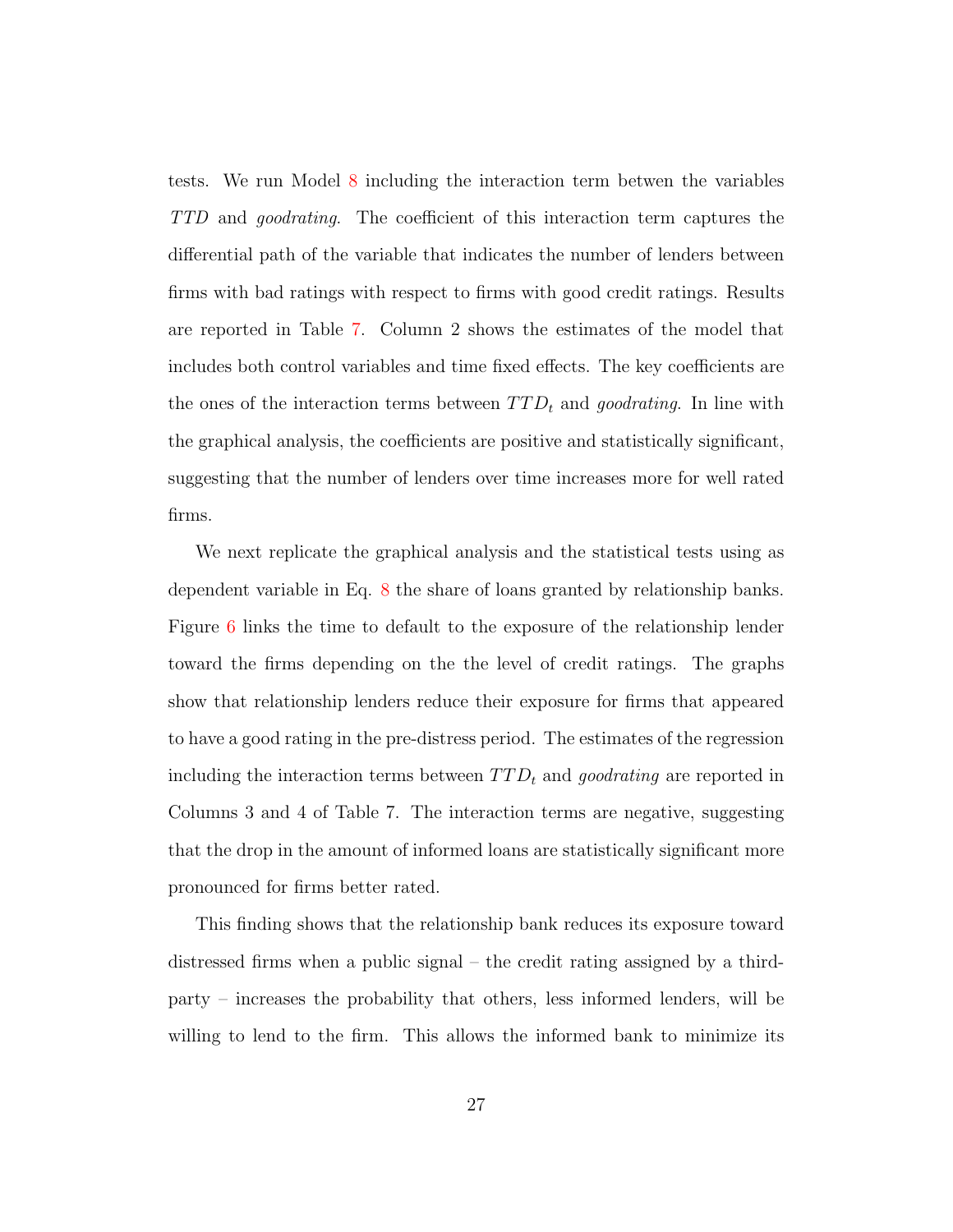potential losses also by delaying the firms default thanks to the presence of other investors.

#### [Input Table [7](#page-50-0) ]

#### 4.3.2 Availability of collateral

Another reason that could make more willing outside banks to refinance a loan is the availability of information that allows to infer that the firm's loss given default is reasonably low. Indeed, uninformed lenders are more likely to finance borrowers that can pledge collateral [\(A. N. Berger et al.,](#page-33-2) [2011\)](#page-33-2). In this Section, we distinguish firms based on the share of tangible assets that proxies for the amount of collaterals that firms can pledge. We expect that new lenders are more likely to replace the relationship bank before the default when firms have relative high share of tangibles.

To test this prediction, we regress the number of banks on the variable TTD, the variable tangible (taking the value 1 if the share of firms' tangible assets is higher than the median share), and their interaction. If, as default approaches, the number of banks increases more for firms that are more able to attract new lenders thanks to their ability to pledge collateral, the coefficient of the interaction term should be positive and statistically significant. Results are reported in Table [8.](#page-51-0) Column 2 reports our main specification that includes time and firm fixed effects. The interaction term has the predicted sign, suggesting a more pronounced increase of lenders over time for the sample of distressed firms with more tangible assets.

If the number of bank relationships increases more for high-asset tangibility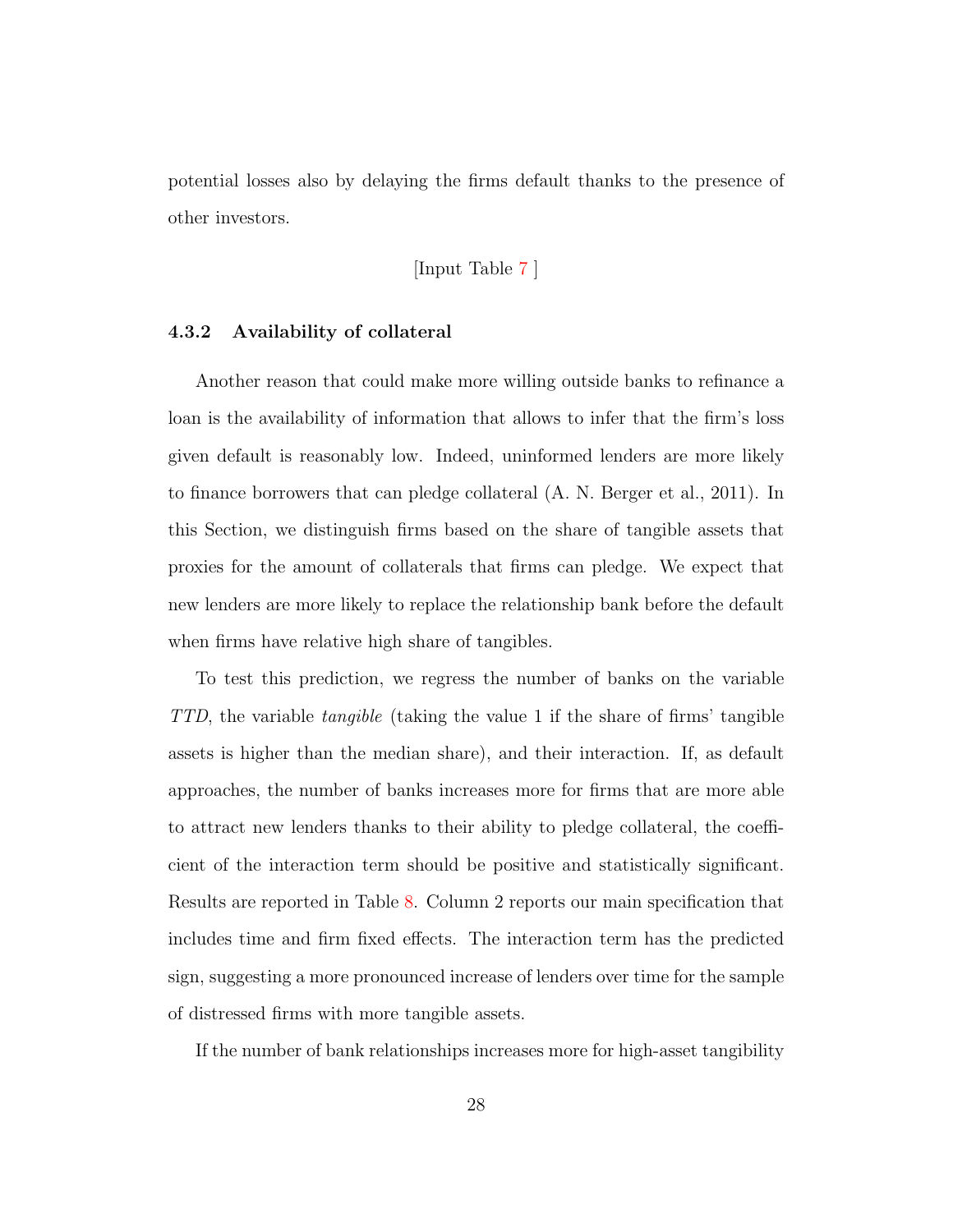firms, we should then observe that the relationship bank reduces its exposure especially toward those firms. To analyze if this is the case, we regress the amount of loans that a firm has drawn from the relationship bank over the total firm' loans on the TTD variable and its interaction with the variable tangibles. If our prediction is correct, the coefficient of the interaction term should be negative and statistically significant. This is confirmed by the results displayed in column 3 and 4 of Table [8.](#page-51-0)The coefficients of the control variables in column 4 are also in line with our finding. The fact that the relationship share is lower when firms have more tangible assets and when rating levels are high indicates that firms are more likely to be financed by non-relationship banks when they have more tangibles and when the rating information signals that the firm is creditworthy.

We find this result consistent with the previous findings on credit ratings: relationship banks quickly reduce their exposure when they can be replaced by new lenders. Overall, our findings suggest that public information has a strong impact on the ability of the relationship bank to pass the parcel in case of firm's financial distress.

# <span id="page-29-0"></span>5 Robustness checks

To test the robustness of our empirical results, we conduct two additional analyses. First, we investigate whether our findings are robust to using an alternative definition of relationship bank. Second, we implement a matching approach to compare banks' behaviours towards firms that later will file for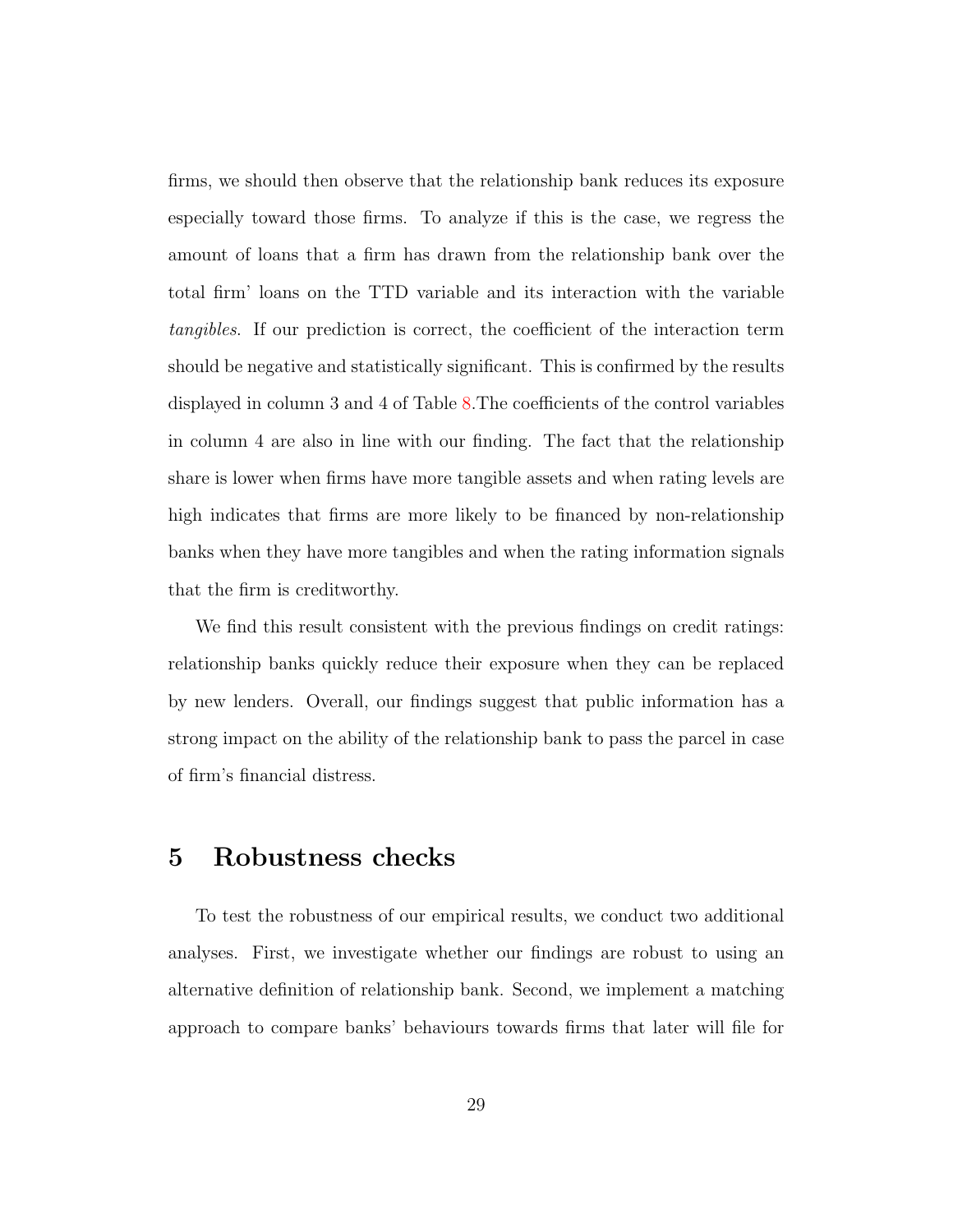bankruptcy with ex-ante similar firms that did not file for bankruptcy.

## 5.1 Main banks

Our main definition of informed banks relies on the lenght of the bank-firm relationship: the longer the duration of the relationship, the higher the probability that the lender is informed about the firm's credit quality. Another indicator of the amount of information held by the lender is the amount of outstanding loans between the lender and the firm over the total firm's loan outstanding (see, e.g., [Petersen & Rajan](#page-37-2) [\(1994\)](#page-37-2) and [Schenone](#page-38-4) [\(2010\)](#page-38-4)). Based on these previous evidence, we classify as informed bank the lender that provides the largest share of credit to the firm 5 years before default (hereafter, main bank). We then check whether our previous results are robust to this different classification. We estimate Eq. [8,](#page-23-0) where the outcome is the variable mainshare that identifies the share of firm's loans held by the main banks. Results, reported in Table 9, confirm that the informed bank reduces its exposure over the five years prior the borrower's filing for bankruptcy (see [9\)](#page-52-0), confirming the prediction of the model and our main empirical analysis.

## 5.2 Comparison with non defaulting firms

To mitigate the concern that our findings could be driven by changes in the demand rather than the supply of credit, we compare the sample of firms that file for bankruptcy with similar firms that do not file for bankruptcy. We perform a propensity score matching in order to identify a control group of bankrupt firms, as in [Garcia-Appendini](#page-36-7) [\(2011\)](#page-36-7). We consider the sample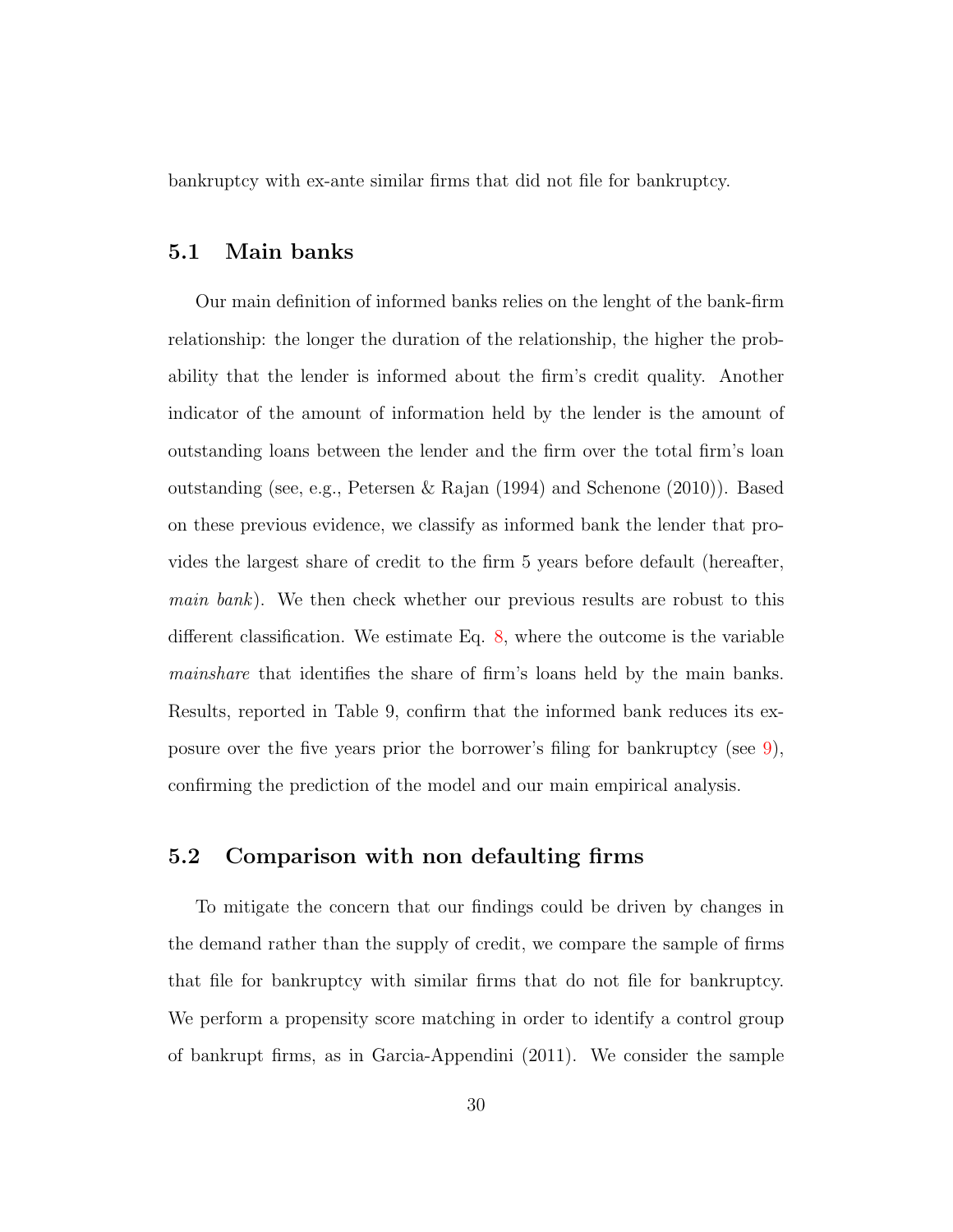of defaulted firms and we focus on their characteristics 60 months before the default, which is the beginning of our observation period. We then consider all firms that appeared in the credit registry in those months but that won't file for bankruptcy in the following 5-year. We match –without replacement– each bankrupt firm with a firm that won't file for bankruptcy but has similar credit rating, leverage, total assets, share of tangible assets, number of banks and share of the main bank and operates in the same industry. Table [13](#page-58-0) shows the summary statistics of defaulted and non-defaulted firms before and after matching and a t-test to assess the significance of the difference between the two samples. Before the matching procedure, bankrupt firms appear to have worse credit ratings, lower tangible assets, more borrowing diversification and to be smaller in size. However, after the matching procedure all differences between the two samples of firms disappear as shown by the t-tests in column 5.

Focusing on the sample of defaulted firms and the matched control sample, we then apply a slightly modified version of our model [8:](#page-23-0) We include the dummy default that takes value 1 for treated firms (bankrupt firms) and 0 for firms in the control sample (firms that survive), and the interaction of the dummy default with the variable TTD. We show results separately by year. We include all control variables used in the previous models and industry fixed effect. The outcome variables we focus on are the number of banks and the share of loans grants by the relationship bank.

The results are summarized in Table [10.](#page-53-0) The key coefficient is the one of the interaction term. For each year, the results show that firms which will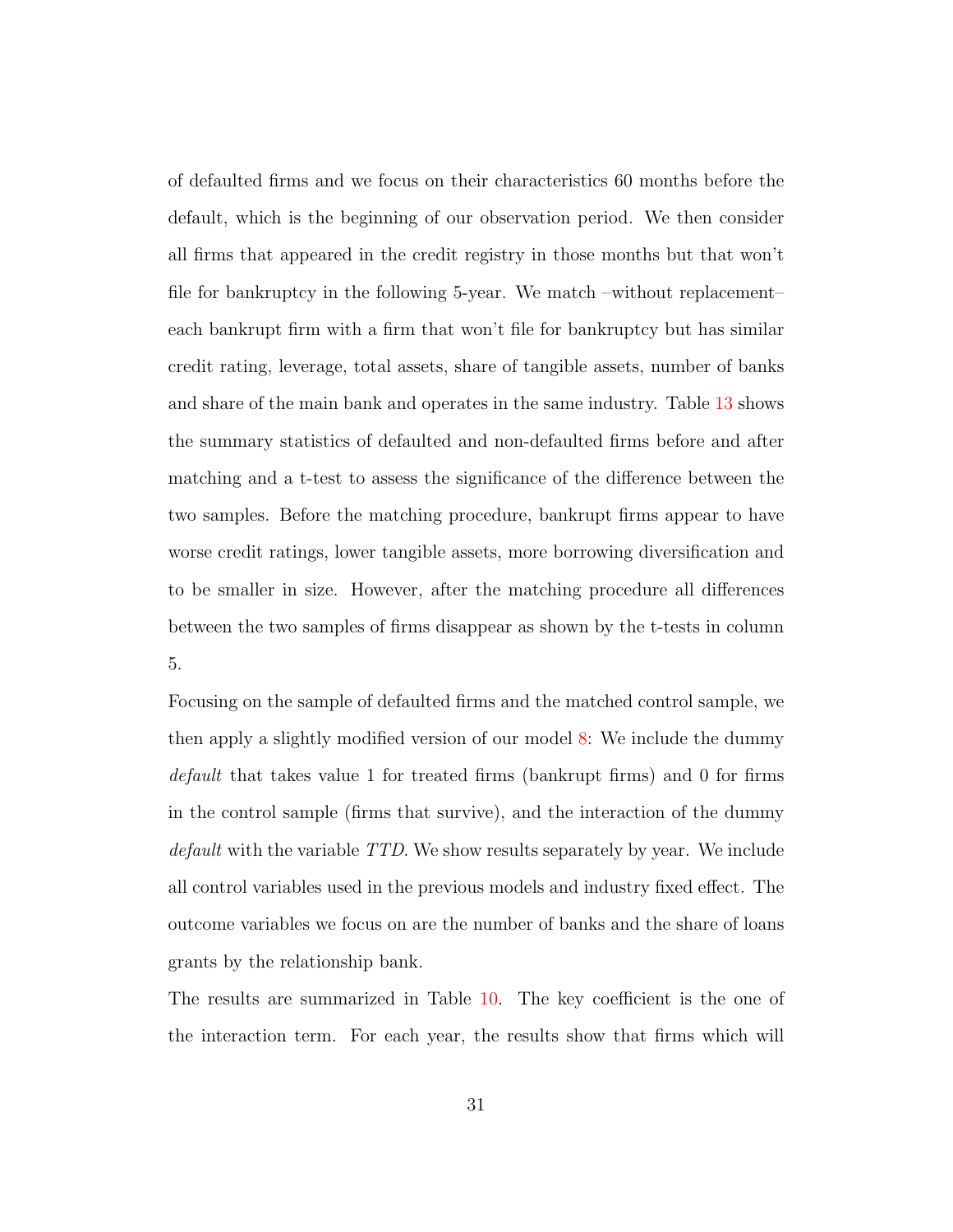eventually default see the number of banks in their pool rises quicker in the five years before default and the share of their relationship banks decrease at a quicker pace, which validates our core analysis.

# <span id="page-32-0"></span>6 Conclusion

This paper investigates banks' behaviour in the five years prior the default of their borrowers. The data analysis is guided by a model of bank competition where outside banks refinance the loans that relationship banks do not want to renew. The model predicts that informed banks can easily exit from distressed relationships when positive information about the borrowers' creditworthiness is shared in the credit market.

We employ credit registry data covering a sample of French private firms that experience an event of default between 2013 and 2017. We document a substantial increase in the average number of bank relationships before those firms officially default and, simultaneously, a reduction in the share of loans held by informed banks. Consistent with the prediction of the model, we uncover a large degree of heterogeneity in banks behavior depending on the firms' availability of collateral and outstanding credit rating. In fact, we find that outside banks are more likely to replace the informed bank when borrowers have tangible assets and a good rating before bankruptcy.

Overall, we theoretically and empirically document that public information can affect the fraction of bad loans that are refinanced in the credit market. In doing so, our results lead to important implications for policy makers.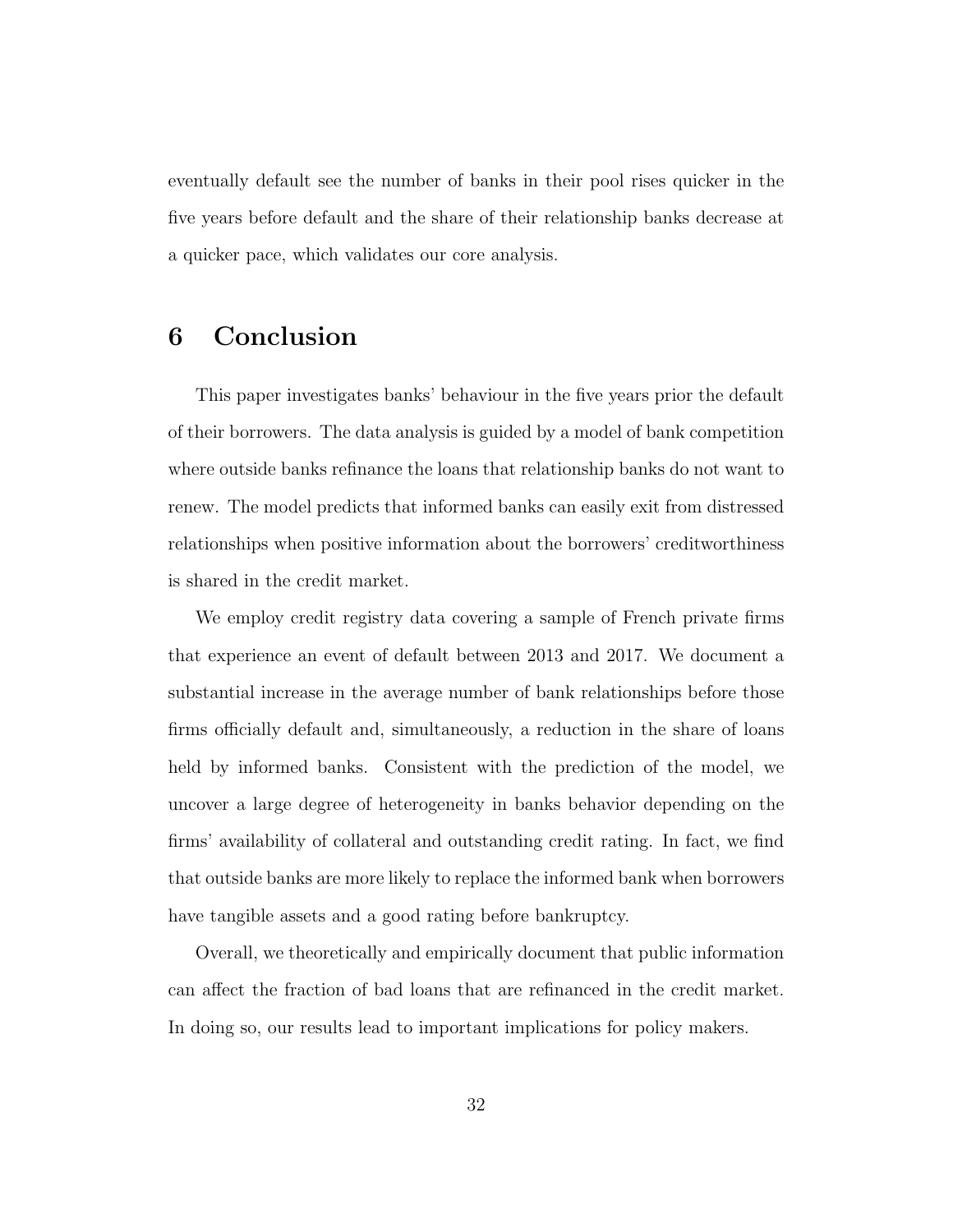# References

- <span id="page-33-4"></span>Agarwal, S., & Hauswald, R. (2010, July). Distance and Private Information in Lending. Review of Financial Studies, 23 (7), 2757–2788.
- <span id="page-33-6"></span>Amir, R., & Troege, M. (2011). On the effects of banks' equity ownership on credit markets. Annals of Finance,  $7(1)$ , 31–52.
- <span id="page-33-1"></span>Banerjee, R. N., Gambacorta, L., & Sette, E. (2021). The real effects of relationship lending. *Journal of Financial Intermediation*,  $48$ , 100923.
- <span id="page-33-0"></span>Beck, T., Degryse, H., De Haas, R., & van Horen, N. (2018). When arm's length is too far: Relationship banking over the credit cycle. Journal of Financial Economics,  $127(1)$ , 174-196.
- <span id="page-33-5"></span>Bennardo, A., Pagano, M., & Piccolo, S. (2015). Multiple bank lending, creditor rights, and information sharing. Review of finance,  $19(2)$ , 519– 570.
- <span id="page-33-3"></span>Berger, A. N., Miller, N. H., Petersen, M. A., Rajan, R. G., & Stein, J. C. (2005). Does function follow organizational form? evidence from the lending practices of large and small banks. Journal of Financial economics,  $76(2)$ , 237–269.
- <span id="page-33-2"></span>Berger, A. N., Scott Frame, W., & Ioannidou, V. (2011). Tests of ex ante versus ex post theories of collateral using private and public information. Journal of Financial Economics,  $100(1)$ , 85–97.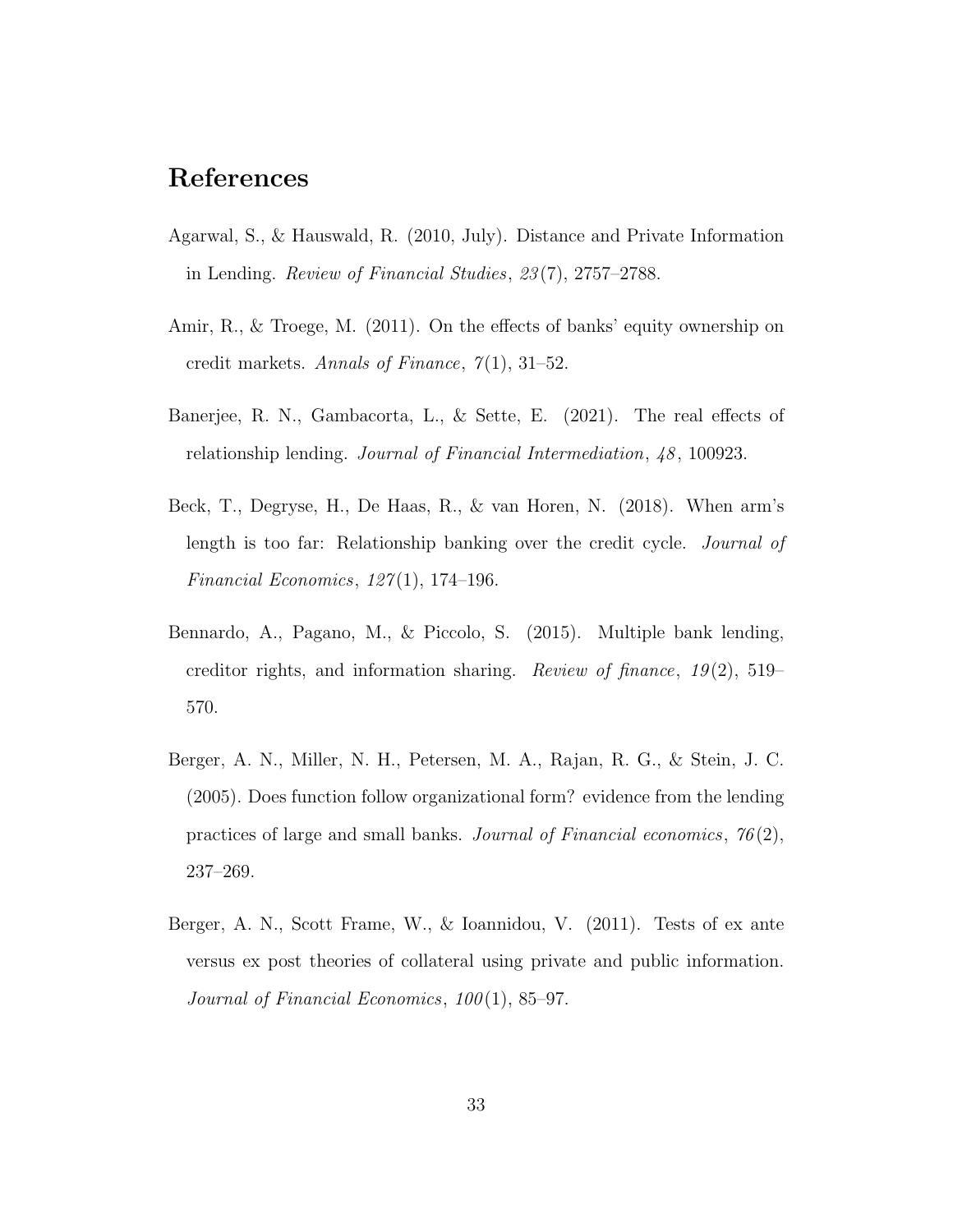- <span id="page-34-2"></span>Berger, A. N., & Udell, G. F. (1995). Relationship Lending and Lines of Credit in Small Firm Finance. The Journal of Business, 68 (3), 351–381.
- <span id="page-34-0"></span>Berger, P. G., Minnis, M., & Sutherland, A. (2017). Commercial lending concentration and bank expertise: Evidence from borrower financial statements. Journal of Accounting and Economics, 64 (2-3), 253–277.
- <span id="page-34-3"></span>Bharath, S. T., Dahiya, S., Saunders, A., & Srinivasan, A. (2011). Lending relationships and loan contract terms. The Review of Financial Studies,  $24(4)$ , 1141–1203.
- <span id="page-34-1"></span>Bolton, P., Freixas, X., Gambacorta, L., & Mistrulli, P. E. (2016). Relationship and transaction lending in a crisis. The Review of Financial Studies, 29(10), 2643–2676.
- <span id="page-34-6"></span>Broecker, T. (1990, March). Credit-Worthiness Tests and Interbank Competition. *Econometrica*,  $58(2)$ , 429.
- <span id="page-34-7"></span>Cahn, C., Girotti, M., & Salvadè, F. (2020). Credit ratings and the hold-up problem in the loan market. Available at SSRN 3072891 .
- <span id="page-34-4"></span>Carletti, E., Cerasi, V., & Daltung, S. (2007). Multiple-bank lending: Diversification and free-riding in monitoring. , 27.
- <span id="page-34-5"></span>Cosci, S., & Meliciani, V. (2002). Multiple Banking Relationships: Evidence from the Italian Experience. The Manchester School,  $70(S1)$ ,  $37-54$ .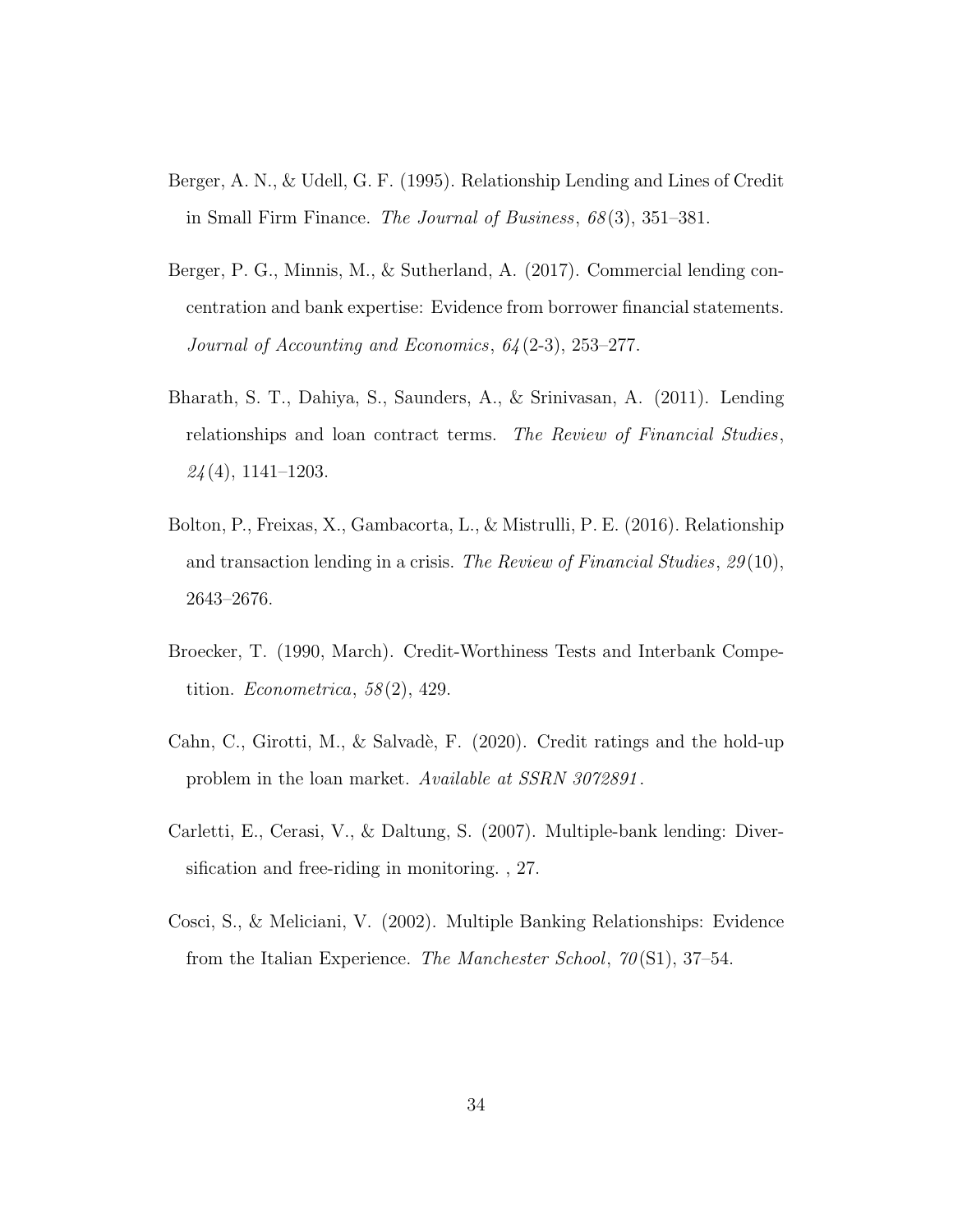- <span id="page-35-4"></span>Dahiya, S., John, K., Puri, M., & Ramirez, G. (2003). Debtor-in-possession financing and bankruptcy resolution: Empirical evidence. Journal of Finan $cial\ Economics, 69(1), 259-280.$
- <span id="page-35-5"></span>Dell'Ariccia, G., Friedman, E., & Marquez, R. (1999). Adverse Selection as a Barrier to Entry in the Banking Industry. The RAND Journal of Economics,  $30(3), 515-534.$
- <span id="page-35-6"></span>Detragiache, E., Garella, P., & Guiso, L. (2000). Multiple versus single banking relationships: Theory and evidence. The Journal of finance, 55 (3), 1133– 1161.
- <span id="page-35-1"></span>Detragiache, E., Tressel, T., & Gupta, P. (2008). Foreign banks in poor countries: theory and evidence. The Journal of Finance,  $63(5)$ ,  $2123-2160$ .
- <span id="page-35-0"></span>Deyoung, R., Gron, A., Torna, G., & Winton, A. (2015). Risk overhang and loan portfolio decisions: small business loan supply before and during the financial crisis. The Journal of Finance,  $70(6)$ , 2451–2488.
- <span id="page-35-3"></span>Edmans, A. (2014). Blockholders and Corporate Governance. Annual Review of Financial Economics,  $6(1)$ , 23–50.
- <span id="page-35-7"></span>Farinha, L. A., & Santos, J. A. (2002, April). Switching from Single to Multiple Bank Lending Relationships: Determinants and Implications. Journal of Financial Intermediation, 11 (2), 124–151.
- <span id="page-35-2"></span>Foglia, A., Laviola, S., & Reedtz, P. M. (1998). Multiple banking relationships and the fragility of corporate borrowers q. , 16.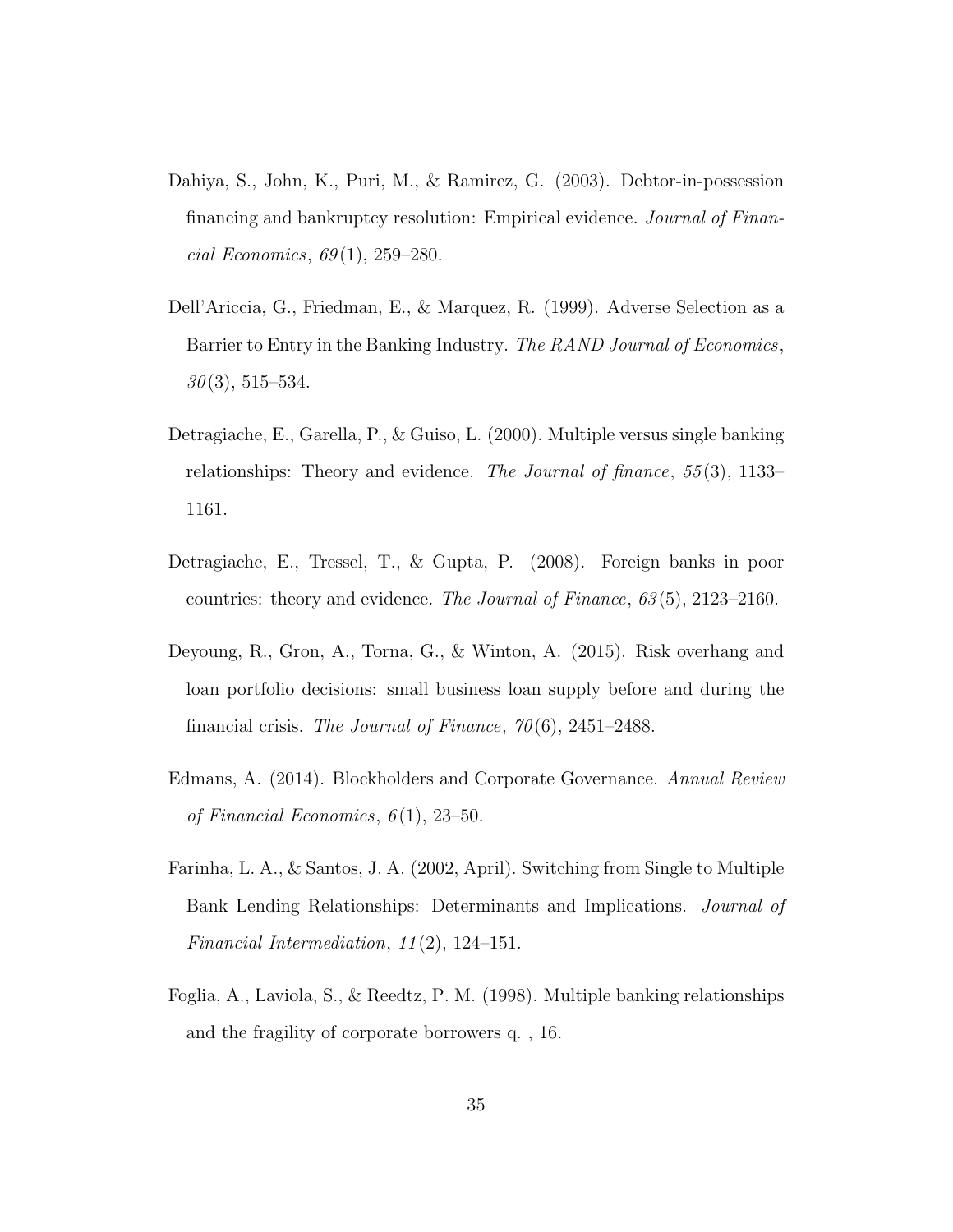- <span id="page-36-7"></span>Garcia-Appendini, E. (2011). Supplier certification and trade credit. Available at SSRN 1795107 .
- <span id="page-36-6"></span>Gopalan, R., Udell, G. F., & Yerramilli, V. (2011). Why do firms form new banking relationships? Journal of Financial and Quantitative Analysis,  $46(5)$ , 1335–1365.
- <span id="page-36-4"></span>Gropp, R., & Guettler, A. (2018, February). Hidden gems and borrowers with dirty little secrets: Investment in soft information, borrower self-selection and competition. *Journal of Banking*  $\&$  Finance, 87, 26–39.
- <span id="page-36-3"></span>Guiso, L., & Minetti, R. (2010, August). The Structure of Multiple Credit Relationships: Evidence from U.S. Firms. Journal of Money, Credit and *Banking*,  $\frac{42(6)}{1037-1071}$ .
- <span id="page-36-5"></span>Hauswald, R., & Marquez, R. (2003). Information Technology and Financial Services Competition. The Review of Financial Studies, 16 (3), 921–948.
- <span id="page-36-2"></span>Hauswald, R., & Marquez, R. (2006). Competition and strategic information acquisition in credit markets. The Review of Financial Studies, 19 (3), 967– 1000.
- <span id="page-36-0"></span>Ioannidou, V., & Ongena, S. (2010). "Time for a Change": Loan Conditions and Bank Behavior when Firms Switch Banks. The Journal of Finance,  $65(5)$ , 1847–1877.
- <span id="page-36-1"></span>Jimenez, G., Ongena, S., Peydro, J.-L., & Saurina, J. (2012). Credit supply and monetary policy: Identifying the bank balance-sheet channel with loan applications. American Economic Review, 102 (5), 2301–26.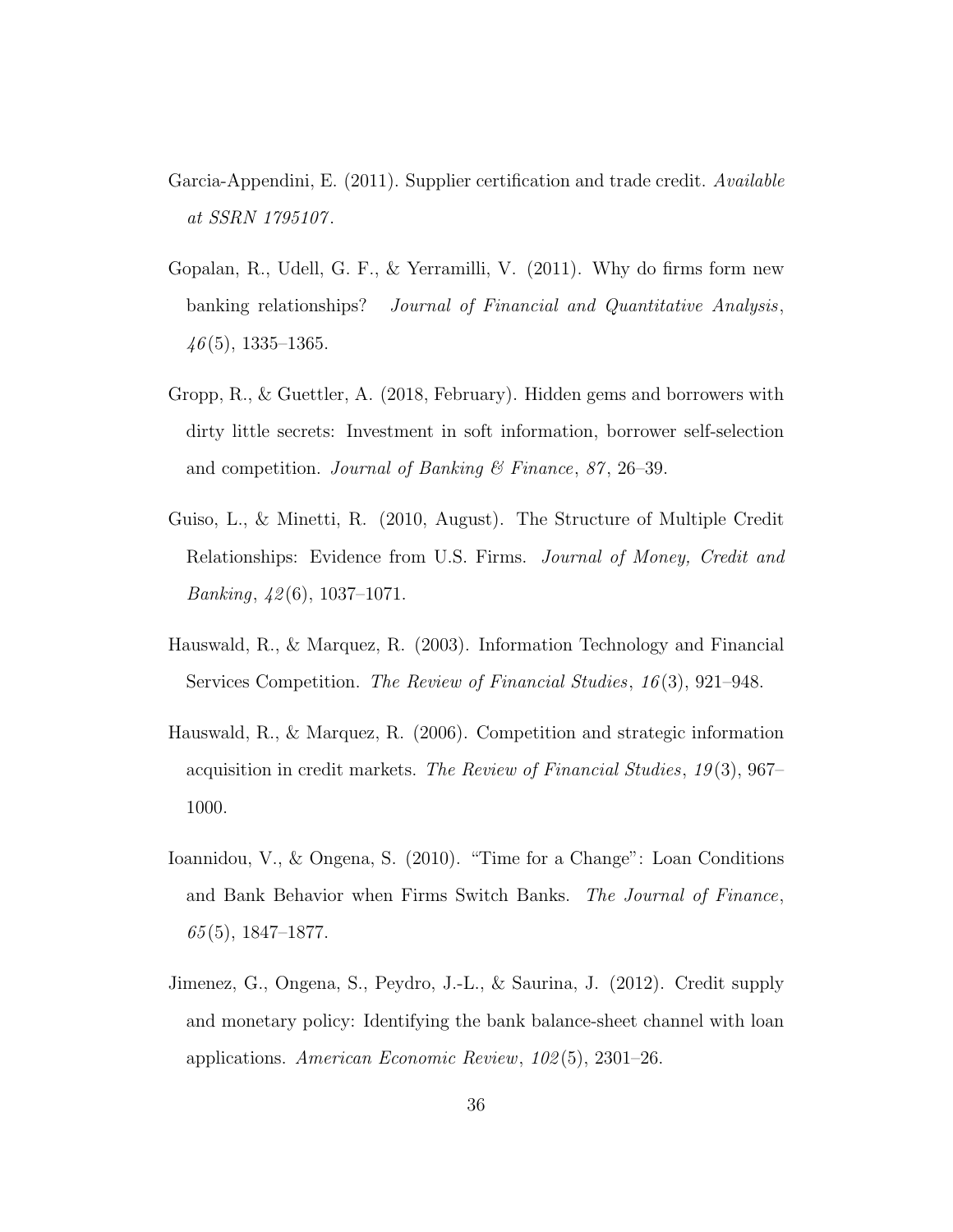- <span id="page-37-0"></span>Li, Y., Lu, R., & Srinivasan, A. (2019). Relationship bank behavior during borrower distress. Journal of Financial and Quantitative Analysis, 54 (3), 1231–1262.
- <span id="page-37-7"></span>López-Espinosa, G., Mayordomo, S., & Moreno, A.  $(2017)$ . When does relationship lending start to pay? Journal of Financial Intermediation, 31, 16–29.
- <span id="page-37-4"></span>Ongena, S., & Smith, D. C. (2000). What Determines the Number of Bank Relationships? Cross-Country Evidence. Journal of Financial Intermediation,  $1(9)$ , 26–56.
- <span id="page-37-6"></span>Padilla, A. J., & Pagano, M. (1997). Endogenous communication among lenders and entrepreneurial incentives. The review of financial studies,  $10(1), 205-236.$
- <span id="page-37-5"></span>Pagano, M., & Jappelli, T. (1993). Information sharing in credit markets. The journal of finance,  $48(5)$ , 1693–1718.
- <span id="page-37-2"></span>Petersen, M. A., & Rajan, R. G. (1994). The benefits of lending relationships: Evidence from small business data. The journal of finance,  $49(1)$ , 3–37.
- <span id="page-37-3"></span>Petriconi, S. (2015). Bank Competition, Information Choice and Inefficient Lending Booms. SSRN Electronic Journal.
- <span id="page-37-1"></span>Rajan, R. G. (1992). Insiders and Outsiders: The Choice between Informed and Arm's-Length Debt. The Journal of Finance,  $47(4)$ , 1367–1400.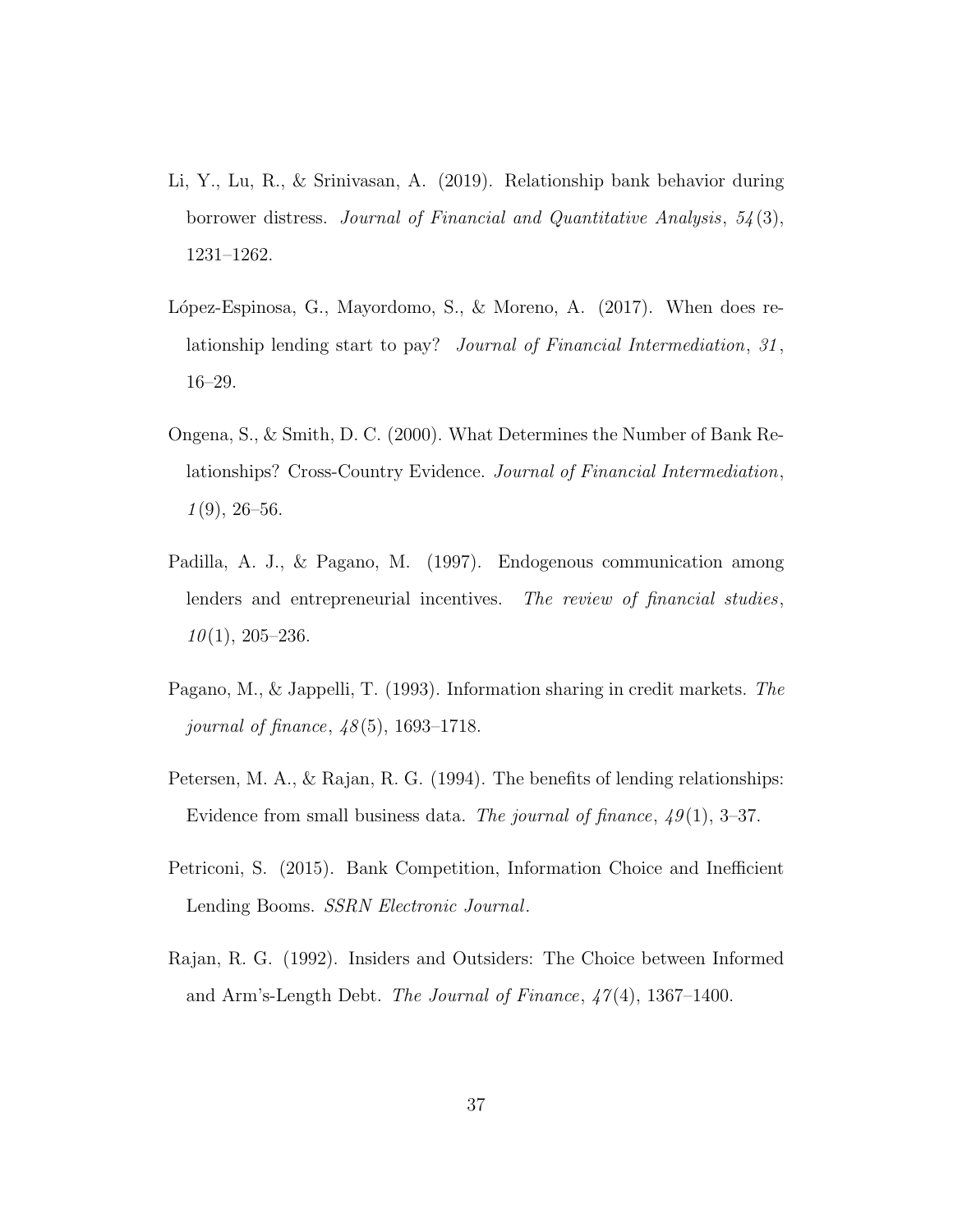- <span id="page-38-3"></span>Ruckes, M. (2004). Bank Competition and Credit Standards. The Review of Financial Studies, 17 (4), 1073–1102.
- <span id="page-38-0"></span>Schäfer, L. (2019). "Forgive but Not Forget": The Behavior of Relationship Banks When Firms Are in Distress\*. Review of Finance, 23 (6), 1079–1114.
- <span id="page-38-4"></span>Schenone, C. (2010, March). Lending Relationships and Information Rents: Do Banks Exploit Their Information Advantages? Review of Financial Studies, 23 (3), 1149–1199.
- <span id="page-38-1"></span>Sharpe, S. A. (1990). Asymmetric Information, Bank Lending and Implicit Contracts: A Stylized Model of Customer Relationships. The Journal of Finance,  $\frac{45(4)}{1069-1087}$ .
- <span id="page-38-2"></span>von Thadden, E.-L. (2004). Asymmetric information, bank lending and implicit contracts: The winner's curse. Finance Research Letters, 1 (1), 11–23.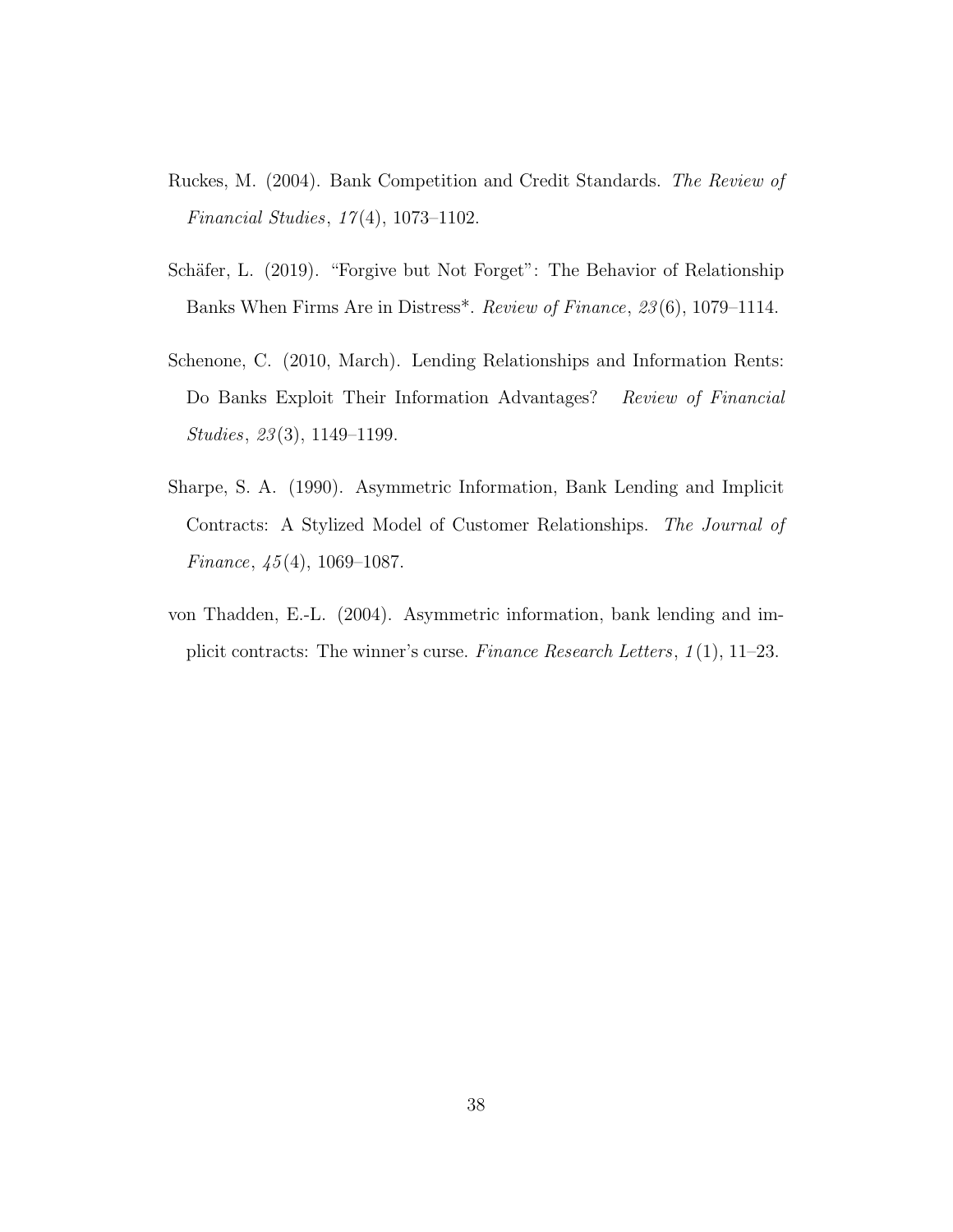# 7 Figures

<span id="page-39-0"></span>



This figure shows the distribution of bids in equilibrium assuming the quality of the signal is good enough (case b) for both inside  $((i))$  and outside  $((o))$  banks.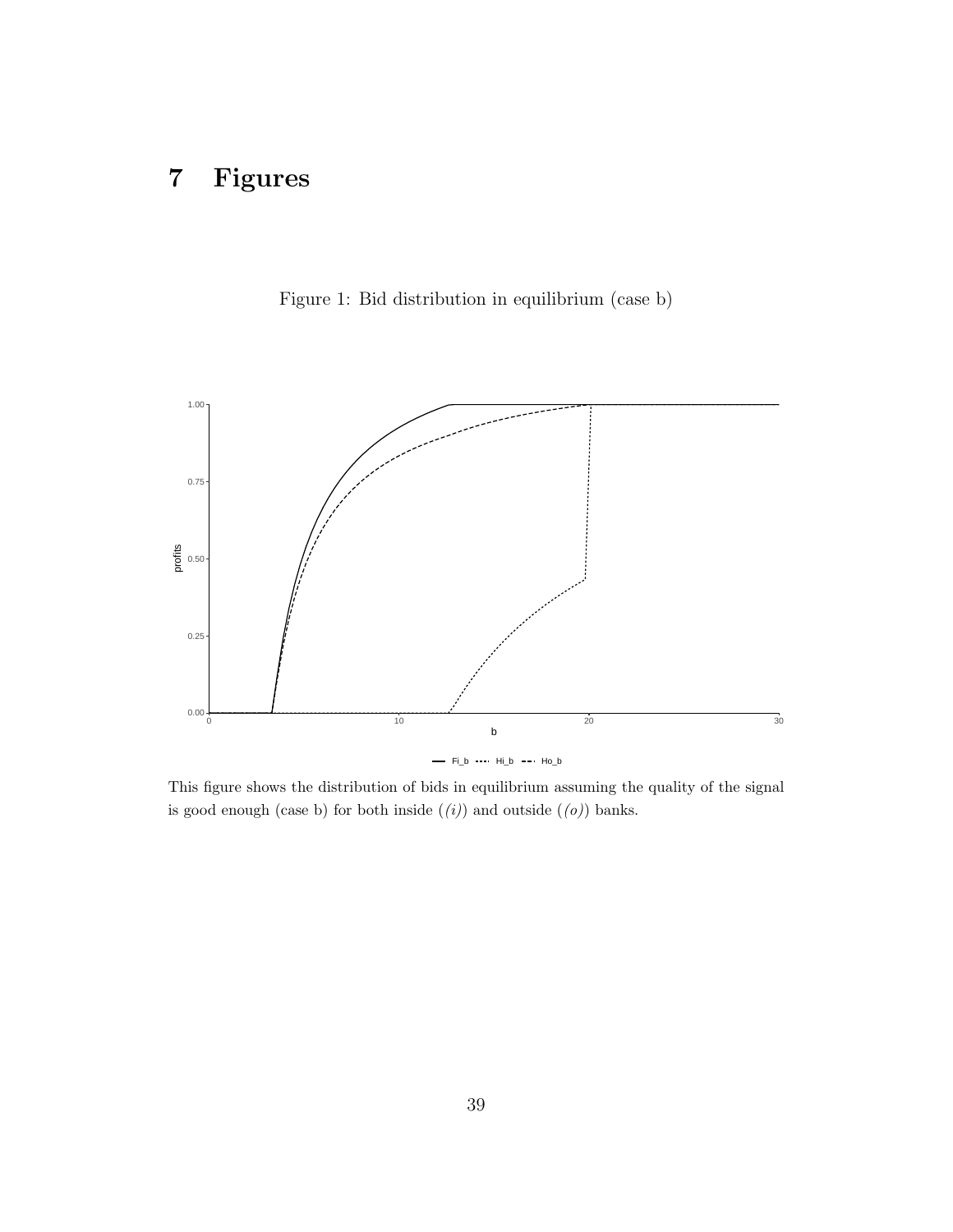Figure 2: Number of banks before firms' default

<span id="page-40-0"></span>

This figure shows the evolution of the number of banks before firms' default. The graph plots the coefficient  $\beta_t$  of the regression  $nbbank_{j,t} = \sum_{t} \beta_t \mathbb{1}_{j,t}^{TTD} + \eta_j + \eta_t + \varepsilon_j$ , where t indicates the time to default (TTD) expressed in months and it goes from  $-59$  to 0, where 0 is the time of default.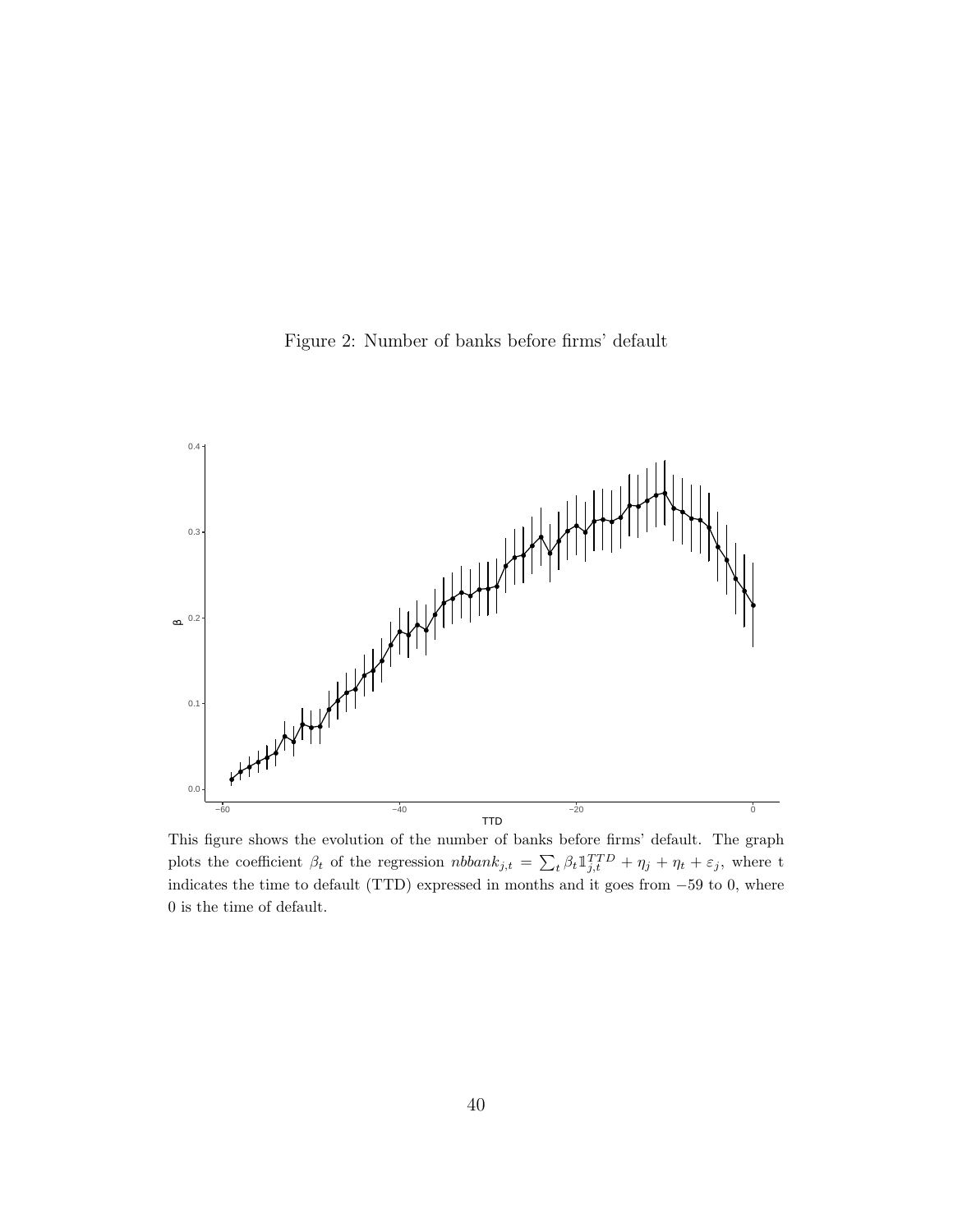<span id="page-41-0"></span>



This figure shows the evolution of the concentration of firms' bank borrowing (Herfindahl Index) before firms' default. The graph plots the coefficient  $\beta_t$  of the regression  $HHI_{j,t}$  =  $\sum_{t} \beta_t \mathbb{1}_{j,t}^{TTD} + \eta_j + \eta_t + \varepsilon_j$ , where t indicates the time to default (TTD) expressed in months. t goes from −59 to 0, where 0 is the time of default.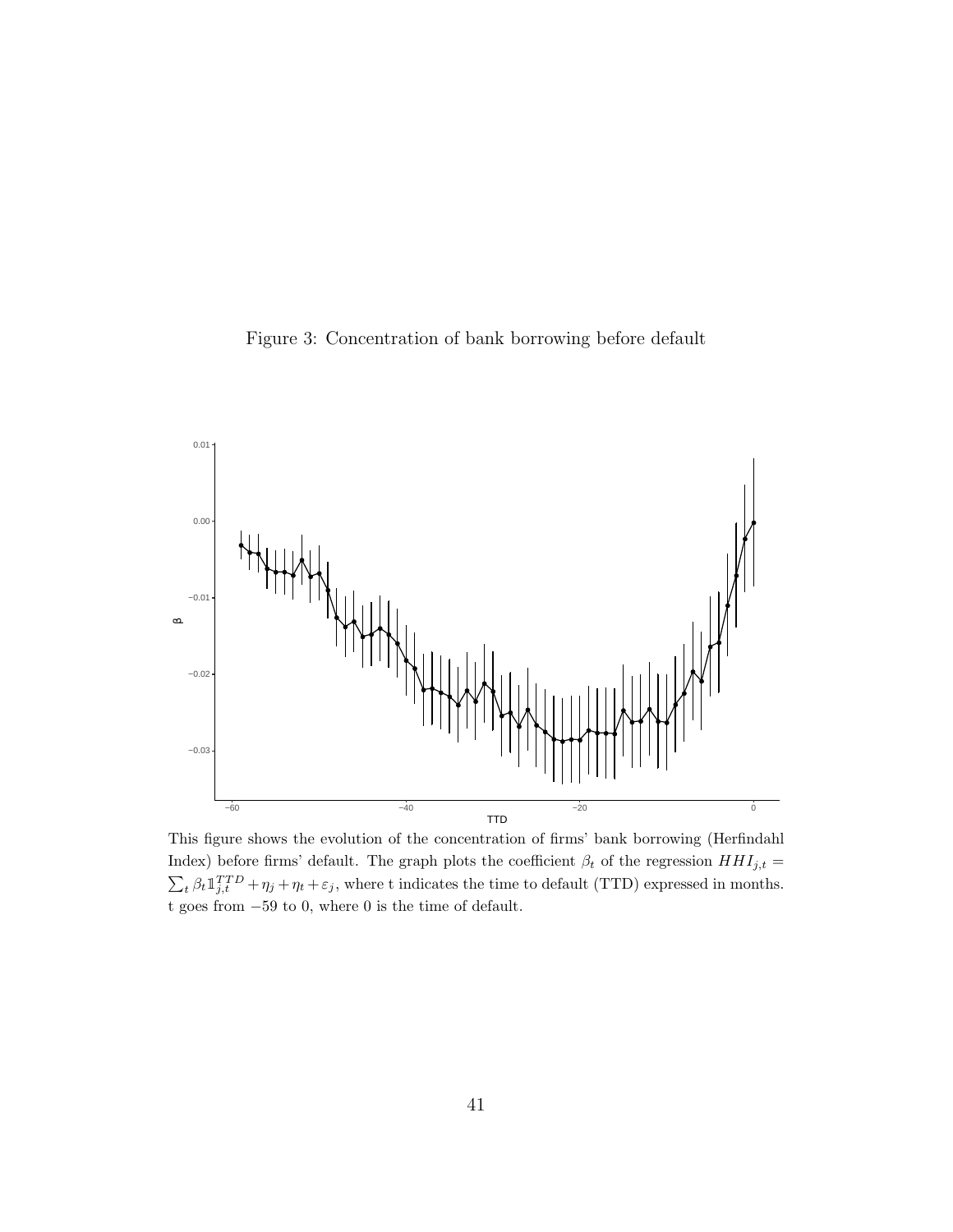<span id="page-42-0"></span>Figure 4: Share of loans from relationship banks before default



This figure shows the evolution of the share of loans granted by informed lenders. The graph plots the coefficient  $\beta_t$  of the regression  $relshare_{j,t} = \sum_t \beta_t \mathbb{1}_{j,t}^{TTD} + \eta_j + \eta_t + \varepsilon_j$ , where t indicates the time to default (TTD) expressed in months. t goes from −59 to 0, where 0 is the time of default.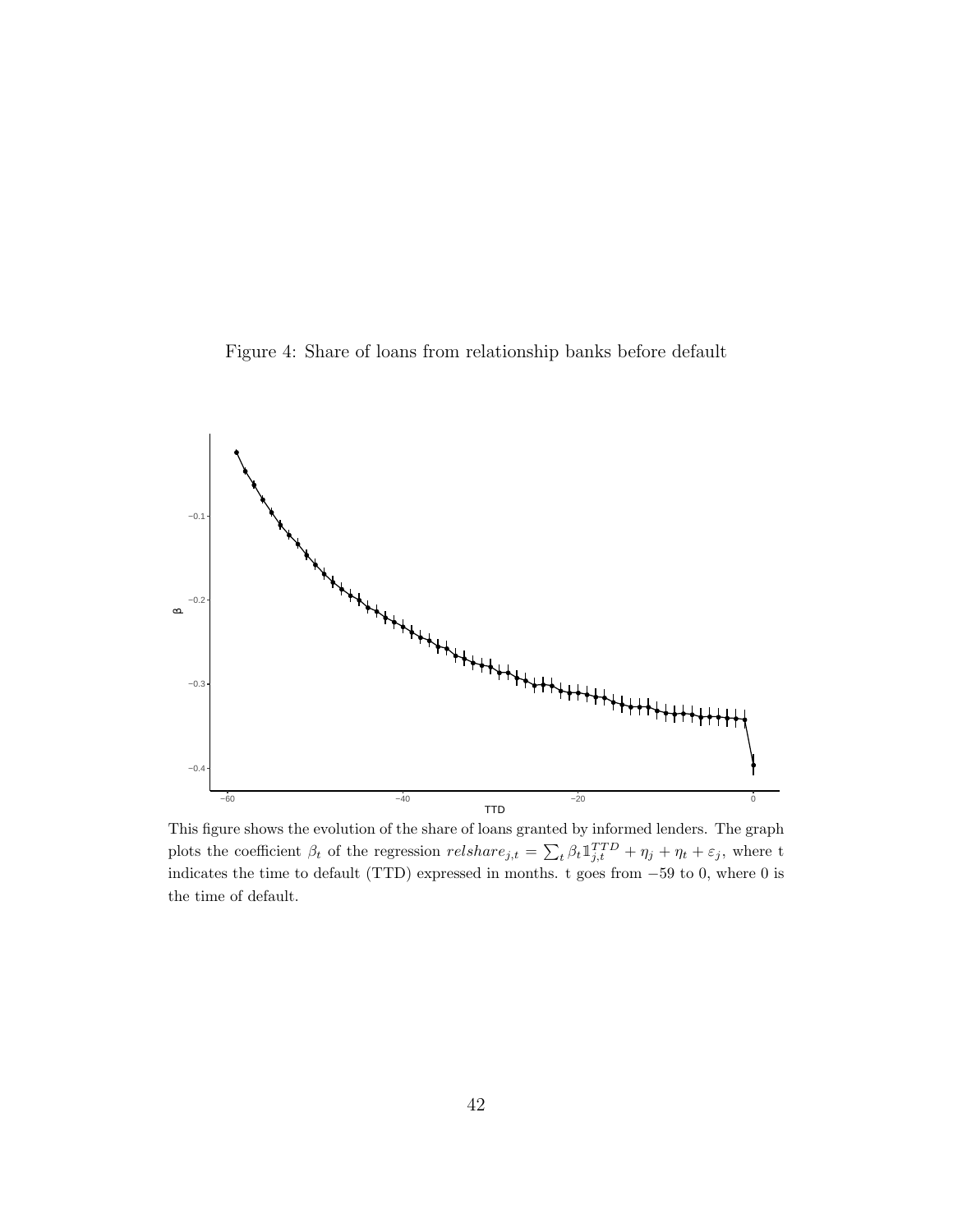<span id="page-43-0"></span>



This figure represents the evolution of the number of bank relationship that a firm has in the 5 years before default depending on the level of firms' credit rating available to all lenders in the credit market. We divide the sample of firms between those with a credit rating level above the sample mean (Top Rating) and those with ratings below the sample mean (Other Rating). As in Figure [2,](#page-40-0) the graph plots the coefficient  $\beta_t$  of the regression  $nbbank_{j,t} = \sum_{t} \beta_t \mathbb{1}_{j,t}^{TTD} + \eta_j + \eta_t + \varepsilon_j$ , where t indicates the time to default (TTD) expressed in months and it goes from −59 to 0, where 0 is the time of default.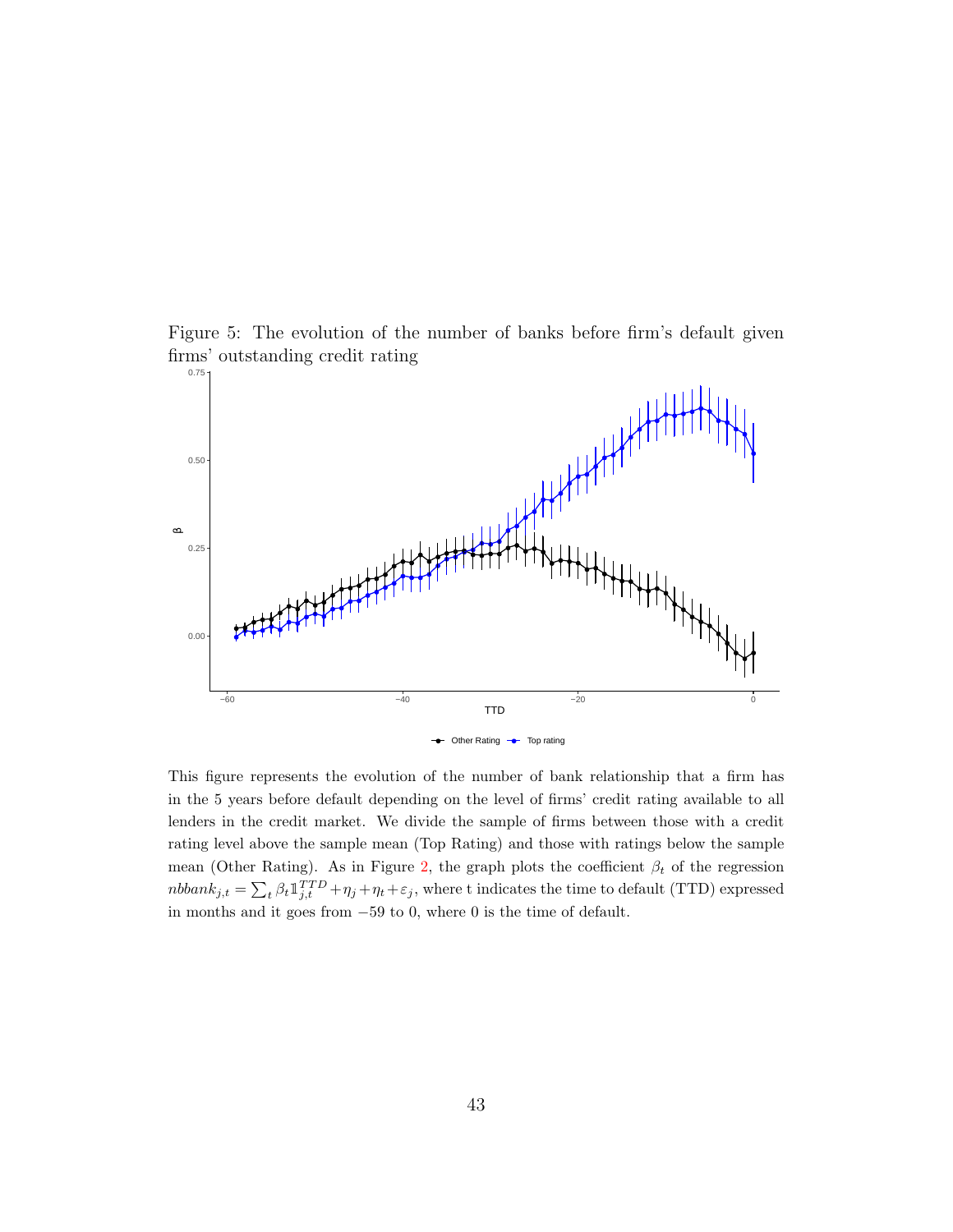<span id="page-44-0"></span>Figure 6: Relationship bank share in pool before firm's default given firms' outstanding credit rating



This figure represents the evolution of the share of loans granted by the informed bank in the 5 years before default depending on the level of firms' credit rating available to all lenders in the credit market. We divide the sample of firms between those with a credit rating level above the sample mean (Top Rating) and those with ratings below the sample mean (Other Rating). As in Figure [4,](#page-42-0) , the graph plots the coefficient  $\beta_t$  of the regression  $relshare_{j,t} = \sum_{t} \beta_t 1_{j,t}^{TTD} + \eta_j + \eta_t + \varepsilon_j$ , where t indicates the time to default (TTD) expressed in months and it goes from −59 to 0, where 0 is the time of default.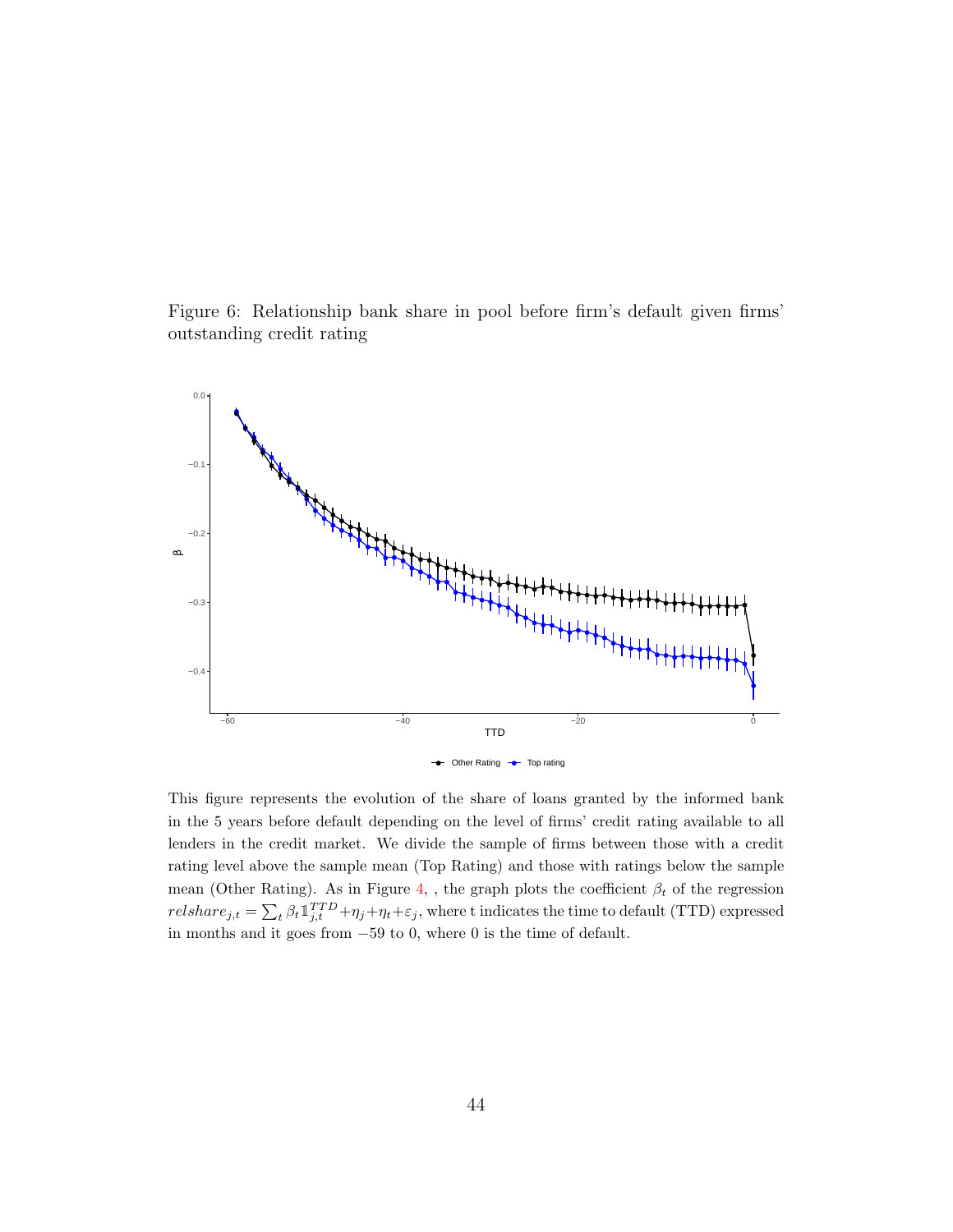# 8 Tables

<span id="page-45-0"></span>

| Statistic       | N       | Mean      | St. Dev.   | Min       | Pctl(25)       | Median    | Pctl(75)  | Max           |
|-----------------|---------|-----------|------------|-----------|----------------|-----------|-----------|---------------|
| total_asset     | 245.927 | 5,348.514 | 68,796.640 | 11.000    | 721.000        | 1.299.000 | 2.829.500 | 4,240,556.000 |
| EBITDA_margin   | 245.927 | $-0.011$  | 0.123      | $-15.086$ | $-0.029$       | 0.008     | 0.028     | 2.327         |
| tangprop        | 245.927 | 0.151     | 0.155      | 0.000     | 0.046          | 0.099     | 0.201     | 0.995         |
| leverage        | 245.927 | 0.128     | 0.264      | $-0.734$  | $-0.002$       | 0.108     | 0.237     | 22.091        |
| cashratio       | 245.927 | 0.055     | 0.076      | 0.000     | 0.004          | 0.026     | 0.075     | 0.734         |
| rating          | 249,978 | 6.097     | 1.746      |           | 5              | 6         |           | 12            |
| outloan drawn   | 249.978 | 1.137.839 | 6.325.481  | $\Omega$  | 130            | 310       | 777       | 405.129       |
| outloan_undrawn | 249.978 | 197.652   | 1.882.328  | $\theta$  | $\Omega$       | 19        | 122       | 162.785       |
| rel_share       | 249.978 | 0.247     | 0.398      | 0.000     | 0.000          | 0.000     | 0.542     | 1.000         |
| nbbank          | 249.978 | 3.468     | 2.484      |           | $\overline{2}$ | 3         | 4         | 29            |
| <b>HHI</b>      | 242.015 | 0.573     | 0.284      | 0.062     | 0.340          | 0.509     | 0.865     | 1.000         |
| multbank        | 249.978 | 0.809     | 0.393      | $\theta$  |                |           |           |               |

Table 1: Summary statistics at firm level

The table presents firm level summary statistics for our sample of firms having experienced an event of default. The variables total assets, drawn and undrawn credit amounts are all displayed in thousand euros.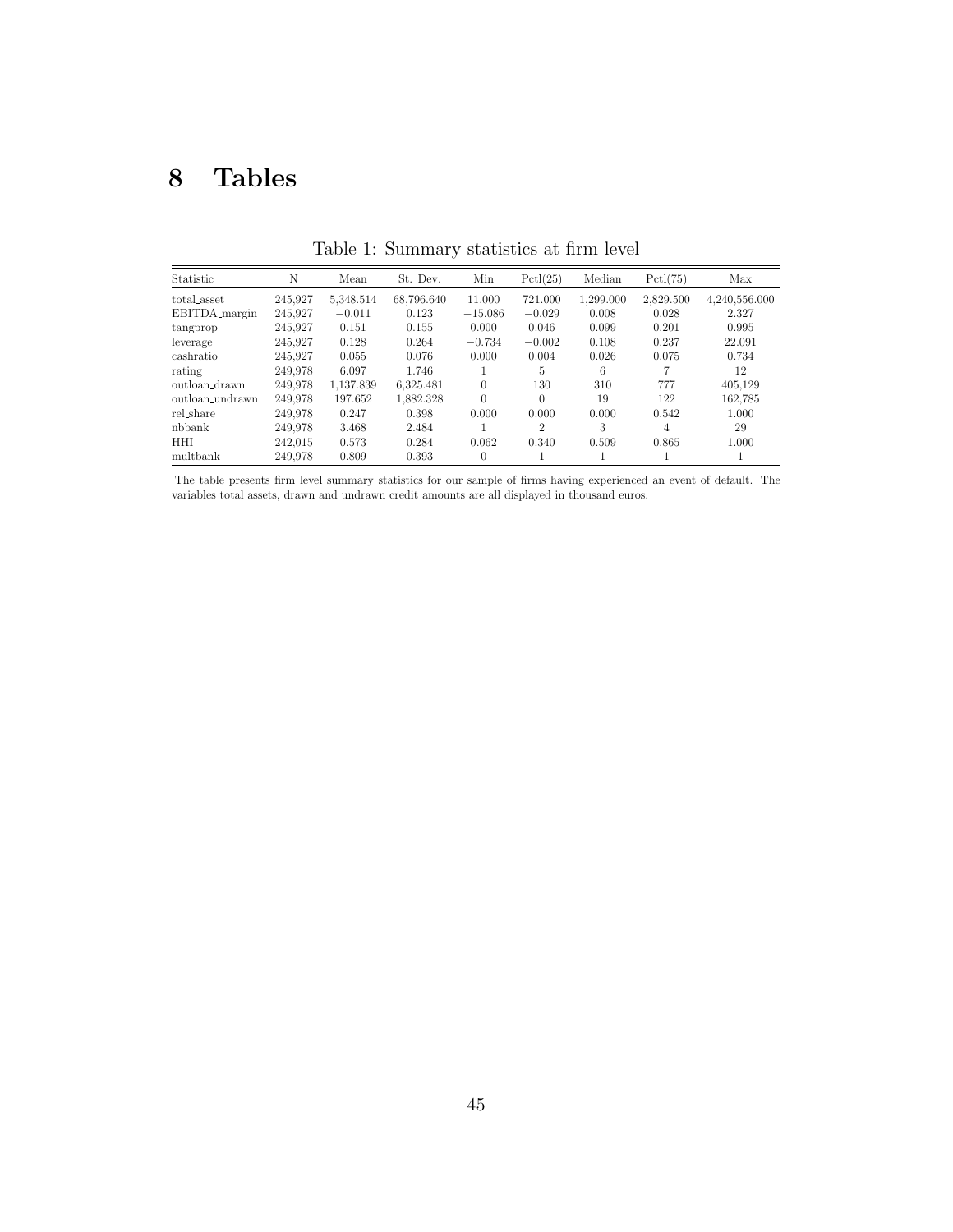<span id="page-46-0"></span>

| Statistic       | N     | Mean      | St. Dev.   | Min      | Pctl(25)       | Median    | Pctl(75)  | Max           |
|-----------------|-------|-----------|------------|----------|----------------|-----------|-----------|---------------|
| total_asset     | 3.769 | 5,278.349 | 70,985.280 | 114.000  | 700.000        | 1,222.000 | 2,662.000 | 4,174,790.000 |
| EBITDA_margin   | 3.769 | 0.017     | 0.093      | $-2.179$ | 0.001          | 0.021     | 0.045     | 2.327         |
| tangprop        | 3.769 | 0.152     | 0.154      | 0.000    | 0.048          | 0.103     | 0.201     | 0.995         |
| leverage        | 3.769 | 0.096     | 0.209      | $-0.595$ | $-0.034$       | 0.074     | 0.212     | 0.957         |
| cashratio       | 3.769 | 0.071     | 0.089      | 0.000    | 0.007          | 0.039     | 0.100     | 0.598         |
| rating          | 4,098 | 5.282     | 1.609      |          | 4              | 5         | 6         | 12            |
| outloan_drawn   | 4.098 | 1.051.530 | 6.460.511  | $\Omega$ | 111.2          | 284       | 716.8     | 276.319       |
| outloan_undrawn | 4,098 | 217.468   | 2.352.922  | $\Omega$ | 0              | 17.5      | 117.8     | 128,531       |
| rel_share       | 4.098 | 0.506     | 0.428      | 0.000    | 0.000          | 0.580     | 1.000     | 1.000         |
| nbbank          | 4.098 | 3.199     | 2.335      |          | $\overline{2}$ | 3         | 4         | 21            |
| HHI             | 3.941 | 0.608     | 0.288      | 0.067    | 0.357          | 0.535     | 1.000     | 1.000         |
| multbank        | 4,098 | 0.773     | 0.419      | $\theta$ |                |           |           |               |

Table 2: Summary statistics at firm level 5 years before default

The table presents firm level summary statistics for our sample of firms having experienced an event of default 5 years before default occurs. The variables total assets, drawn and undrawn credit amounts are all displayed in thousand euros.

Table 3: Summary statistics at firm level 1 year before default

<span id="page-46-1"></span>

| Statistic       | Ν     | Mean      | St. Dev.   | Min          | Pctl(25)       | Median    | Pctl(75)  | Max           |
|-----------------|-------|-----------|------------|--------------|----------------|-----------|-----------|---------------|
| total_asset     | 4.097 | 5,376.922 | 69.094.240 | 11.000       | 720.000        | 1,308.000 | 2,889.000 | 4,240,556.000 |
| EBITDA_margin   | 4,097 | $-0.028$  | 0.126      | $-2.943$     | $-0.049$       | $-0.003$  | 0.018     | 1.000         |
| tangprop        | 4,097 | 0.148     | 0.156      | 0.000        | 0.043          | 0.095     | 0.196     | 0.991         |
| leverage        | 4.097 | 0.151     | 0.390      | $-0.483$     | 0.020          | 0.128     | 0.247     | 22.091        |
| cashratio       | 4.097 | 0.043     | 0.064      | 0.000        | 0.003          | 0.018     | 0.057     | 0.621         |
| rating          | 4,098 | 6.600     | 1.528      |              | 6              | 6         |           | 12            |
| outloan_drawn   | 4,098 | 1.161.000 | 5.405.392  | $\Omega$     | 146            | 329.5     | 805.8     | 213,985       |
| outloan_undrawn | 4.098 | 188.123   | 1.200.668  | $\Omega$     | $\Omega$       | 18        | 124       | 41.492        |
| rel_share       | 4.098 | 0.164     | 0.351      | $\Omega$     | $\theta$       | $\theta$  | $\theta$  |               |
| nbbank          | 4.098 | 3.626     | 2.552      | $\mathbf{1}$ | $\overline{2}$ | 3         | 5         | 22            |
| <b>HHI</b>      | 4.014 | 0.558     | 0.281      | 0.086        | 0.333          | 0.502     | 0.793     | 1.000         |
| multbank        | 4.098 | 0.825     | 0.380      | $\Omega$     |                |           |           |               |

The table presents firm level summary statistics for our sample of firms having experienced an event of default 1 year before default occurs. The variables total assets, drawn and undrawn credit amounts are all displayed in thousand euros.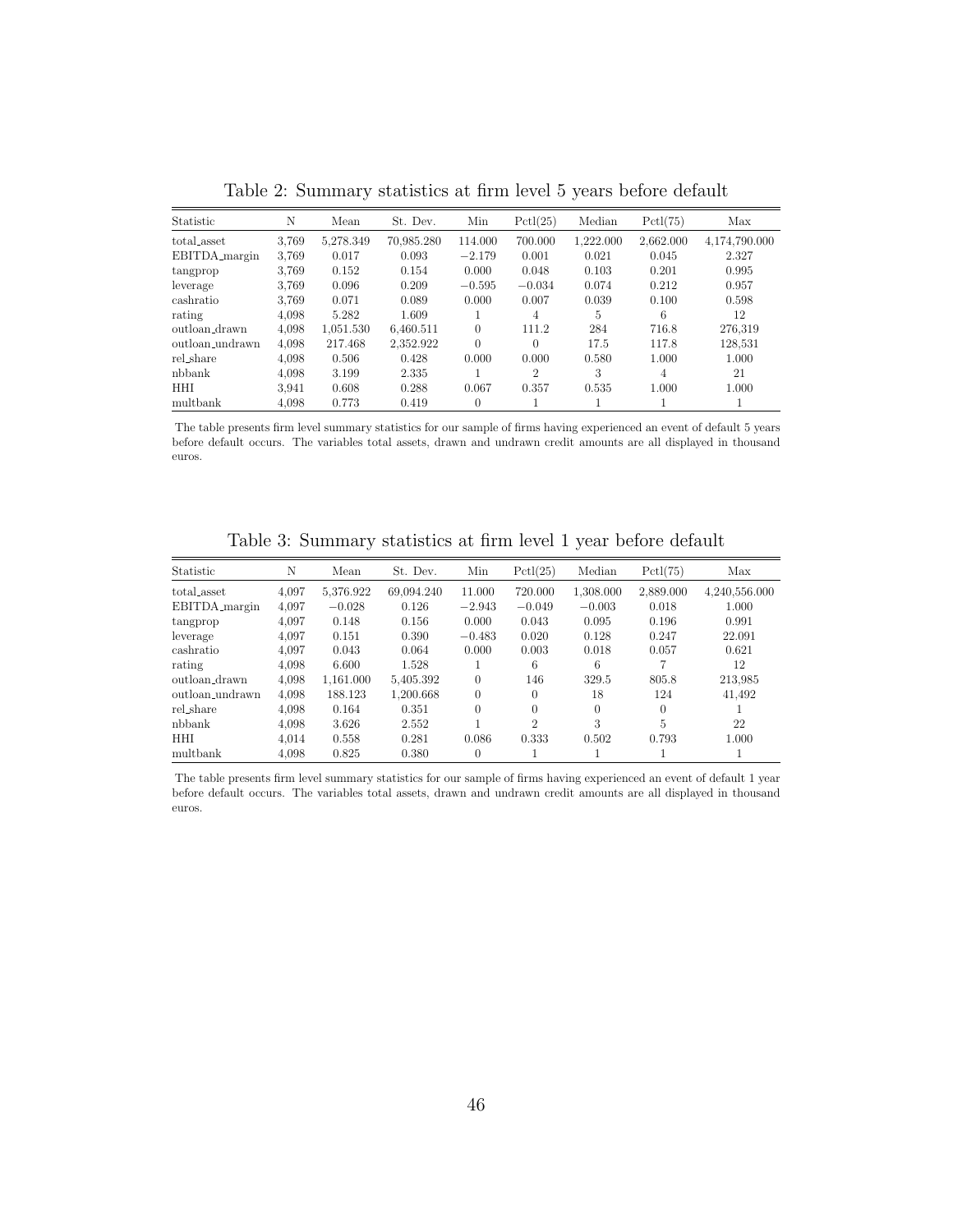<span id="page-47-0"></span>

|                         |                       |                       | Dependent variable:   |                             |
|-------------------------|-----------------------|-----------------------|-----------------------|-----------------------------|
|                         |                       |                       | nbbank                |                             |
|                         | (1)                   | (2)                   | (3)                   | (4)                         |
| <b>TTD</b>              | $0.007***$            | $0.007^{***}\,$       | $0.006***$            | $0.006***$                  |
|                         | (0.001)               | (0.001)               | (0.001)               | (0.001)                     |
| leverage                |                       | $0.594**$             |                       | $1.438***$                  |
|                         |                       | (0.277)               |                       | (0.135)                     |
| rating                  |                       | $-0.030**$            |                       | $-0.010*$                   |
|                         |                       | (0.015)               |                       | (0.006)                     |
| $log(total\_asset)$     |                       | $1.134***$            |                       | $0.930***$                  |
|                         |                       | (0.043)               |                       | (0.047)                     |
| tangprop                |                       | $-0.147$              |                       | 0.333                       |
|                         |                       | (0.228)               |                       | (0.212)                     |
| cashratio               |                       | $-2.153***$           |                       | $0.517**$                   |
|                         |                       | (0.463)               |                       | (0.208)                     |
| Controls                | No                    | Yes                   | N <sub>o</sub>        | Yes                         |
| <b>Fixed Effects</b>    | N <sub>o</sub>        | N <sub>o</sub>        | Yes                   | Yes                         |
| Observations            | 245,927               | 245,927               | 245,927               | 245,927                     |
| $R^2$                   | 0.003                 | 0.273                 | 0.860                 | 0.869                       |
| Adjusted $\mathbb{R}^2$ | 0.003                 | 0.273                 | 0.858                 | 0.867                       |
| Residual Std. Error     | $2.478$ (df = 245925) | $2.116$ (df = 245920) | $0.935$ (df = 241819) | $0.906$ (df = 241814)       |
| Note:                   |                       |                       |                       | *p<0.1; **p<0.05; ***p<0.01 |

# Table 4: Number of banks (continuous TTD)

This table presents the OLS regression coefficients, where the dependent variable is the number of banks and the explanatory variable is the number of months before default, i.e.  $TTD$ . The variable  $TTD$  takes value between  $-60$ , that indicates 60 months before default and 0 that is the time of default. While we lack the granularity observed in Table [11,](#page-56-0) this presentation has the advantage of capturing the main effect of the regression in a simplified way. Columns 3 and 4 show results including both year and firm fixed effects.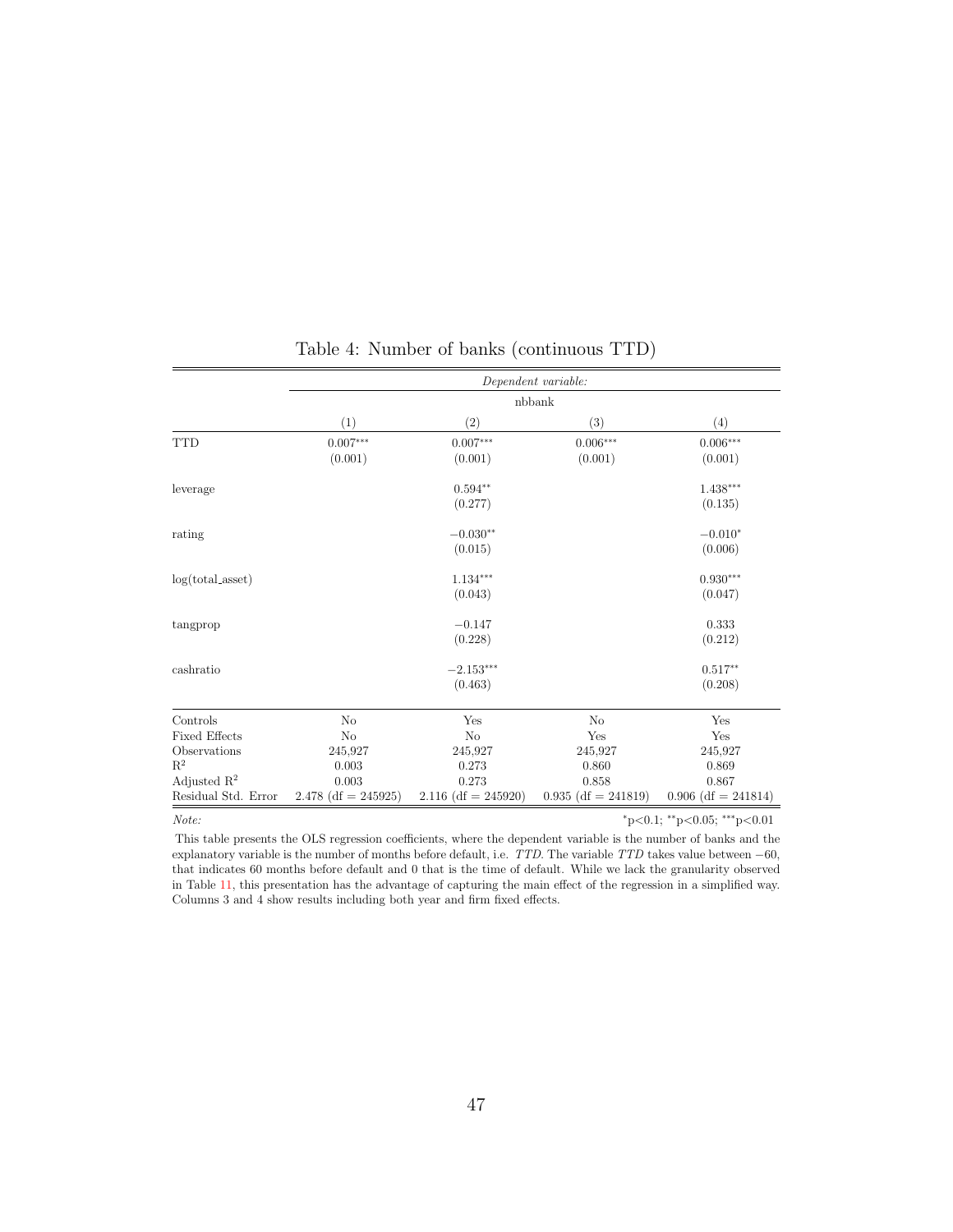<span id="page-48-0"></span>

|                         |                       |                       | Dependent variable:   |                             |
|-------------------------|-----------------------|-----------------------|-----------------------|-----------------------------|
|                         |                       |                       | <b>HHI</b>            |                             |
|                         | (1)                   | (2)                   | (3)                   | (4)                         |
| <b>TTD</b>              | $-0.001***$           | $-0.001***$           | $-0.0004***$          | $-0.0003**$                 |
|                         | (0.0001)              | (0.0001)              | (0.0001)              | (0.0001)                    |
| leverage                |                       | $-0.049$              |                       | $-0.210***$                 |
|                         |                       | (0.032)               |                       | (0.020)                     |
| rating                  |                       | $0.006***$            |                       | 0.001                       |
|                         |                       | (0.002)               |                       | (0.001)                     |
| $log(total\_asset)$     |                       | $-0.079***$           |                       | $-0.091***$                 |
|                         |                       | (0.004)               |                       | (0.006)                     |
| tangprop                |                       | $-0.014$              |                       | $-0.056*$                   |
|                         |                       | (0.027)               |                       | (0.029)                     |
| cashratio               |                       | $0.444***$            |                       | $-0.038$                    |
|                         |                       | (0.056)               |                       | (0.033)                     |
| Controls                | No                    | Yes                   | No                    | Yes                         |
| <b>Fixed Effects</b>    | No                    | No                    | Yes                   | Yes                         |
| Observations            | 238,131               | 238,131               | 238,131               | 238,131                     |
| $\mathbf{R}^2$          | 0.003                 | 0.122                 | 0.728                 | 0.737                       |
| Adjusted $\mathbb{R}^2$ | 0.003                 | 0.122                 | 0.723                 | 0.732                       |
| Residual Std. Error     | $0.284$ (df = 238129) | $0.266$ (df = 238124) | $0.149$ (df = 234029) | $0.147$ (df = 234024)       |
| Note:                   |                       |                       |                       | *p<0.1; **p<0.05; ***p<0.01 |

Table 5: HHI (continuous TTD)

This table presents the OLS regression coefficients, where the dependent variable is the concentration of firms' bank borrowing (Herfindahl Index) and the explanatory variable is the number of months before default, i.e. TTD. The variable TTD takes value between <sup>−</sup>60, which indicates 60 months before default, and 0 that is the time of default. While we lack the granularity observed in Table [11,](#page-56-0) this presentation has the advantage of capturing the main effect of the regression in a simplified way. Columns 3 and 4 show results including both year and firm fixed effects.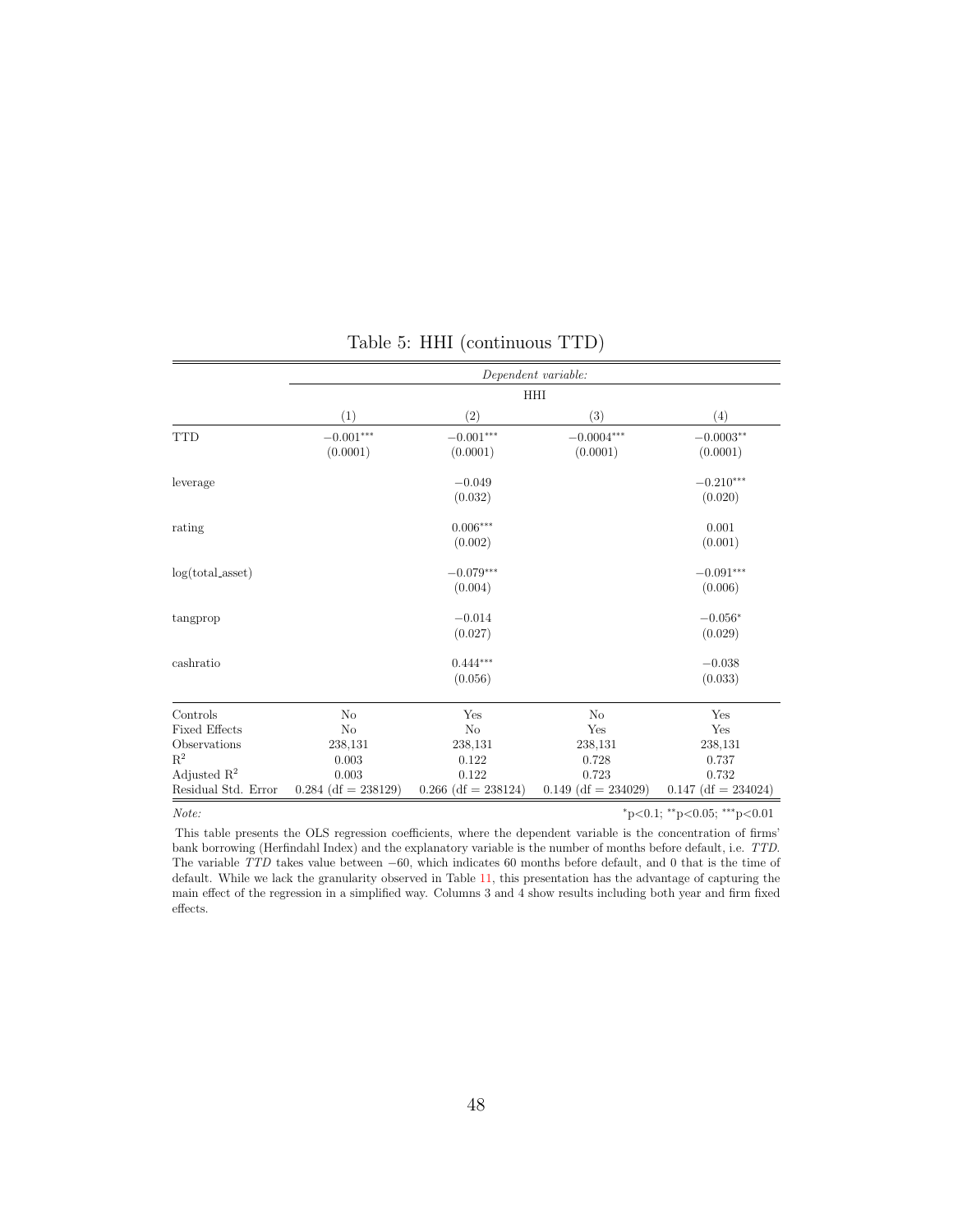<span id="page-49-0"></span>

|                         | Dependent variable:   |                       |                       |                             |  |  |  |  |  |
|-------------------------|-----------------------|-----------------------|-----------------------|-----------------------------|--|--|--|--|--|
|                         |                       |                       | relshare              |                             |  |  |  |  |  |
|                         | (1)                   | (2)                   | (3)                   | (4)                         |  |  |  |  |  |
| <b>TTD</b>              | $-0.005***$           | $-0.005***$           | $-0.005***$           | $-0.005***$                 |  |  |  |  |  |
|                         | (0.0001)              | (0.0002)              | (0.0002)              | (0.0002)                    |  |  |  |  |  |
| leverage                |                       | $0.032**$             |                       | $-0.033$                    |  |  |  |  |  |
|                         |                       | (0.014)               |                       | (0.022)                     |  |  |  |  |  |
| rating                  |                       | $0.010***$            |                       | $0.002*$                    |  |  |  |  |  |
|                         |                       | (0.002)               |                       | (0.001)                     |  |  |  |  |  |
| $log(total\_asset)$     |                       | $-0.019***$           |                       | $-0.020**$                  |  |  |  |  |  |
|                         |                       | (0.004)               |                       | (0.008)                     |  |  |  |  |  |
| tangprop                |                       | $0.088***$            |                       | $-0.023$                    |  |  |  |  |  |
|                         |                       | (0.033)               |                       | (0.039)                     |  |  |  |  |  |
| cashratio               |                       | 0.076                 |                       | $-0.053$                    |  |  |  |  |  |
|                         |                       | (0.060)               |                       | (0.044)                     |  |  |  |  |  |
| Controls                | No                    | Yes                   | No                    | Yes                         |  |  |  |  |  |
| <b>Fixed Effects</b>    | No                    | No                    | Yes                   | Yes                         |  |  |  |  |  |
| Observations            | 245,927               | 245,927               | 245,927               | 245,927                     |  |  |  |  |  |
| $\mathbf{R}^2$          | 0.050                 | 0.057                 | 0.657                 | 0.657                       |  |  |  |  |  |
| Adjusted $\mathbb{R}^2$ | 0.050                 | 0.057                 | 0.651                 | 0.651                       |  |  |  |  |  |
| Residual Std. Error     | $0.387$ (df = 245925) | $0.386$ (df = 245920) | $0.235$ (df = 241819) | $0.235$ (df = 241814)       |  |  |  |  |  |
| Note:                   |                       |                       |                       | *p<0.1; **p<0.05; ***p<0.01 |  |  |  |  |  |

### Table 6: Share of relationship banks (continuous TTD)

This table presents the OLS regression coefficients, where the dependent variable is the share of total bank loans owned by relationship banks as part of the total amount of bank loans at firm level and the explanatory variable is the number of months before default, i.e. TTD. The variable TTD takes value between <sup>−</sup>60, which indicates 60 months before default, and 0 that is the time of default. Columns 3 and 4 show results including both year and firm fixed effects.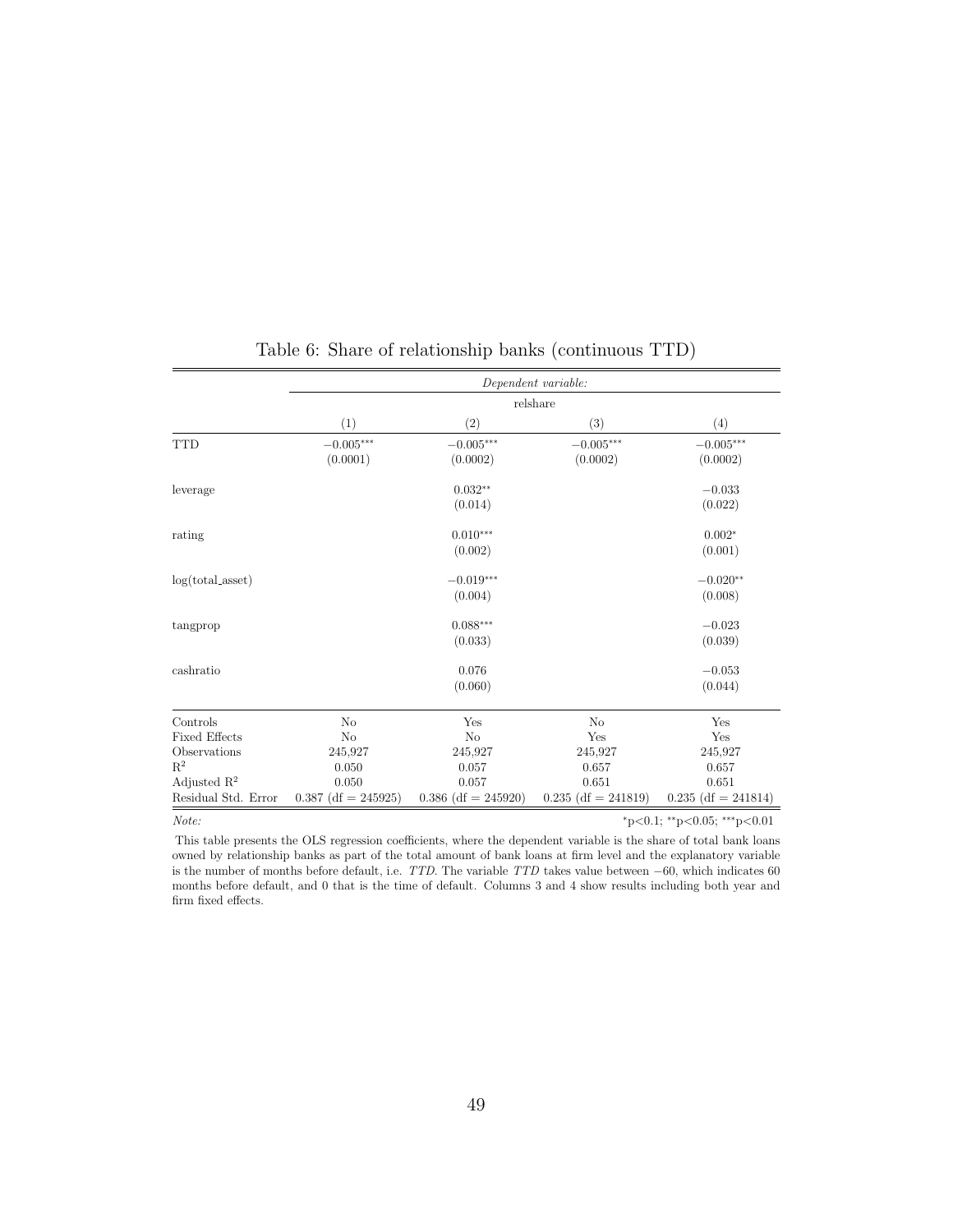|                                                | Dependent variable:            |                                 |                                    |                                |  |  |  |  |
|------------------------------------------------|--------------------------------|---------------------------------|------------------------------------|--------------------------------|--|--|--|--|
|                                                |                                | nbbank                          |                                    | relshare                       |  |  |  |  |
|                                                | (1)                            | (2)                             | (3)                                | (4)                            |  |  |  |  |
| <b>TTD</b>                                     | 0.0004<br>(0.001)              | $-0.002$<br>(0.002)             | $-0.005***$<br>(0.0002)            | $-0.005***$<br>(0.0004)        |  |  |  |  |
| highrating                                     | $0.745***$<br>(0.084)          | $0.340***$<br>(0.070)           | $-0.061***$<br>(0.011)             | $-0.040***$<br>(0.011)         |  |  |  |  |
| leverage                                       |                                | $0.995**$<br>(0.459)            |                                    | 0.020<br>(0.018)               |  |  |  |  |
| rating                                         |                                | $-0.017$<br>(0.014)             |                                    | $0.009***$<br>(0.002)          |  |  |  |  |
| $log(total\_asset)$                            |                                | $1.192***$<br>(0.042)           |                                    | $-0.018***$<br>(0.004)         |  |  |  |  |
| tangprop                                       |                                | $-0.450*$<br>(0.247)            |                                    | $0.088**$<br>(0.037)           |  |  |  |  |
| cashratio                                      |                                | $-1.592**$<br>(0.649)           |                                    | 0.085<br>(0.062)               |  |  |  |  |
| TTD×highrating                                 | $0.015***$<br>(0.001)          | $0.012***$<br>(0.001)           | $-0.001***$<br>(0.0003)            | $-0.001***$<br>(0.0003)        |  |  |  |  |
| Controls                                       | No                             | Yes                             | N <sub>o</sub>                     | Yes                            |  |  |  |  |
| <b>Fixed Effects</b><br>Observations<br>$R^2$  | No<br>245,927<br>0.009         | Yes<br>245,927<br>0.362         | N <sub>o</sub><br>245,927<br>0.052 | Yes<br>245,927<br>0.073        |  |  |  |  |
| Adjusted $\mathbb{R}^2$<br>Residual Std. Error | 0.009<br>$2.470$ (df = 245923) | 0.362<br>1.982 (df = $245842$ ) | 0.052<br>$0.387$ (df = 245923)     | 0.073<br>$0.383$ (df = 245842) |  |  |  |  |

<span id="page-50-0"></span>Table 7: Bank pools and firms' credit rating as firms approach default

Note: \*p<0.05; \*\*\*p<0.05; \*\*\*p<0.05; \*\*\*p<0.01

This table presents the OLS regression coefficients of a model where the dependent variable is the number of banks (columns (1) and (2)) and the relationship share of loans (columns (3) and (4)) and the main explanatory variable is the interaction term between the number of months before default, , i.e. TTD, and the variable highrating. highrating is a dummy variable that takes value 1 if the average level of firms' rating between 5 and 1 year before default is above the sample mean and 0 otherwise. For presentation purposes, we only included one month per year but Figure [5](#page-43-0) and Figure [6](#page-44-0) display graphically the coefficients of the regression month by month. Columns 2 and 4 include all the control variables and year fixed effect.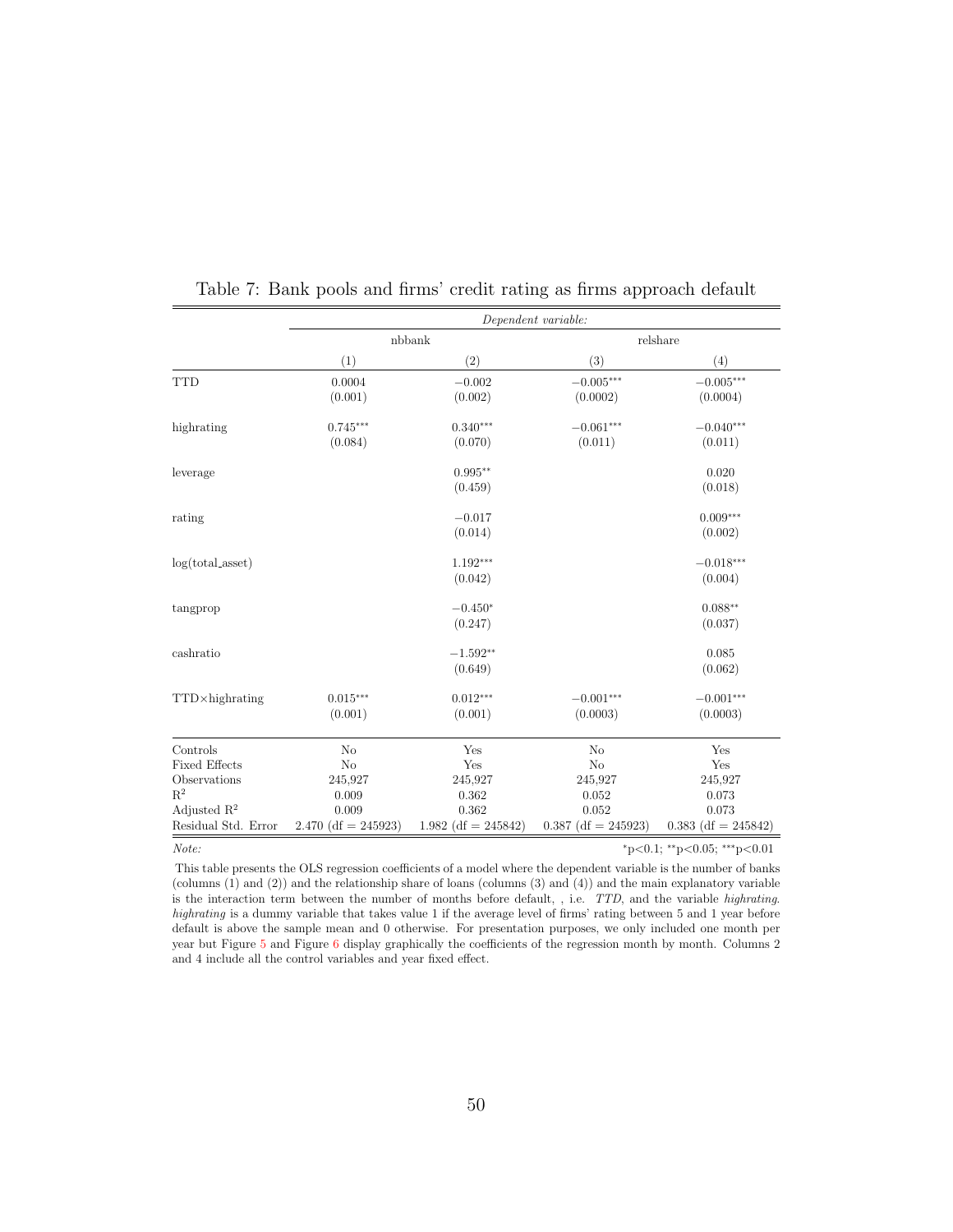|                         |                       |                       | Dependent variable:   |                       |
|-------------------------|-----------------------|-----------------------|-----------------------|-----------------------|
|                         |                       | nbbank                |                       | relshare              |
|                         | (1)                   | (2)                   | (3)                   | (4)                   |
| <b>TTD</b>              | $0.006***$            | $0.004***$            | $-0.005***$           | $-0.004***$           |
|                         | (0.001)               | (0.001)               | (0.0002)              | (0.0002)              |
| tangibles               | $0.241***$            | $0.216***$            | $-0.021*$             | $-0.024**$            |
|                         | (0.069)               | (0.046)               | (0.011)               | (0.010)               |
| leverage                | $0.534**$             | $1.434***$            | $0.040***$            | $-0.041*$             |
|                         | (0.237)               | (0.133)               | (0.014)               | (0.022)               |
| rating                  | $-0.029*$             | $-0.010*$             | $0.010***$            | $0.003*$              |
|                         | (0.015)               | (0.006)               | (0.002)               | (0.001)               |
| $log(total\_asset)$     | $1.128***$            | $0.943***$            | $-0.017***$           | $-0.020**$            |
|                         | (0.044)               | (0.047)               | (0.004)               | (0.008)               |
| cashratio               | $-2.176***$           | $0.521**$             | 0.080                 | $-0.058$              |
|                         | (0.425)               | (0.208)               | (0.060)               | (0.045)               |
| $TTD\times$ tangibles   | 0.001                 | $0.003**$             | $-0.001***$           | $-0.001***$           |
|                         | (0.001)               | (0.001)               | (0.0003)              | (0.0002)              |
| Controls                | Yes                   | Yes                   | Yes                   | Yes                   |
| <b>Fixed Effects</b>    | N <sub>o</sub>        | Yes                   | N <sub>o</sub>        | Yes                   |
| Observations            | 245,927               | 245,927               | 245,927               | 245,927               |
| $R^2$                   | 0.274                 | 0.869                 | 0.057                 | 0.658                 |
| Adjusted $\mathbb{R}^2$ | 0.274                 | 0.867                 | 0.057                 | 0.652                 |
| Residual Std. Error     | $2.114$ (df = 245919) | $0.905$ (df = 241813) | $0.386$ (df = 245919) | $0.234$ (df = 241813) |

<span id="page-51-0"></span>

|  |  |  | Table 8: Bank pools and firms' asset tangibility as firms approach default |  |  |
|--|--|--|----------------------------------------------------------------------------|--|--|
|  |  |  |                                                                            |  |  |

 $Note:$   $*_{p<0.1; *_{p<0.05; * * *_{p<0.01}}$ 

This table presents the OLS regression coefficients of a model where the dependent variables is the number of banks (columns (1) and (2)) and the share of relationship banks (columns (3) and (4)) and the main explanatory variable is the interaction term between the number of months before default, , i.e. TTD, and the firms' share of tangible assets, i.e. variable tangibles, taking the value 1 if the firm's ratio of fixed assets to total assets is above the sample's median and 0 else. The variable TTD takes value between <sup>−</sup>60, which indicates 60 months before default, and 0 that is the time of default. Columns 2 and 4 show results including all control variables and both year and firm fixed effects.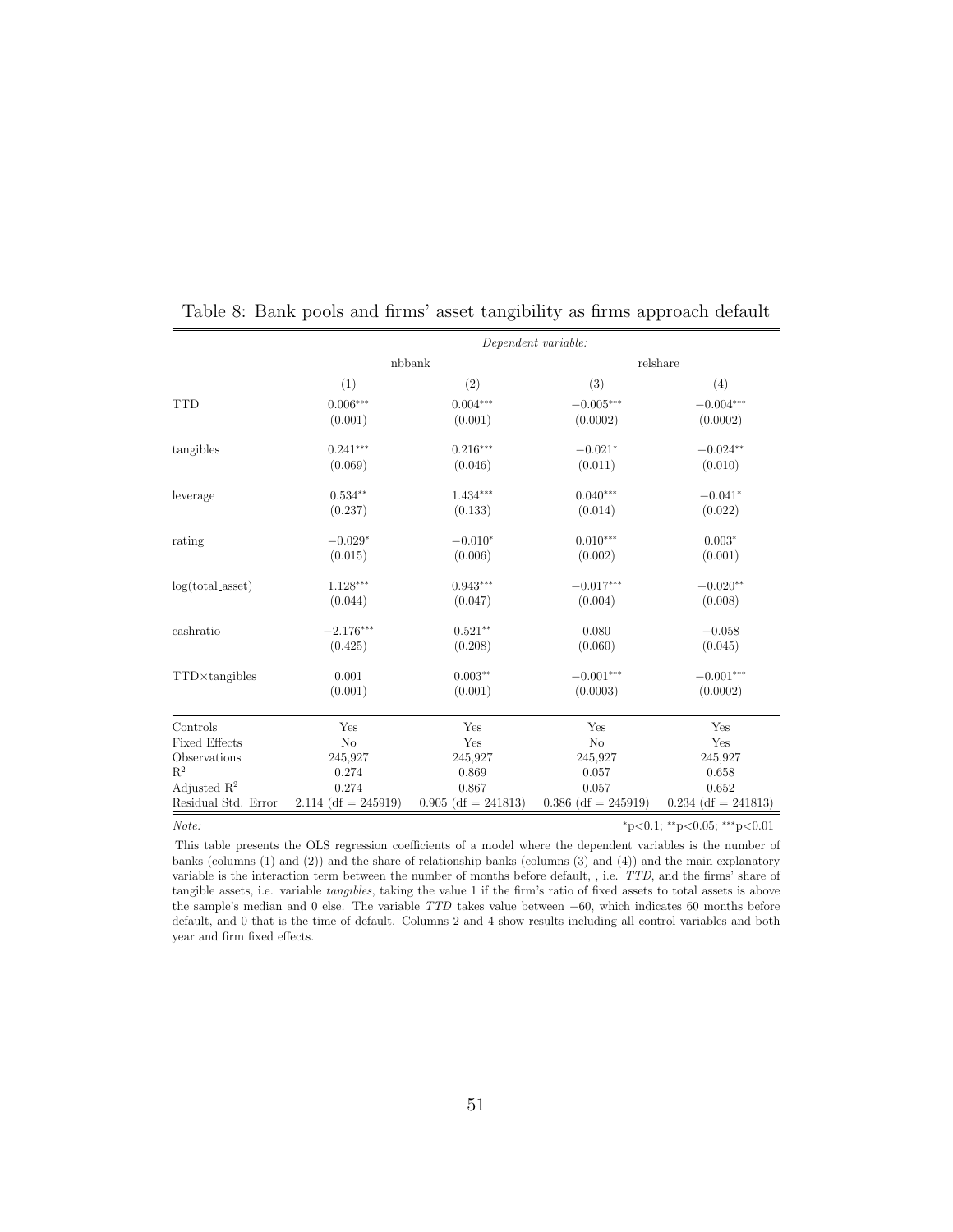<span id="page-52-0"></span>

|                         |                       | Dependent variable:   |                       |                                           |  |  |  |  |  |
|-------------------------|-----------------------|-----------------------|-----------------------|-------------------------------------------|--|--|--|--|--|
|                         |                       |                       | mainshare             |                                           |  |  |  |  |  |
|                         | (1)                   | (2)                   | (3)                   | (4)                                       |  |  |  |  |  |
| <b>TTD</b>              | $-0.005\mbox{***}$    | $-0.005\mbox{***}$    | $-0.005***$           | $-0.005^{\ast\ast\ast}$                   |  |  |  |  |  |
|                         | (0.0001)              | (0.0001)              | (0.0001)              | (0.0002)                                  |  |  |  |  |  |
| leverage                |                       | $0.089**$             |                       | $-0.104***$                               |  |  |  |  |  |
|                         |                       | (0.044)               |                       | (0.021)                                   |  |  |  |  |  |
| rating                  |                       | $0.011***$            |                       | $-0.002$                                  |  |  |  |  |  |
|                         |                       | (0.002)               |                       | (0.001)                                   |  |  |  |  |  |
| $log(total\_asset)$     |                       | $-0.062***$           |                       | $-0.052***$                               |  |  |  |  |  |
|                         |                       | (0.004)               |                       | (0.008)                                   |  |  |  |  |  |
| tangprop                |                       | $0.085***$            |                       | $-0.106***$                               |  |  |  |  |  |
|                         |                       | (0.031)               |                       | (0.036)                                   |  |  |  |  |  |
| cashratio               |                       | $0.262***$            |                       | $-0.046$                                  |  |  |  |  |  |
|                         |                       | (0.077)               |                       | (0.044)                                   |  |  |  |  |  |
| Controls                | No                    | Yes                   | N <sub>o</sub>        | Yes                                       |  |  |  |  |  |
| <b>Fixed Effects</b>    | No                    | N <sub>o</sub>        | Yes                   | Yes                                       |  |  |  |  |  |
| Observations            | 238,131               | 238,131               | 238,131               | 238,131                                   |  |  |  |  |  |
| $R^2$                   | 0.060                 | 0.111                 | 0.721                 | 0.723                                     |  |  |  |  |  |
| Adjusted $\mathbb{R}^2$ | 0.060                 | 0.111                 | 0.716                 | 0.718                                     |  |  |  |  |  |
| Residual Std. Error     | $0.344$ (df = 238129) | $0.335$ (df = 238124) | $0.189$ (df = 234029) | $0.189$ (df = 234024)                     |  |  |  |  |  |
| Note:                   |                       |                       |                       | $*_{p<0.1}$ ; $*_{p<0.05}$ ; $*_{p<0.01}$ |  |  |  |  |  |

# Table 9: Share of main banks (continuous TTD)

This table presents the OLS regression coefficients, where the dependent variable is the share of total bank loans owned by the bank with the highest share of loans 5 years before default as part of the total amount of bank loans at firm level and the explanatory variable is the number of months before default, i.e. TTD. The variable TTD takes value between <sup>−</sup>60, which indicates 60 months before default, and 0 that is the time of default. Columns (3) and (4) show results including both year and firm fixed effects.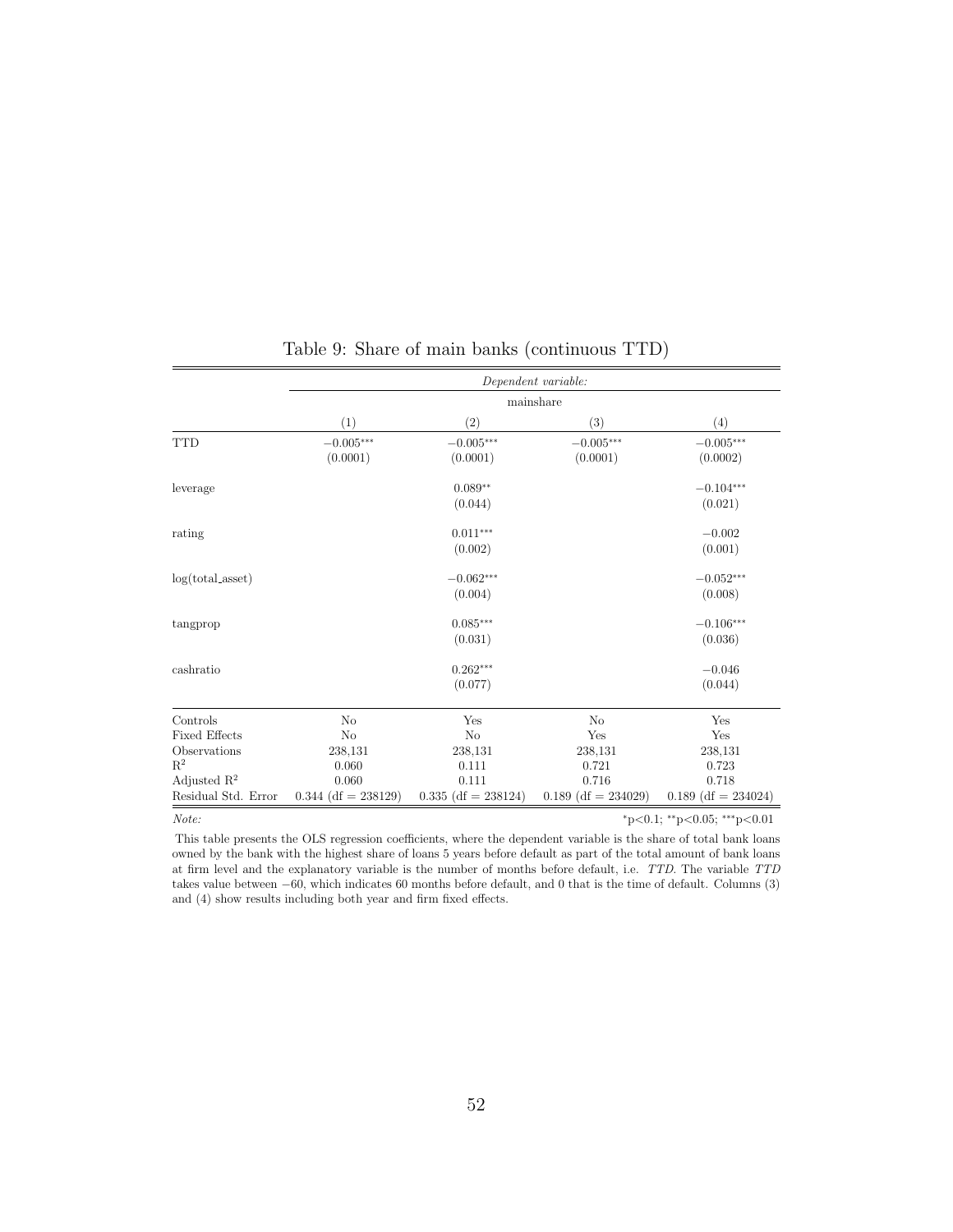<span id="page-53-0"></span>

|                         |            | 2013              | 2014              |                   | 2015              |                   | 2016       |                   |
|-------------------------|------------|-------------------|-------------------|-------------------|-------------------|-------------------|------------|-------------------|
|                         | nbbank     | main_share        | nbbank            | main_share        | nbbank            | main_share        | nbbank     | main_share        |
|                         | (1)        | $\left( 2\right)$ | $\left( 1\right)$ | $\left( 2\right)$ | $\left( 1\right)$ | $\left( 2\right)$ | (1)        | $\left( 2\right)$ |
| <b>TTD</b>              | $-0.013**$ | $-0.004***$       | $-0.006$          | $-0.005***$       | $0.017***$        | $-0.006***$       | $-0.001$   | $-0.004***$       |
|                         | (0.006)    | (0.001)           | (0.006)           | (0.001)           | (0.005)           | (0.001)           | (0.007)    | (0.001)           |
| default                 | $0.552***$ | $-0.100***$       | $0.630***$        | $-0.119***$       | $0.511***$        | $-0.068***$       | $0.393***$ | $-0.068***$       |
|                         | (0.123)    | (0.022)           | (0.114)           | (0.021)           | (0.111)           | (0.020)           | (0.139)    | (0.022)           |
| TTD:default             | $0.010***$ | $-0.002***$       | $0.009***$        | $-0.002***$       | $0.006***$        | $-0.001***$       | $0.004**$  | $-0.001***$       |
|                         | (0.002)    | (0.0004)          | (0.002)           | (0.0004)          | (0.002)           | (0.0003)          | (0.002)    | (0.0004)          |
| Observations            | 93,461     | 91,528            | 106,672           | 104,439           | 112,255           | 110,670           | 89,850     | 88,038            |
| Industry FE             | Y          | Y                 | Y                 | Y                 | Y                 | Y                 | Y          | Y                 |
| Controls                | Y          | Y                 | Y                 | Y                 | Y                 | Y                 | Y          | Y                 |
| $R^2$                   | 0.387      | 0.183             | 0.390             | 0.192             | 0.349             | 0.175             | 0.397      | 0.199             |
| Adjusted $\mathbb{R}^2$ | 0.386      | 0.183             | 0.389             | 0.191             | 0.348             | 0.174             | 0.397      | 0.198             |

Table 10: Propensity score matching estimations

Note: \*\*\*p<0.05; \*\*\*p<0.01

The table reports the evolution of the number of banks (models (1)) and the share of firms' loans held by the relationship bank (model (2)) in the five years preceding firms' distress, estimated using a propensity score matching methodology. We implement the analysis per year and we compare firms that experience a default (treated firms) with similar firms that did not (control firms). We compute the propensity score based on firms' credit rating, leverage, total assets, industry, share of tangible assets, number of banks and share of the main bank 60 months before the firms' default. The table displays the coefficient of the variable TTD –time to default –, the dummy default that indicates whether the firm experienced a default and their interaction. All models include control variables.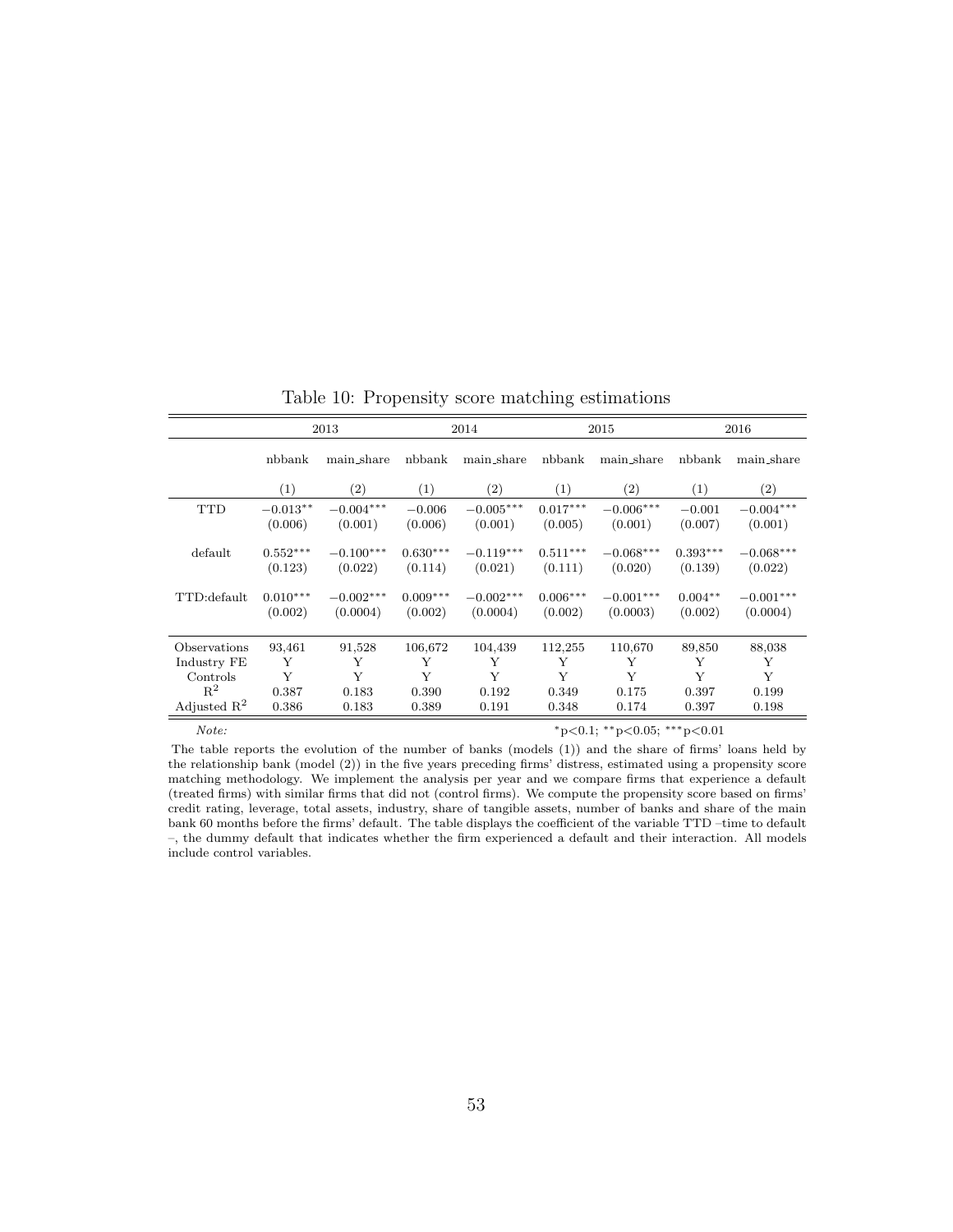# 9 Appendix

## <span id="page-54-0"></span>9.1 Proof of Proposition [1](#page-13-0)

We will first shown that the inside bank is indifferent between bids on its support and earns lower profits outside the support.

 $i)$  Inconclusive signal: If the inside bank has received an inconclusive signal, it is supposed to bid with the distribution function  $H_i$  defined in equation [\(5\)](#page-13-1) on the support  $(\hat{b}, X]$ . The profits can be calculated by plugging the competitors bid distribution  $H_o$ , into equation [3:](#page-12-1)

$$
\pi_i^0(b) = +(\lambda b - 1) \left[ 1 - \left[ 1 - \frac{(1 - \lambda) q_i}{(b\lambda - 1)} \right] \right] \tag{9}
$$

$$
= (\lambda b - 1) \left[ \frac{(1 - \lambda) q_i}{(b\lambda - 1)} \right] \tag{10}
$$

$$
= (1 - \lambda) q_i. \tag{11}
$$

As required, this does not depend any more on b.

The above calculation holds for all b. This means that if the outside bank would bid for  $b < \hat{b}$  with the same distribution as on  $(\hat{b}, X]$  the inside bank would continue to be indifferent on  $(1/\lambda, \hat{b})$ . However for  $b \in (1/\lambda, \hat{b})$  the actual bid distribution  $H_o$  is higher than the functional form of  $H_o$  on  $\left(\hat{b}, X\right]$ . Therefore the probability that the outsider is winning is higher on  $(1/\lambda, \hat{b})$ , hence the inside bank's profit is lower than on  $(\hat{b}, X]$ . It is easy to see that bids  $b < 1/\lambda$  are still less profitable, and clearly bids  $b > X$ , will not be profitable. Hence the inside bank will be able to randomly choose bids on  $(\hat{b}, X]$ .

*ii*) Good signal: On  $(1/\lambda, \hat{b})$ , the profit of on inside bank competing with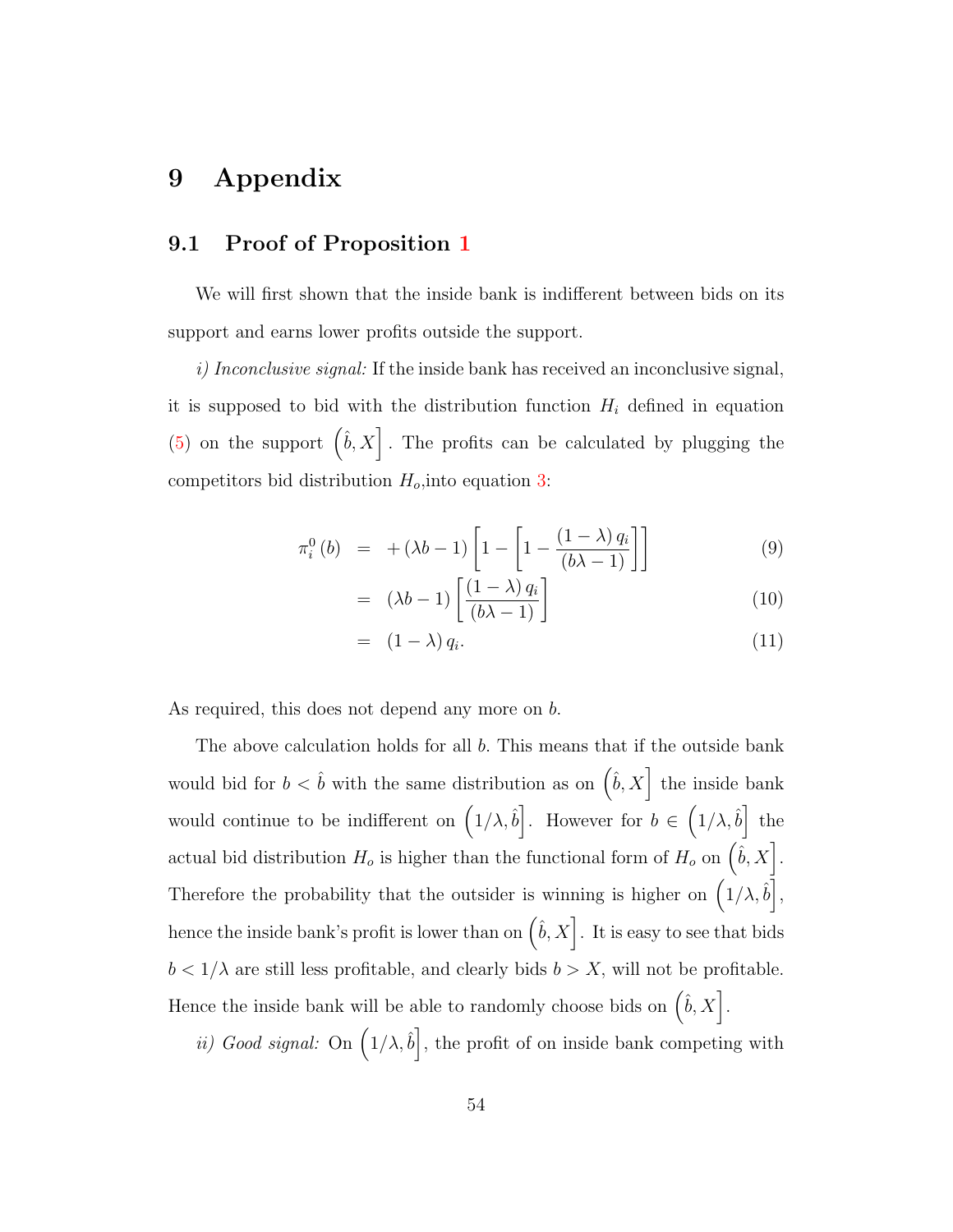an outsider is

$$
\pi_i^g(b) = (b-1)\left[\left[1 - \frac{b}{(b-1)} + \frac{1}{(b-1)\lambda}\right]\right] \tag{12}
$$

$$
= \frac{1-\lambda}{\lambda}.\tag{13}
$$

For bids in  $(\hat{b}, X)$ , the same argument as above can be applied. The prolongation of the functional form of  $H_o$  on  $(1/\lambda, \hat{b})$  into  $(\hat{b}, X)$  is smaller than the actual bidding density  $H_o$  of the outsider on  $(\hat{b}, X]$ . The insider would be indifferent for the functional form from  $(b_1, b_2]$ , hence it makes lower profits with the actual definition of  $H_o$  on  $(b_2, X]$ .

Similarly in can be shown that that the outside bank earns a profit of zero on all bids within its bidding support  $(1/\lambda, X]$ .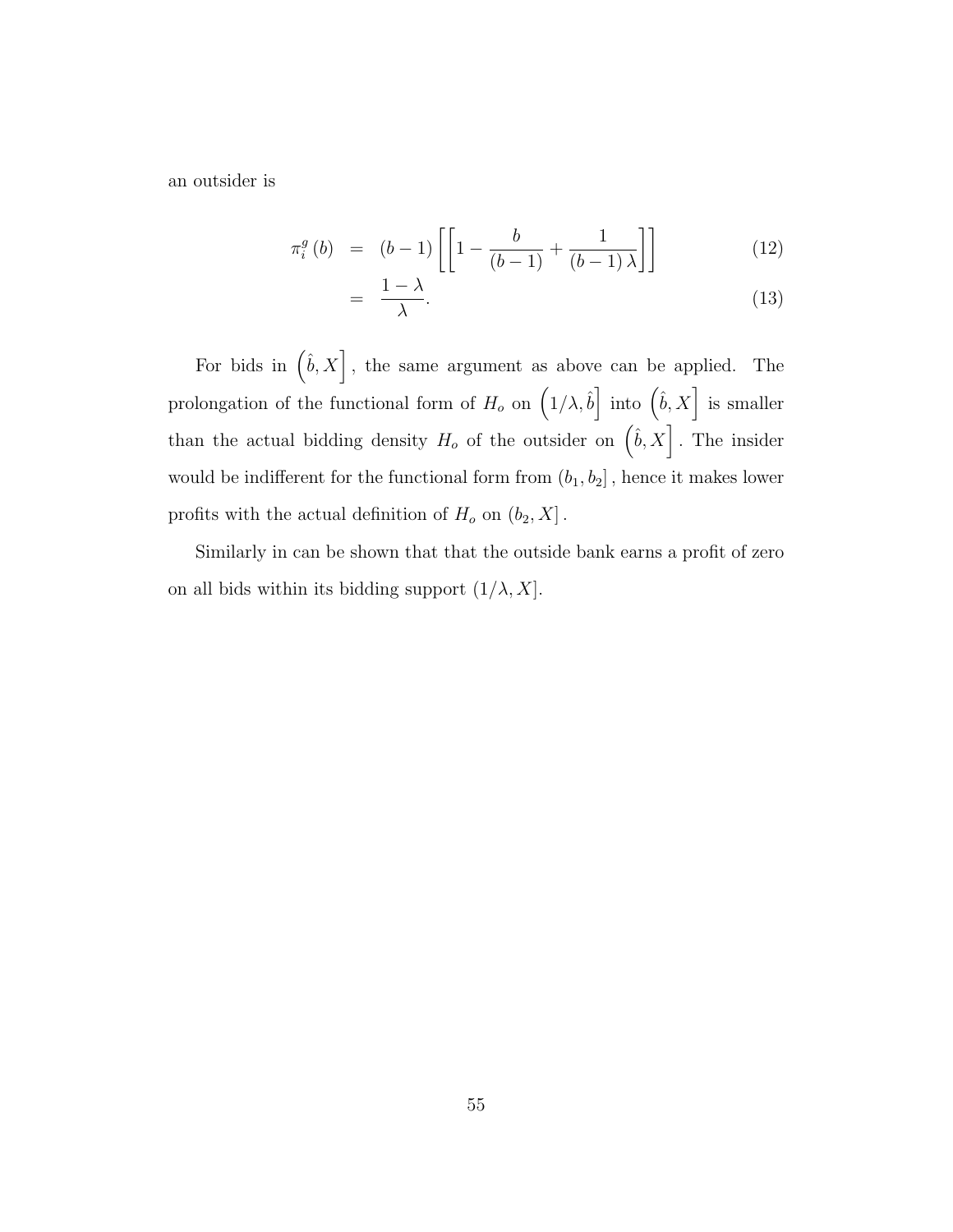# 9.2 Tables (discrete TTD)

<span id="page-56-0"></span>

|                      |                       |                       | Dependent variable:   |                       |
|----------------------|-----------------------|-----------------------|-----------------------|-----------------------|
|                      |                       |                       | nbbank                |                       |
|                      | (1)                   | (2)                   | (3)                   | (4)                   |
| $TTD_{-59}$          | $0.021***$            | $0.015*$              | $0.017**$             | 0.012                 |
|                      | (0.008)               | (0.008)               | (0.008)               | (0.008)               |
| $TTD_{-49}$          | $0.157***$            | $0.096***$            | $0.111***$            | $0.074***$            |
|                      | (0.019)               | (0.018)               | (0.020)               | (0.020)               |
| $TTD_{-37}$          | $0.338***$            | $0.238***$            | $0.241***$            | $0.186***$            |
|                      | (0.025)               | (0.025)               | (0.029)               | (0.029)               |
| $TTD_{-25}$          | $0.462***$            | $0.347***$            | $0.344***$            | $0.285***$            |
|                      | (0.028)               | (0.029)               | (0.034)               | (0.033)               |
| $TTD_{-13}$          | $0.512***$            | $0.398***$            | $0.390***$            | $0.330***$            |
|                      | (0.031)               | (0.035)               | (0.037)               | (0.036)               |
| $TTD_{-1}$           | $0.351***$            | $0.329***$            | $0.245***$            | $0.232***$            |
|                      | (0.033)               | (0.046)               | (0.040)               | (0.042)               |
| leverage             |                       | $0.592**$             |                       | $1.440***$            |
|                      |                       | (0.276)               |                       | (0.137)               |
| rating               |                       | $-0.027*$             |                       | $-0.002$              |
|                      |                       | (0.016)               |                       | (0.006)               |
| $log(total\_asset)$  |                       | $1.134***$            |                       | $0.916***$            |
|                      |                       | (0.043)               |                       | (0.047)               |
| tangprop             |                       | $-0.146$              |                       | 0.338                 |
|                      |                       | (0.228)               |                       | (0.212)               |
| cashratio            |                       | $-2.142***$           |                       | $0.539***$            |
|                      |                       | (0.461)               |                       | (0.209)               |
| $\text{Controls}$    | No                    | Yes                   | N <sub>o</sub>        | Yes                   |
| <b>Fixed Effects</b> | $\rm No$              | $\rm No$              | Yes                   | Yes                   |
| Observations         | 245,927               | 245,927               | 245,927               | 245,927               |
| $\mathbf{R}^2$       | 0.004                 | 0.273                 | 0.861                 | 0.869                 |
| Adjusted $R^2$       | 0.004                 | 0.273                 | 0.859                 | 0.867                 |
| Residual Std. Error  | $2.477$ (df = 245866) | $2.116$ (df = 245861) | $0.933$ (df = 241760) | $0.905$ (df = 241755) |

Table 11: Number of banks (discrete TTD)

 $Note:$   $*_{p<0.1; *_{p<0.05; * *_{p<0.01}}$ 

This table shows the evolution of the number of banks before firms' default. We present the estimates of a regression where the dependent variable is the firms' number of lenders and the explanatory variables are time dummy variables that capture the months (t) before default. Precisely, t goes from <sup>−</sup>59 to 0 and. For brevity, we include in the tables the results of the coefficient of only one time dummy (one month) per year but Figure [2](#page-40-0) displays graphically the coefficients of the all the time dummy variables month by month. In column 1 we show results without control variables and fixed effects. We progressively include from column 2 to 4 control variables, year fixed effect and firm fixed fixed. Column 4 thus represents model [7](#page-21-1) and include all control variables.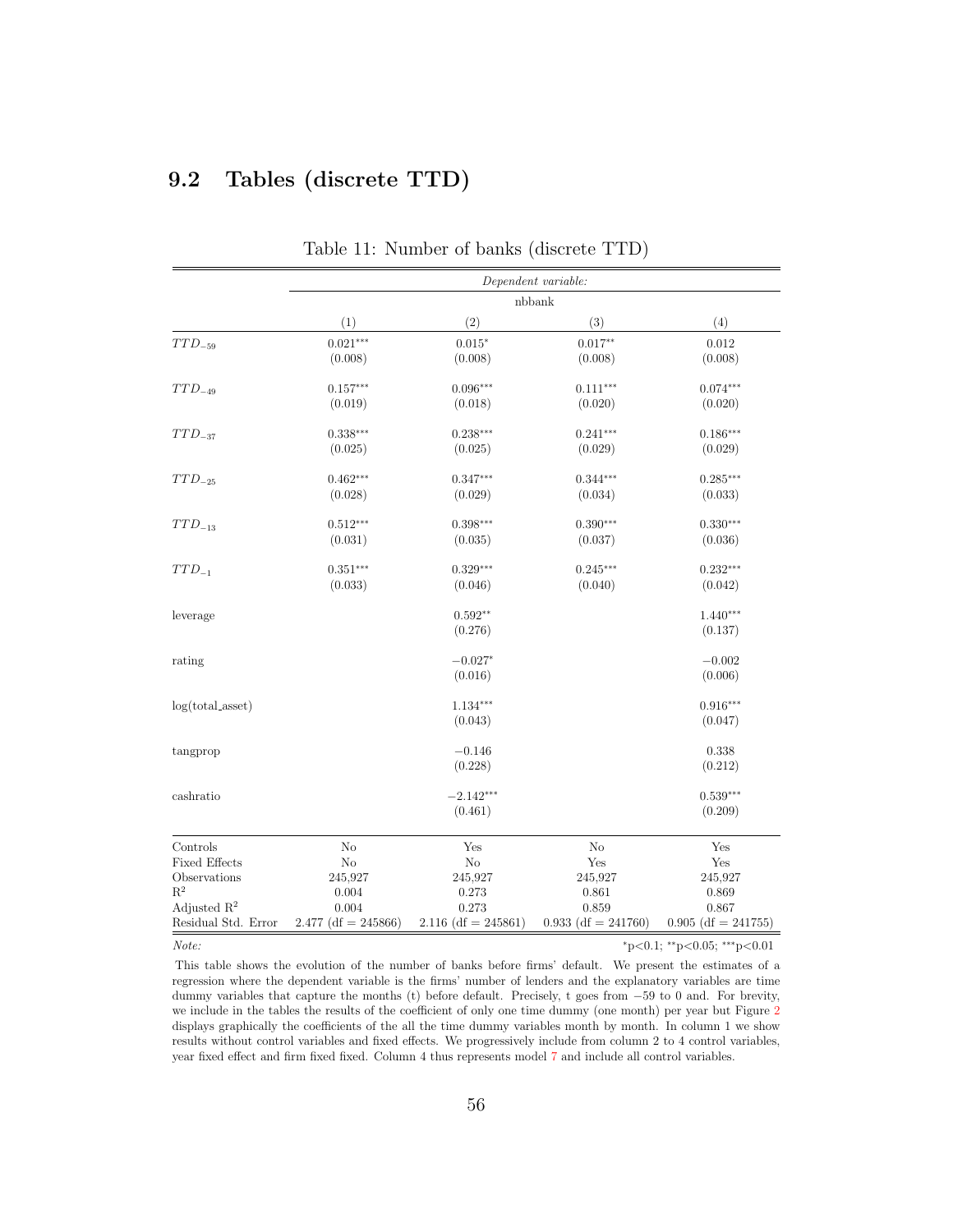<span id="page-57-0"></span>

|                         | Dependent variable:   |                       |                       |                       |  |  |  |
|-------------------------|-----------------------|-----------------------|-----------------------|-----------------------|--|--|--|
|                         | HHI                   |                       |                       |                       |  |  |  |
|                         | (1)                   | (2)                   | (3)                   | (4)                   |  |  |  |
| $TTD_{-59}$             | $-0.004**$            | $-0.004**$            | $-0.004**$            | $-0.003*$             |  |  |  |
|                         | (0.002)               | (0.002)               | (0.002)               | (0.002)               |  |  |  |
| $TTD_{-49}$             | $-0.024***$           | $-0.018***$           | $-0.013***$           | $-0.009**$            |  |  |  |
|                         | (0.003)               | (0.003)               | (0.004)               | (0.004)               |  |  |  |
| $TTD_{-37}$             | $-0.046***$           | $-0.039***$           | $-0.028***$           | $-0.022***$           |  |  |  |
|                         | (0.004)               | (0.004)               | (0.005)               | (0.005)               |  |  |  |
| $TTD_{-25}$             | $-0.057***$           | $-0.047***$           | $-0.035***$           | $-0.027***$           |  |  |  |
|                         | (0.004)               | (0.005)               | (0.005)               | (0.005)               |  |  |  |
| $TTD_{-13}$             | $-0.058***$           | $-0.048***$           | $-0.035***$           | $-0.025***$           |  |  |  |
|                         | (0.005)               | (0.005)               | (0.006)               | (0.006)               |  |  |  |
| $TTD_{-1}$              | $-0.037***$           | $-0.036***$           | $-0.010$              | $-0.002$              |  |  |  |
|                         | (0.005)               | (0.006)               | (0.007)               | (0.007)               |  |  |  |
| leverage                |                       | $-0.049$              |                       | $-0.211***$           |  |  |  |
|                         |                       | (0.032)               |                       | (0.020)               |  |  |  |
| rating                  |                       | $0.006***$            |                       | $-0.001$              |  |  |  |
|                         |                       | (0.002)               |                       | (0.001)               |  |  |  |
| $log(total\_asset)$     |                       | $-0.079***$           |                       | $-0.088***$           |  |  |  |
|                         |                       | (0.004)               |                       | (0.006)               |  |  |  |
| tangprop                |                       | $-0.014$              |                       | $-0.057**$            |  |  |  |
|                         |                       | (0.027)               |                       | (0.029)               |  |  |  |
| cashratio               |                       | $0.443***$            |                       | $-0.042$              |  |  |  |
|                         |                       | (0.056)               |                       | (0.033)               |  |  |  |
| Controls                | No                    | Yes                   | No                    | Yes                   |  |  |  |
| <b>Fixed Effects</b>    | $\rm No$              | N <sub>o</sub>        | Yes                   | Yes                   |  |  |  |
| Observations            | 238,131               | 238,131               | 238,131               | 238,131               |  |  |  |
| $\mathbf{R}^2$          | 0.004                 | 0.123                 | 0.729                 | 0.737                 |  |  |  |
| Adjusted $\mathbb{R}^2$ | 0.003                 | 0.123                 | 0.724                 | 0.733                 |  |  |  |
| Residual Std. Error     | $0.283$ (df = 238070) | $0.266$ (df = 238065) | $0.149$ (df = 233970) | $0.147$ (df = 233965) |  |  |  |

|  | Table 12: HHI (discrete TTD) |
|--|------------------------------|
|--|------------------------------|

 $Note:$   $*_{p<0.1; *_{p<0.05;} **_{p<0.01}}$ 

This table shows the evolution of the the concentration of firms' borrowing before default. We present the estimates of a regression where the dependent variable is the Herfindahl Index computed as the sum of squared shared of the loans borrowed by the firm from each lender, and the explanatory variables are time dummy variables that capture the month (t) before default. Precisely, t goes from <sup>−</sup>59 to 0, where 0 is time of default. For brevity, we include in the table the results of the coefficient of only one time dummy (one month) per year. However, Figure [3](#page-41-0) displays graphically the coefficients of the time dummy variables month by month. In column 1 we show results without control variables and fixed effects. We progressively include from column 2 to 4 control variables, year fixed effect and firm fixed fixed.